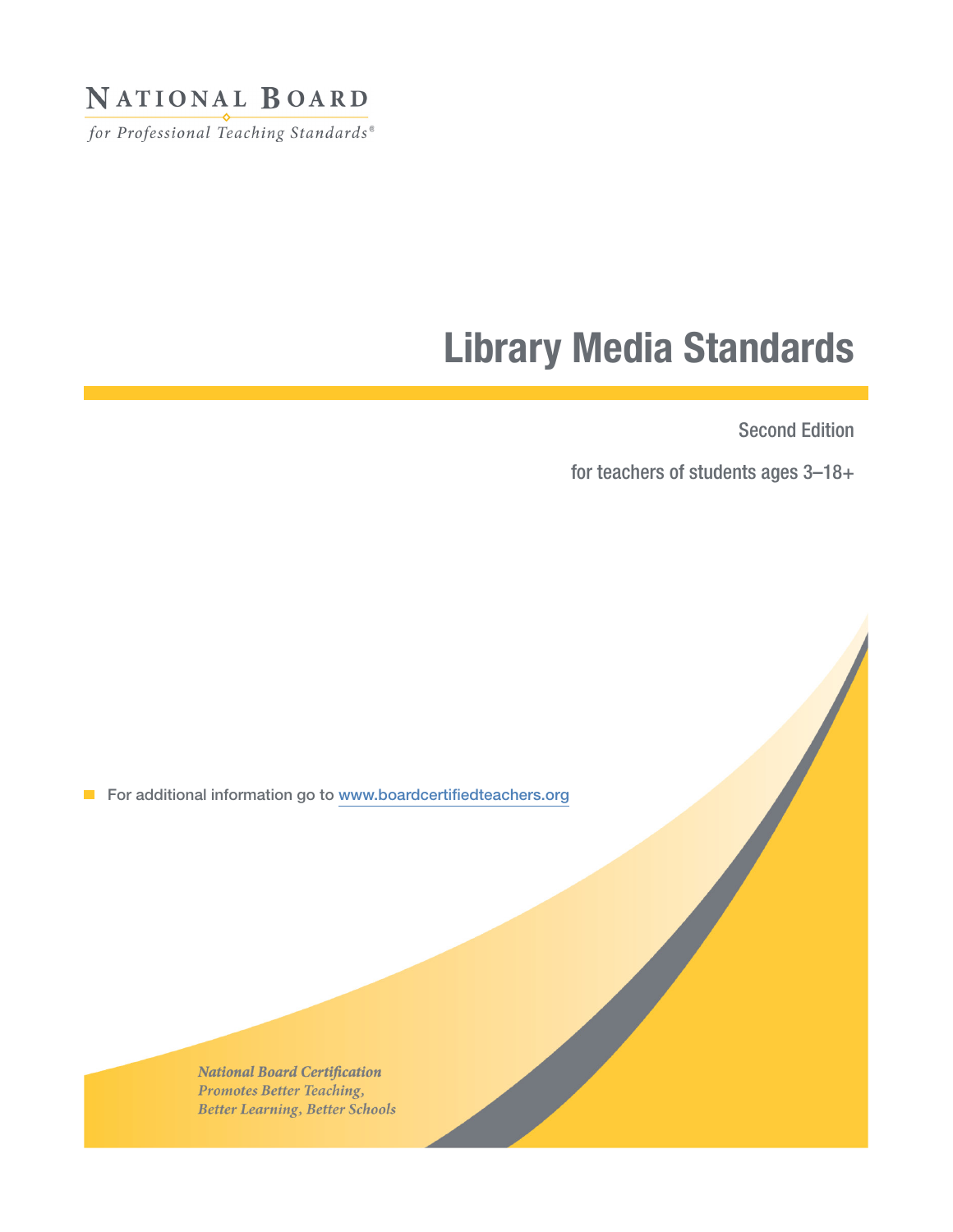©2012 (Preface revised and reformatted in 2015, 2016) National Board for Professional Teaching Standards. All rights reserved. NBPTS, NBCT, National Board for Professional Teaching Standards, National Board Certified Teacher, National Board Certification, Take One!, Accomplished Teacher and 1-800-22TEACH are registered trademarks or service marks of the National Board for Professional Teaching Standards. Other marks are trademarks or registered trademarks of their respective organizations.

The contents of this publication were developed in whole or in part under a grant from the U.S. Department of Education. However, those contents do not necessarily represent the policy of the Department of Education, and you should not assume an endorsement by the federal government.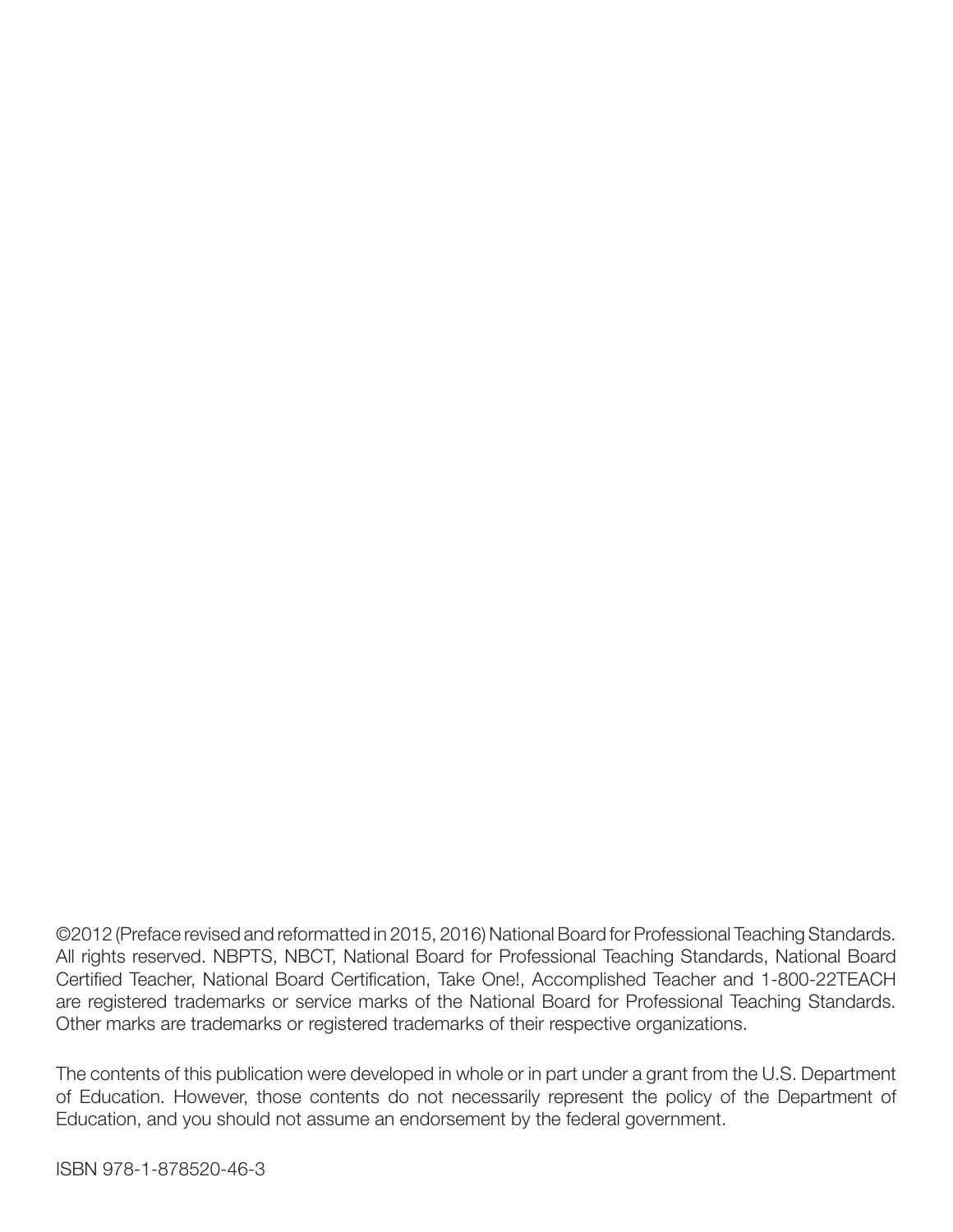# **Table of Contents**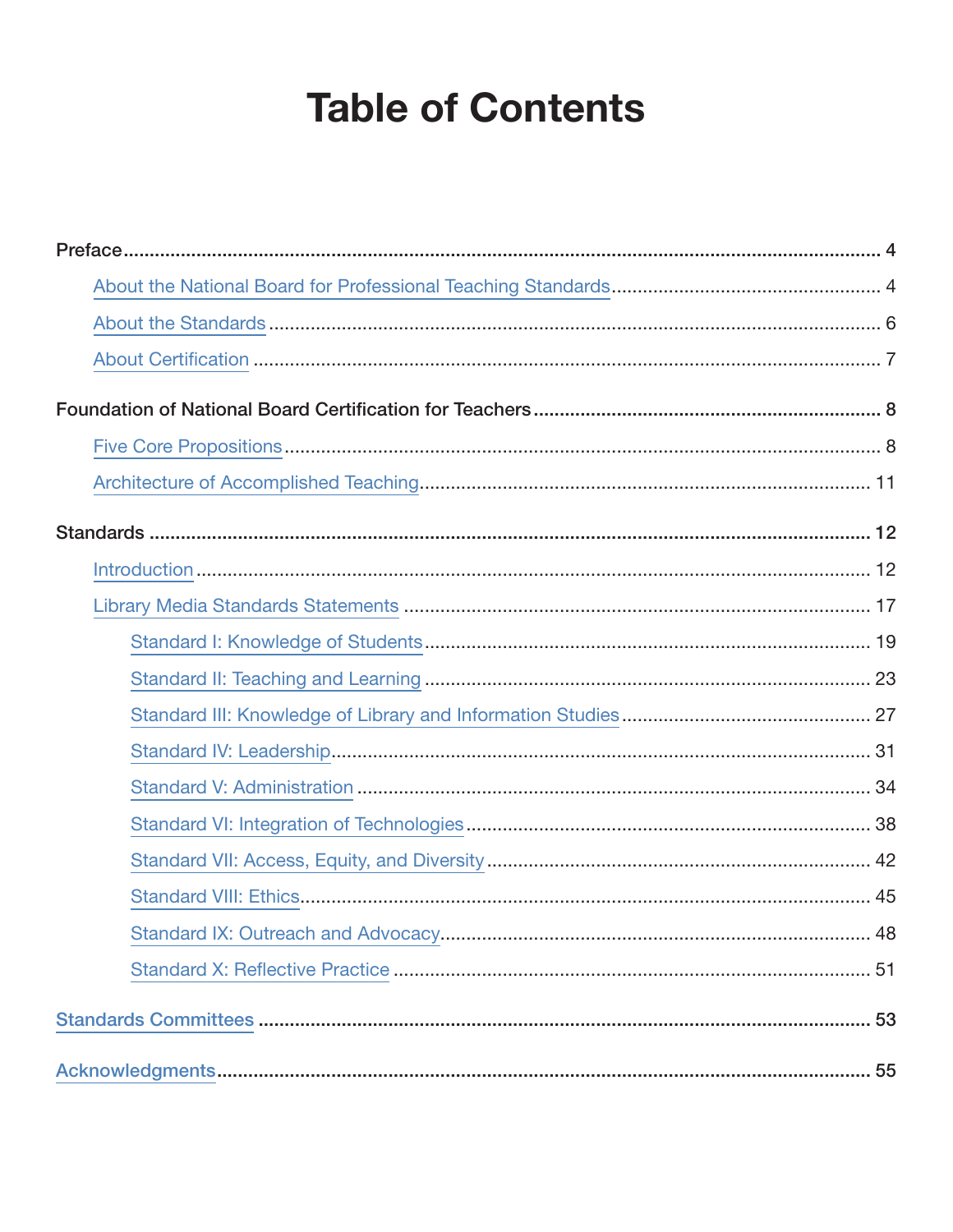# Preface

### <span id="page-3-0"></span>About the National Board for Professional Teaching Standards

The National Board for Professional Teaching Standards (National Board) is a not-for-profit professional organization, created and governed by practicing teachers and their advocates. The founding mission of the National Board is to advance the quality of teaching and learning by

- **number 10** maintaining high and rigorous standards for what accomplished teachers should know and be able to do;
- **n** providing a national voluntary system certifying teachers who meet these standards; and
- **E** advocating related education reforms to integrate National Board Certification into American education and to capitalize on the expertise of National Board Certified Teachers.

Recognized as the "gold standard" in teacher certification, the National Board believes higher standards for teachers means better learning for students.

Founded in 1987, the National Board began by engaging teachers in the development of standards for accomplished teaching and in the building of an assessment—National Board Certification—that validly and reliably identifies when a teacher meets those standards. Today, there are 25 certificate areas that span 16 content areas and four student developmental levels. The essence of the National Board's vision of accomplished teaching is captured in the enduring document *What Teachers Should Know and Be Able to Do*, at the heart of which are the Five Core Propositions:

- 1. Teachers are committed to students and their learning.
- 2. Teachers know the subjects they teach and how to teach those subjects to students.
- 3. Teachers are responsible for managing and monitoring student learning.
- 4. Teachers think systematically about their practice and learn from experience.
- 5. Teachers are members of learning communities.

The National Board believes that board certification should become the norm, not the exception, and should be fully integrated into the fabric of the teaching profession. In other professions, such as medicine, engineering, and architecture, board certification has helped to create a culture of accomplished practice and is a major reason why those professions are held in such high regard by the public. Those professions did what teaching must now do: strengthen the coherent pipeline of preparation that begins in preservice and continues through board certification and beyond, with each step engineered to help teachers develop toward accomplished. More than 110,000 teachers had achieved board certification by 2014, a number which represents the largest group of identified teaching experts in the country. Given the size of the teaching workforce, however, this sizable number represents fewer than 3 percent of teachers.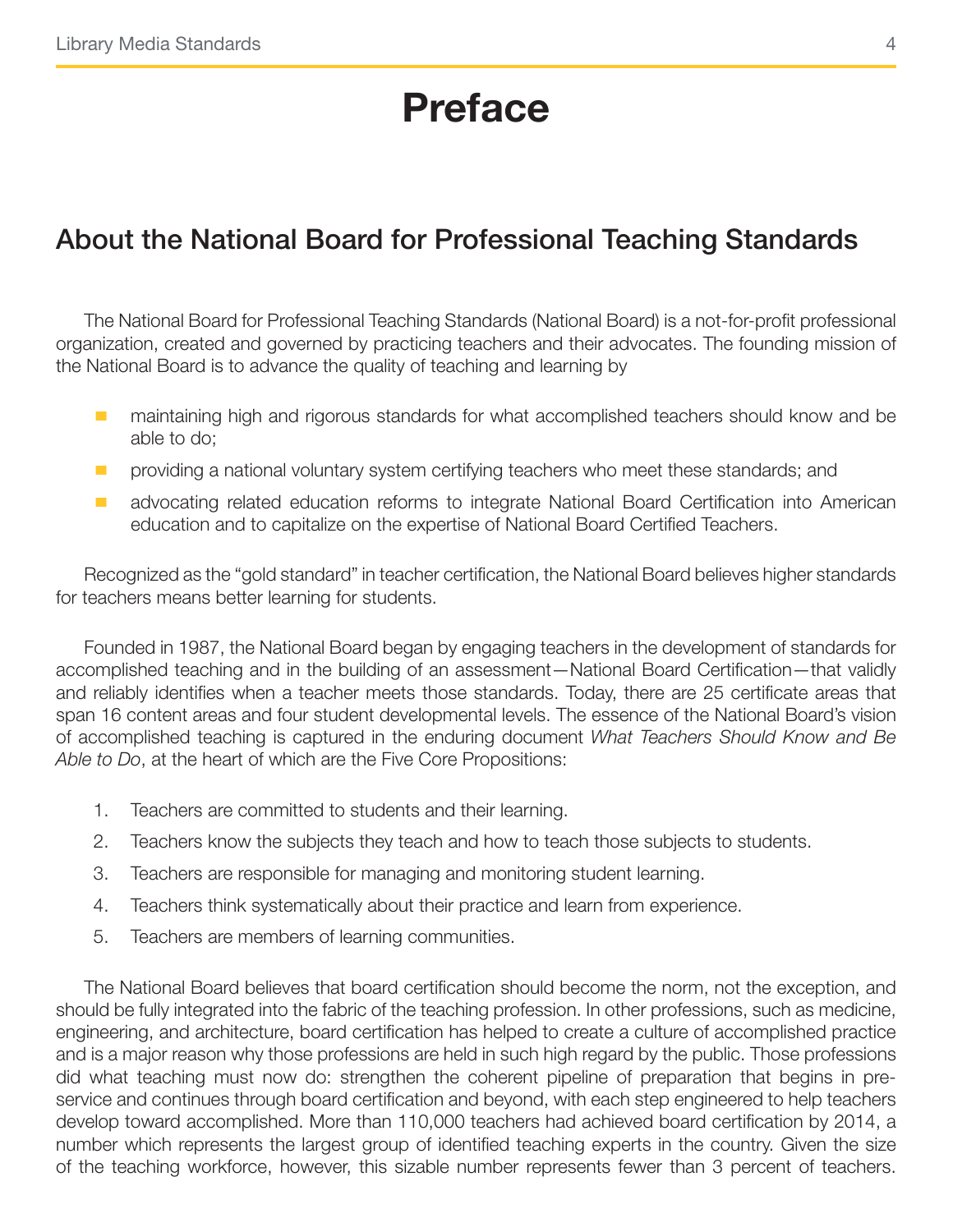For most children that means they go through their entire schooling without being taught by a boardcertified teacher. Each teacher who pursues board certification helps to close this gap, strengthening the profession and the quality of teaching and learning. In a world where board certification is the standard that all teachers aspire to and most achieve, students experience accomplished teaching throughout their schooling, unleashing their potential.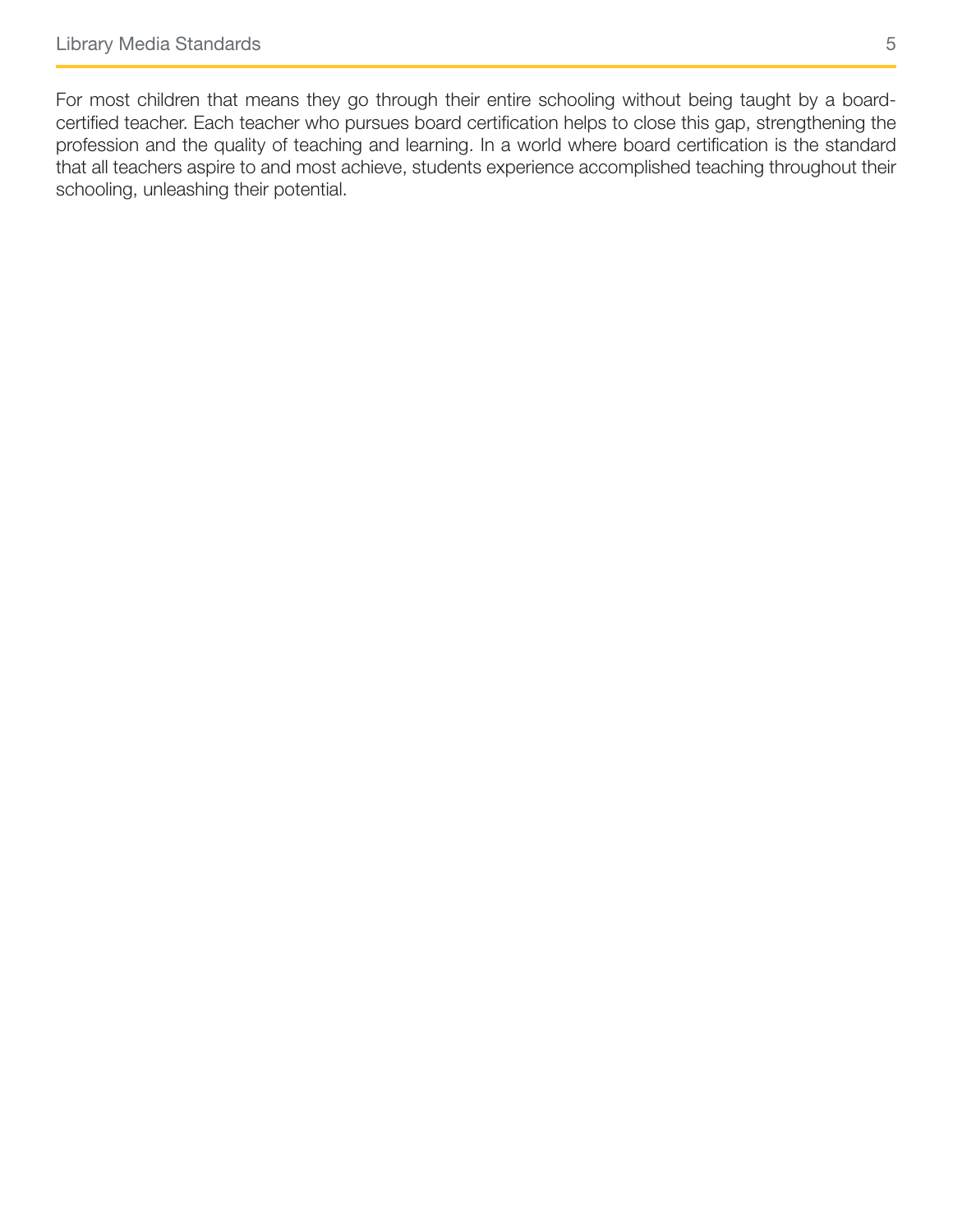### <span id="page-5-0"></span>About the Standards

Every child deserves an accomplished teacher—one who is qualified to equip students with the skills to succeed in a global community. The core mission of the National Board for Professional Teaching Standards is to create field-specific standards for accomplished teaching that are grounded in the Five Core Propositions and that articulate the actions that accomplished teachers employ to advance student learning. Each standards document represents a professional consensus on the attributes of practice that distinguish accomplished teaching in that field. Many school systems use the standards as the basis for ongoing professional development, and many colleges and universities incorporate the standards into their undergraduate and graduate teacher education programs.

Standards are developed and revised by a committee of 12–15 members who are representative of accomplished professionals in their field. A majority of standards committee members are practicing Board certified teachers. Other committee members are experts in academic content and child development, including teacher educators, researchers, and other professionals in the relevant field. Standards are disseminated widely for public comment and subsequently revised as necessary before adoption by the National Board's Board of Directors.

Throughout the development of both the standards and the certification process, the National Board ensures broad representation of the diversity that exists within the profession; engages pertinent disciplinary and specialty associations at key points in the process; collaborates closely with appropriate state agencies, academic institutions, and independent research and education organizations; and establishes procedures to detect and eliminate instances of external and internal bias.

National Board Standards and certifications are defined by the developmental level of the students and by the subject or subjects being taught. Teachers select the subject area that makes up the substantive focus of their teaching. They may choose Generalist certificates if they do not focus on one particular subject area in their practice. The four overlapping student developmental levels (listed below) indicate the age of the majority of their students.

- Early Childhood (EC) ages 3–8
- Middle Childhood (MC) ages 7-12
- Early Adolescence (EA) ages 11–15
- Adolescence and Young Adulthood (AYA) ages 14–18+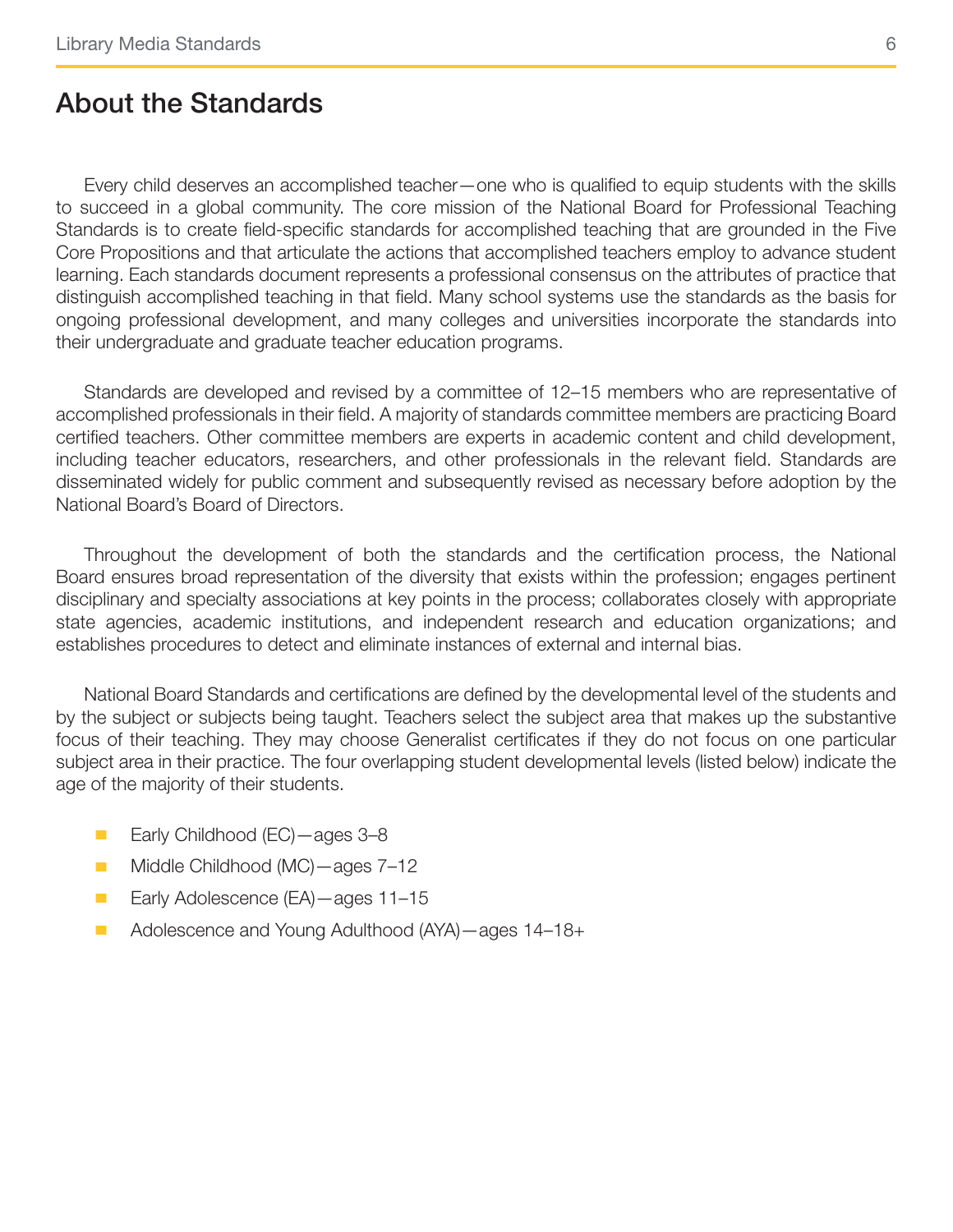### <span id="page-6-0"></span>About Certification

National Board Certification<sup>®</sup> is a voluntary, standards-based process designed for teachers to transform the Five Core Propositions into practice. In order to be eligible for certification a teacher must

- **E** Hold a baccalaureate degree from an accredited institution<sup>1</sup>;
- $\blacksquare$  Have a minimum of three years' teaching experience at the early childhood, elementary, middle school, or high school level; and
- **E** Where it is required, hold a state teaching license.

The assessments, aligned with the Five Core Propositions and the standards, are designed so that teachers demonstrate their practice by providing evidence of what they know and do. The evidencebased assessment honors the complexities and demands of teaching.

In 2014, the National Board initiated revision of the assessment to make the process more flexible, affordable, and efficient for teachers. In all certificate areas, candidates for National Board Certification are now required to complete four components: three portfolio entries, which are submitted online, and a computer-based assessment, which is administered at a testing center. Teachers develop portfolio entries that require analysis of their practice as it relates to student learning and to being a reflective, effective practitioner. Designed to capture what a teacher knows and is able to do in real time and in real-life settings, the portfolio consists of description, analysis, and reflection focused on student learning that is captured on video and in student work samples. The process requires teachers to reflect on the underlying assumptions of their practice and the impacts of that practice on student learning.

Teachers also demonstrate content knowledge by responding to open-ended and multiple choice questions delivered at a secure testing site. The assessment center component complements the portfolio, validates that the knowledge and skills exhibited in the portfolio are accurate reflections of what a candidate knows, and provides candidates with opportunities to demonstrate knowledge and skills not sampled in the portfolio.

Assessments are based on the standards and are developed for every certificate area by educators who specialize in the same content and student developmental level as the candidates. Educators who are themselves practitioners in the certificate area score the submitted portfolio entries. They must successfully complete intensive training and qualify for scoring on the basis of their understanding of National Board Standards and scoring guidelines.

<sup>1</sup> Candidates registering for the Career and Technical Education certificate are required to hold a bachelor's degree only if their state required one for their current license.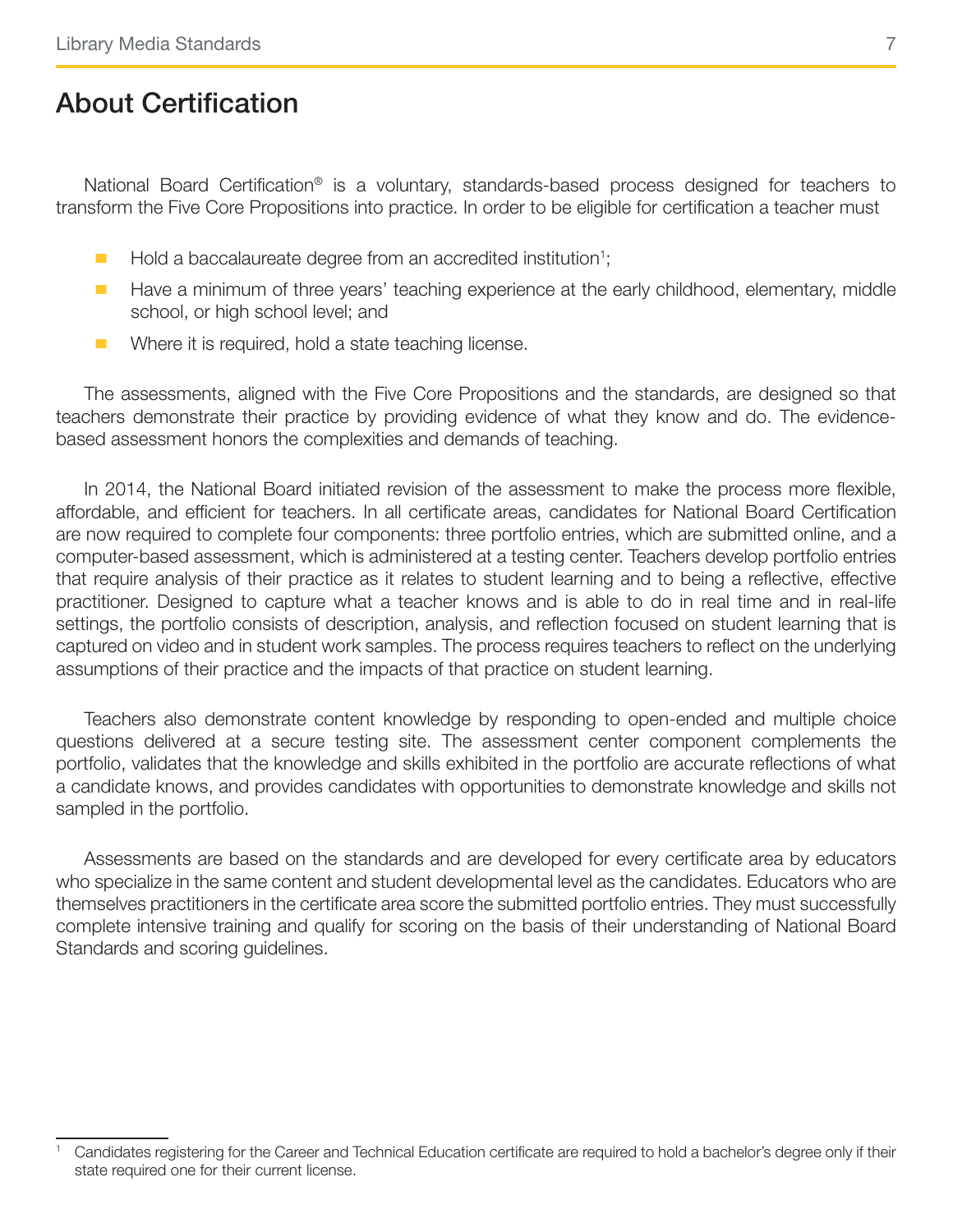# <span id="page-7-0"></span>Foundation of National Board Certification for Teachers

### Five Core Propositions

The National Board framework for accomplished teaching was established in its 1989 publication, *What Teachers Should Know and Be Able to Do*. The Five Core Propositions serve as the foundation for all National Board standards and assessments, defining the level of knowledge, skills, abilities, and commitments that accomplished teachers demonstrate. Teachers embody all Five Core Propositions in their practices, drawing on various combinations of these skills, applications, and dispositions to promote student learning.

#### 1. Teachers are committed to students and their learning.

Accomplished teachers base their practice on the fundamental belief that all students can learn and meet high expectations. They treat students equitably, recognizing the individual differences that distinguish one student from another and taking account of these differences in their practice. They adjust their practice based on observation and understanding of their students' interests, abilities, skills, knowledge, language, family circumstances, and peer relationships. They view students' varied backgrounds as diversity that enriches the learning environment for every student.

Accomplished teachers understand how students develop and learn. They consult and incorporate a variety of learning and development theories into their practice, while remaining attuned to their students' individual contexts, cultures, abilities, and circumstances. They are committed to students' cognitive development as well as to students' ownership of their learning. Equally important, they foster students' self-esteem, motivation, character, perseverance, civic responsibility, intellectual risk taking, and respect for others.

#### 2. Teachers know the subjects they teach and how to teach those subjects to students.

Accomplished teachers have a rich understanding of the subject(s) they teach and appreciate how knowledge in their subject is created, organized, linked to other disciplines, and applied to real-world settings. While maintaining the integrity of disciplinary methods, content, and structures of organization, accomplished teachers develop the critical and analytical capacities of their students so they can think for themselves.

Accomplished teachers command specialized knowledge of how to convey and reveal subject matter to students. They are aware of the preconceptions and background knowledge that students typically bring to each subject and draw upon pedagogical and subject matter understandings to anticipate challenges,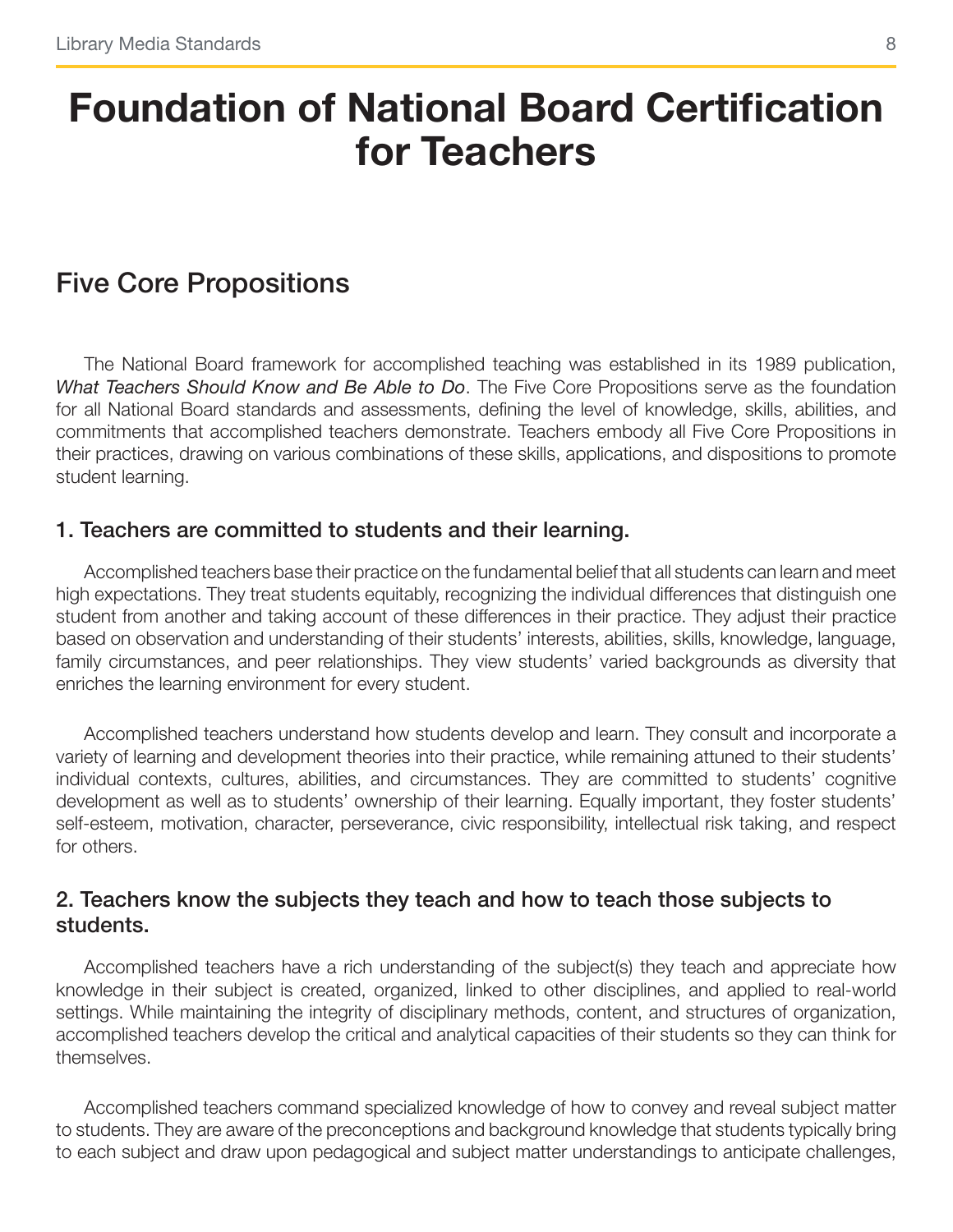modify their practice, and respond to students' needs. They also demonstrate a commitment towards learning about new strategies, instructional resources, and technology that can be of assistance. Their instructional repertoire and professional judgment allow them to generate multiple paths to knowledge in the subjects they teach, and they are adept at teaching students how to pose and solve their own problems so they can continue exploring and advancing their understanding.

#### 3. Teachers are responsible for managing and monitoring student learning.

Accomplished teachers view themselves as facilitators of student learning within dynamic instructional settings. They create, enrich, maintain, and alter learning environments while establishing effective ways to monitor and manage those environments and the student learning that occurs within them. They possess a comprehensive knowledge of instructional methods, know when each is appropriate, and can implement them as needed. They use instructional time constructively and efficiently, customizing physical layout, resources, and instructional methods. They enlist the knowledge and support of a wide range of stakeholders to provide their students with enriched opportunities to learn. They understand the strengths and weaknesses of pedagogical approaches they may take, as well as the suitability of these approaches for particular students.

Accomplished teachers know how to engage students in varied settings and group configurations. They create positive and safe learning environments that guide student behavior and support learning, allowing the schools' goals for students to be met. They are adept at setting norms for social interaction among students and between students and teachers. They understand how to motivate students and value student engagement, supporting them as they face and learn from challenges.

Accomplished teachers assess the progress of individual students as well as that of the class as a whole. They apply their knowledge of assessment to employ multiple methods for measuring student growth and understanding. They use the information they gather from monitoring student learning to inform their practice, and they provide constructive feedback to students and families. They collaborate with students throughout the learning process and help students engage in self-assessment.

#### 4. Teachers think systematically about their practice and learn from experience.

Accomplished teachers possess a professional obligation to become perpetual students of their craft. Committed to reflective learning, they are models of educated persons. They exemplify the virtues they seek to inspire in students—curiosity, honesty, fairness, respect for diversity and appreciation of cultural differences—and the capacities that are prerequisites for intellectual growth: the ability to reason and take multiple perspectives, to be creative and take risks, and to adopt an experimental and problem-solving orientation.

Accomplished teachers draw on their knowledge of human development, subject matter, and instruction, and their understanding of their students to make principled judgments about sound practice. Their decisions are not only grounded in established theories, but also in reason born of experience. They engage in lifelong learning, which they seek to encourage in their students.

Accomplished teachers seek opportunities to cultivate their learning. Striving to strengthen their teaching and positively impact student learning, teachers use feedback and research to critically examine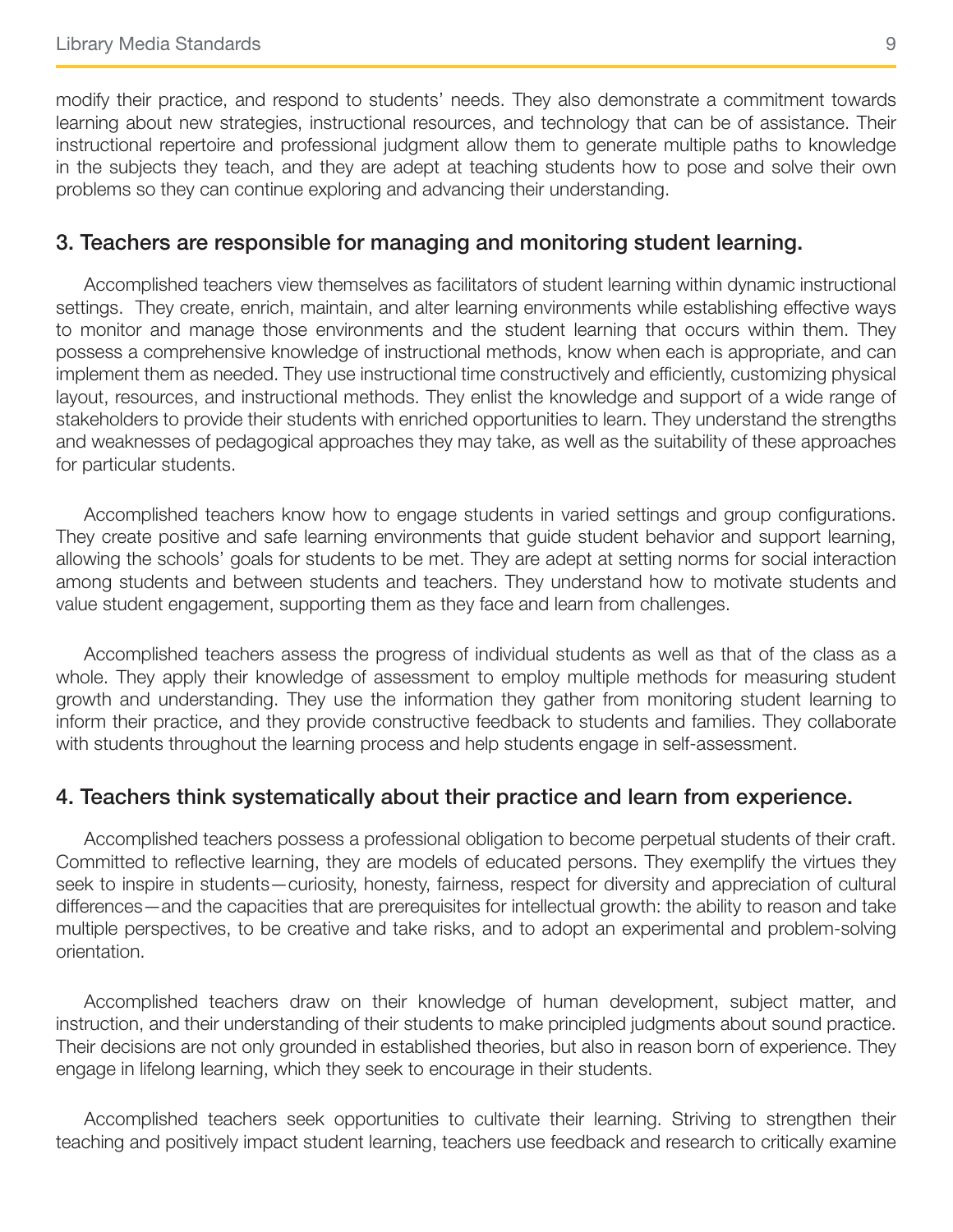<span id="page-9-0"></span>their practice, seek to expand their repertoire, deepen their knowledge, sharpen their judgment and adapt their teaching to new findings, ideas and theories.

#### 5. Teachers are members of learning communities.

Accomplished teachers participate actively in their learning communities to promote progress and achievement. They contribute to the effectiveness of the school by working collaboratively with other professionals on policy decisions, curriculum development, professional learning, school instructional programs, and other functions that are fundamental to the development of highly productive learning communities. They work collaboratively and creatively with families and the community, engaging them productively in the work of the school and cultivating students' connections with the opportunities, resources, and diversity they afford.

Accomplished teachers can evaluate school progress and the allocation of school resources in light of their understanding of state and local educational objectives and their knowledge of student needs. They are knowledgeable about and can advocate for specialized school and community resources that can be engaged for their students' benefit, and are skilled at employing such resources as needed.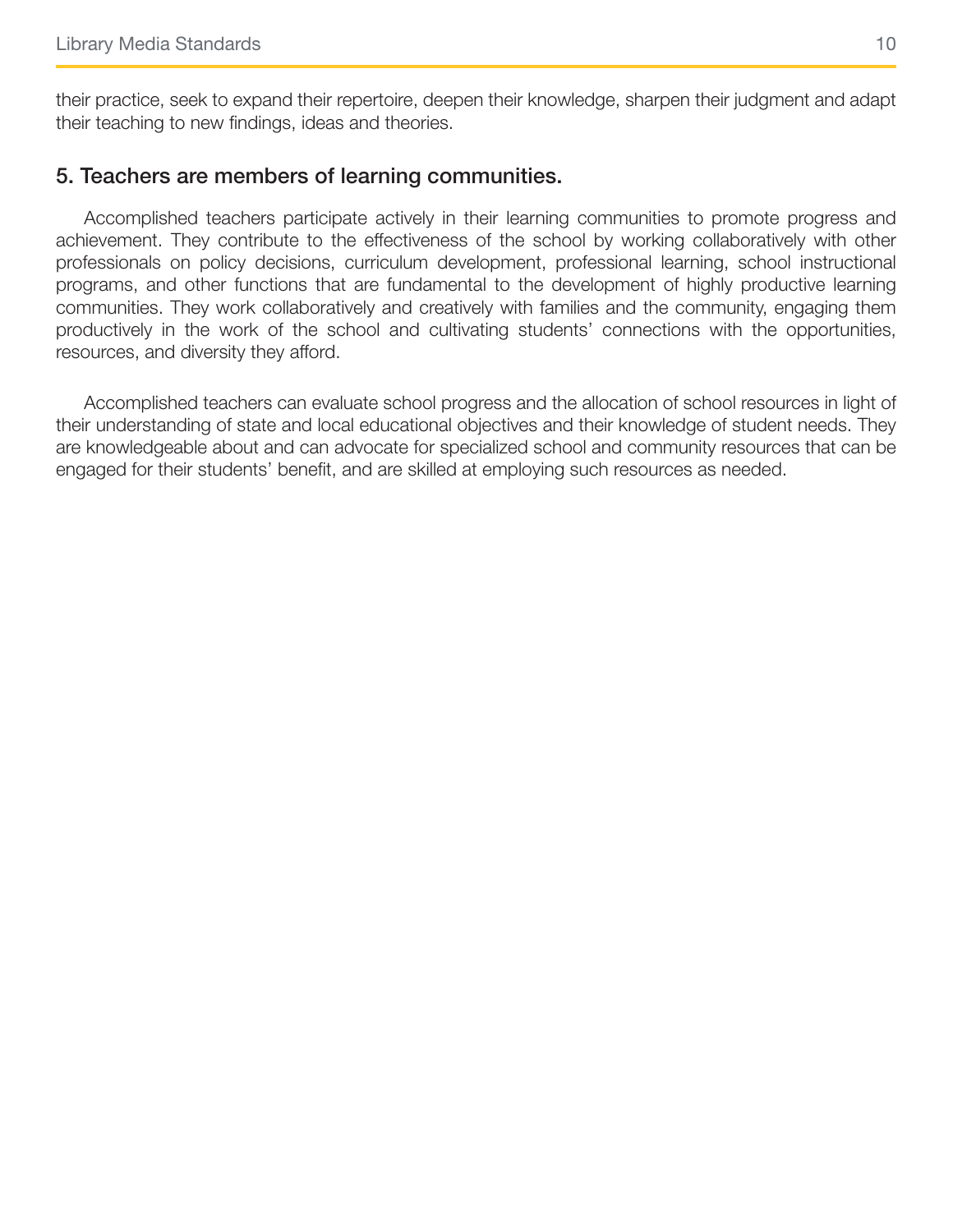### Architecture of Accomplished Teaching

The Architecture of Accomplished Teaching provides a view of how the use of the Five Core Propositions and the standards that are developed from them result in student learning. As depicted in the Architecture of Accomplished Teaching illustration, shown below, one strand represents teaching practice as grounded in the Five Core Propositions, while the other strand represents the teacher's impact on students and their learning.

**The Architecture of Accomplished Teaching:** 



The National Board program certifies accomplished teachers who positively influence student learning through effective teaching practice. The process includes the core propositions for all teachers, a common set of accomplished teaching standards specific to the content field and students' developmental levels, and a set of evidence-based assessments specific to the field that certify what accomplished teachers know and do.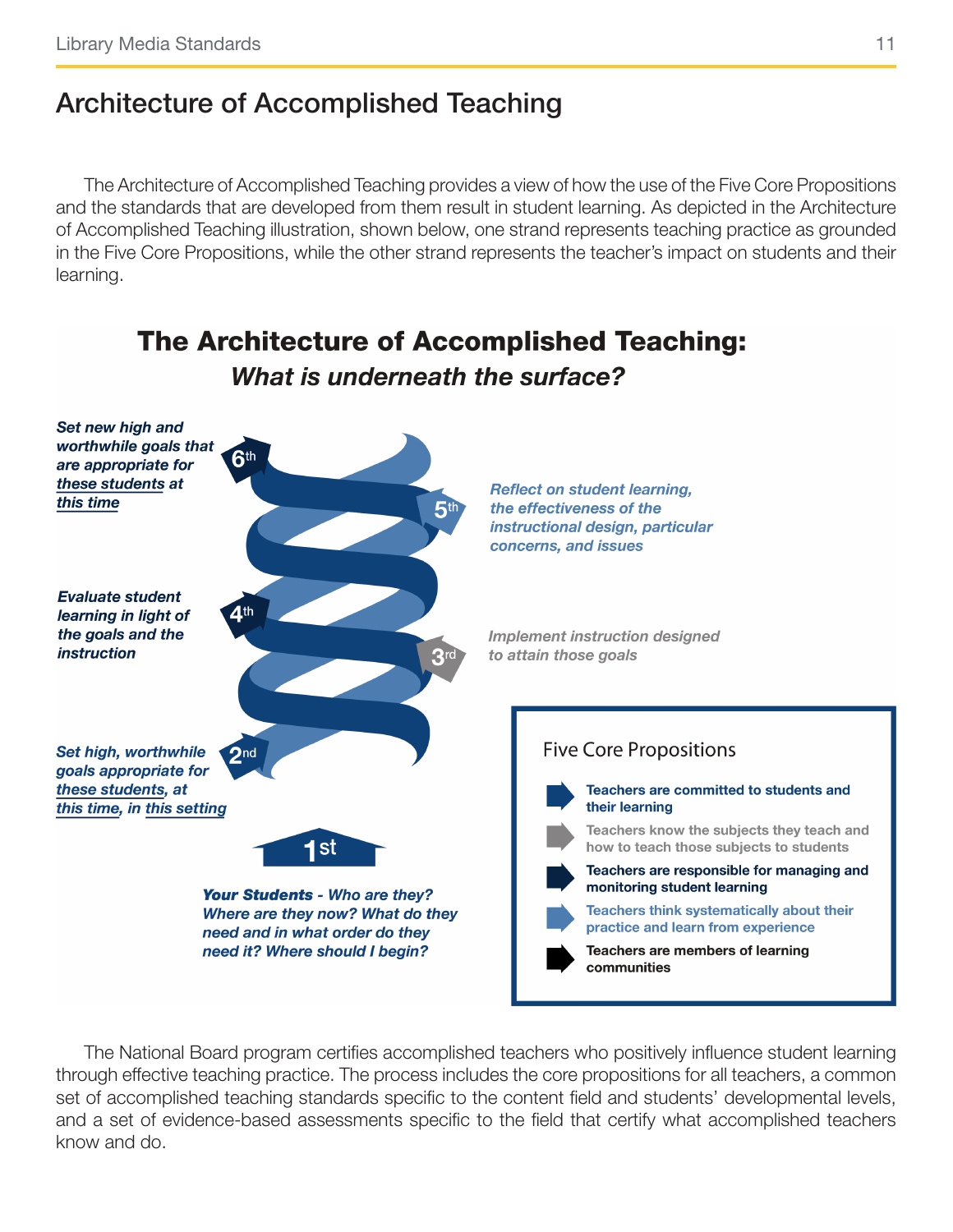# **Standards**

### <span id="page-11-0"></span>Introduction

The twenty-first century has revolutionized the character of library media programs. This transformation, interwoven with the influx of existing and emerging information technologies and digital content, provides an outstanding opportunity for accomplished library media specialists to promote and campaign for equity and access to resources for all members of the learning community. Their knowledge and use of the latest information and instructional technologies, coupled with a deep love of literature, creates a synergy that fosters student achievement and thriving library media programs.

The role and responsibilities of the library media specialist are more demanding than ever. Accomplished library media specialists embrace and celebrate the twenty-first century learning environment and regard it as an exciting opportunity to help students flourish and to expand their own contributions as teachers, learners, and leaders. They are steadfast and committed to what they know and do—they teach, learn, collaborate, seek, read, listen, advocate, care, innovate, create, produce, reflect, and rejoice in being accomplished in a profession that is both demanding and rewarding. And they do all this to guide learners toward becoming competent users of information and ideas, informed decision makers, and lifelong learners.

The field of library media is intellectually stimulating because it draws from a number of areas including library and information studies, learning theory, and instructional design and technology. Library media specialists offer a critical kind of learning for today's students because they understand that learning must include relevance and context. Since they work with students across all levels, library media specialists have an opportunity to help students grow and develop throughout their school experience.

Library Media Specialists are essential to educational excellence, and are passionate about the importance of the profession. They are devoted to teaching, learning, reading and technology. Confident in the knowledge that everyone can learn, they lead instruction in their schools, imparting information and, perhaps more importantly, methods to locate, evaluate and apply information ethically and effectively. Because they are perpetual learners, they are inspired to provide students the tools that will help them become lifelong learners as well. Library media specialists want students to become effective citizens, to see the world beyond their own community, and to discover other worlds through reading and through engaging with a wide variety of media. In short, they teach students to think. Their unique educational role affects every student and teacher in the school.

As with all fields, the library media profession is filled with challenges and opportunities for growth. Library media specialists perform their role in unique situations with varying levels of support. They work within their own learning communities to move programs forward. Obstacles serve as catalysts to energize them to be creative problem solvers. These standards provide a roadmap for accomplished library media specialists to make improvements in their programs and in themselves.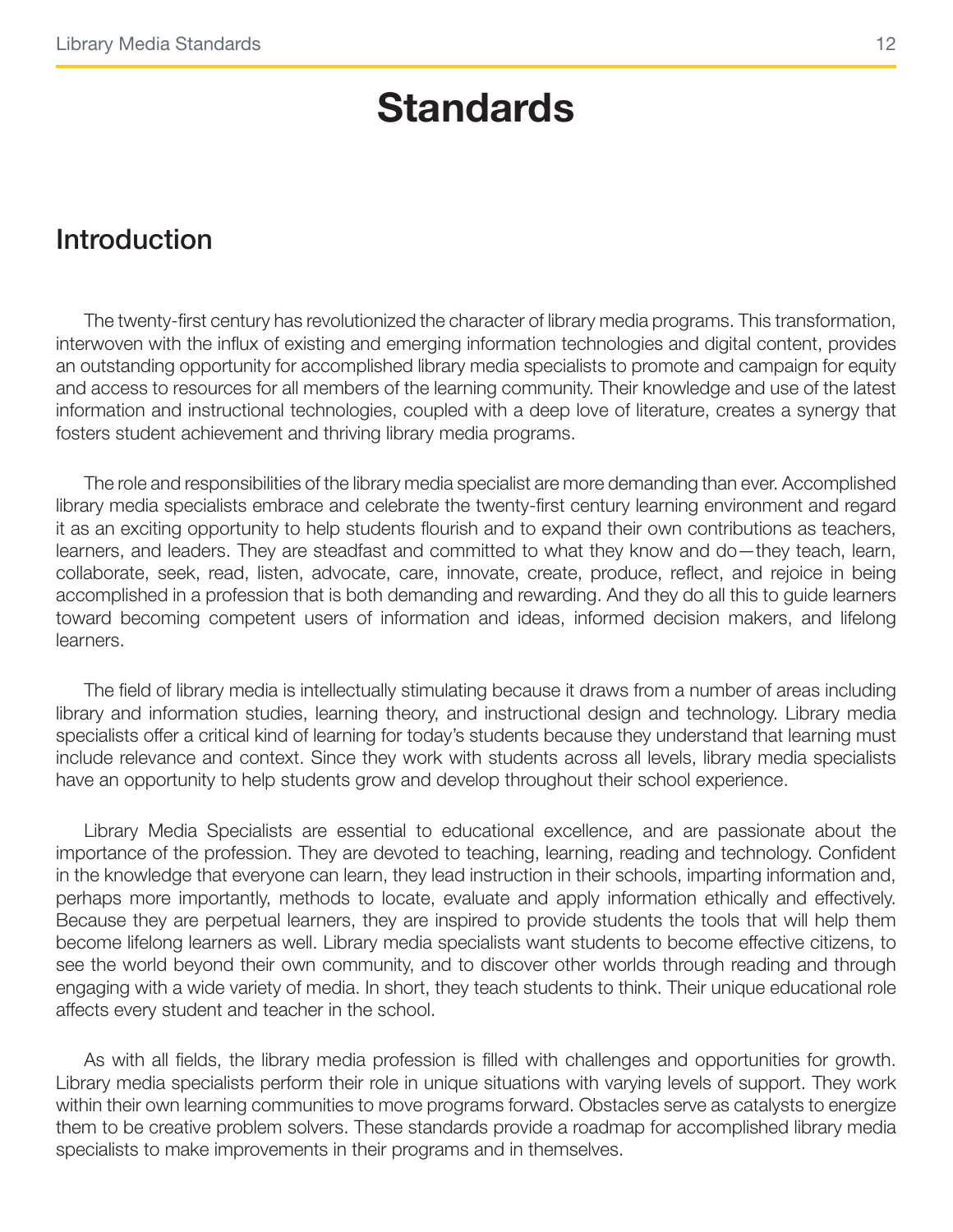In 1998, a committee of library media specialists and other educators began the process of developing the first NBPTS standards for library media specialists who serve students ages 3 to 18+. The original Library Media Standards Committee was charged with translating the Five Core Propositions of the National Board for Professional Teaching Standards into a document that defined outstanding practice in the field at the turn of the new century. Since their publication in 2000, the standards have impacted thousands of library media specialists who see their role as integral to student learning and as an indispensable building block of the learning community.

Over the past decade, the profession has evolved significantly. New laws and initiatives in education, advances and innovations in technology, shifts toward a more flexible learning environment, an increasingly diverse set of learners, increased understanding about how students learn, and the need of more complex skills for learning promise an exciting future for the profession. These developments necessitated updating the original *Library Media Standards* to address fresh challenges facing those who wish to be designated as "accomplished" library media specialists.

The Library Media Standards Committee that prepared this revised document made some major changes to the original based on professional consensus about essential aspects of accomplished practice in the field. While *Knowledge of Students*, *Teaching and Learning*, and *Knowledge of Library and Information Studies* from the original document remain largely unchanged, at least in general focus, the content reflects substantive advances in our understanding of students, of teaching and learning, and of the field of library and information studies. Some concepts are repeated intentionally in these standards and throughout the document because of their importance.

Collaboration, a mainstay of the school library media field, has also changed since the original *Library Media Standards* were published. In the original standards, *Integrating Instruction* called for the accomplished library media specialist to integrate information literacy into the curriculum through collaboration, planning, implementation, and the assessment of learning. Today, integrating instruction involves working not just with information literacy but with multiple literacies across the curriculum. The accomplished library media specialist incorporates student self-reflection and self-accountability into the learning process and enhances instruction by incorporating technology, access, ethics, and organization of resources throughout the learning community. Working collaboratively with students and teachers, library media specialists today integrate instruction into content areas across the curriculum to create a powerful environment dedicated to helping students become lifelong learners. For this reason, *Integrating Instruction* from the original document was embedded throughout the revised standards.

The standard *Leadership* is a separate standard in the current document to reflect new models of teaching, learning, and organization in a collaborative school environment and to address the importance of the school library media specialist in meeting the needs of diverse learners. This new standard incorporates and expands concepts from the previous standard *Professional Growth*. One aspect fueling this change is the understanding that leadership creates opportunities for program growth. By analyzing issues such as budget cuts, lack of technology, and flexible scheduling, accomplished library media specialists view even these barriers as opportunities to make effective changes. Library media specialists often have the opportunity to take the lead in introducing new technologies, instructional strategies, and innovations that are central to student learning. Research has shown there is a direct correlation between student achievement and school library media programs when a certified library media specialist assumes leadership in the school.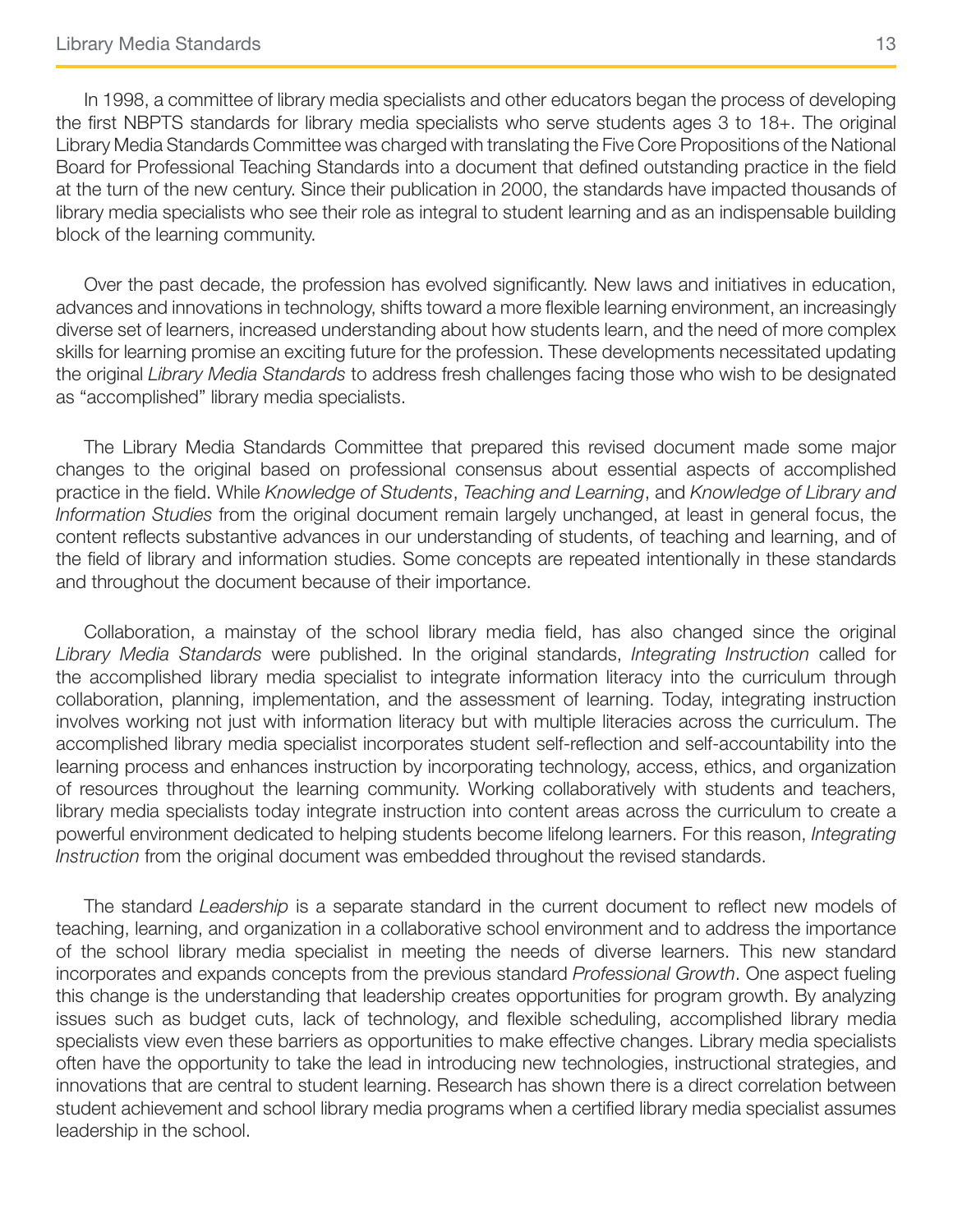Library media specialists are program managers as well as teachers, and the revised *Administration* reflects this unique responsibility. This updated standard, formerly *Administering the Library Media Program*, focuses on the facilities management component of librarianship including planning, implementing, managing, and evaluating effective and engaging library programs.

Advances in information and instructional technologies have significantly altered the administrative and instructional foci of the library media program. To address these changes, the original *Leading Innovation through the Library Media Program*, transitioned into the new *Integration of Technologies*. The new standard addresses the expansion and enhancement of new formats and resources available to the library media program. Today's learning community must acquire advanced information skills to make the best use of evolving technologies. Accomplished library media specialists are at the forefront of this fundamental change in the ways information is accessed and delivered.

The standard *Access, Equity, and Diversity* groups these ideas in the revised standards because of their interrelated impact on the learning community. Emphasis on access as a means to accomplish equity and diversity is new. This section defines equitable access as it relates to the library media specialist as well as to library facilities, resources, and instructional programs. The accomplished library media specialist should explore all avenues as a means to meet the learning community's variety of curriculum and personal needs. Services, management, and policies that are unbiased and balanced are essential to ensuring access, equity, and diversity. This standard encourages modeling respect for others as a critical tool for fostering appreciation for the richness and diversity of all learners.

Ethics is a core value of the library media field and permeates every aspect of an accomplished library media specialist's day, especially in this time of rapid evolution of technologies and widespread infusion of digital information. Because such issues as intellectual property and Internet privacy and safety have become more prominent, *Ethics* is an individual standard in this revision. It is crucial that accomplished library media specialists continue to take leadership in upholding their professional ethics and in teaching the appropriate and ethical use of information to a new generation of learners.

The nature of advocacy and its importance in the library profession have also changed significantly in the past decade. As a result, advocacy—with its critical companion outreach—is considered a key competency for the accomplished library media specialist. Standard IX—*Outreach and Advocacy* is grounded in the belief that it is essential to have proactive, persistent, and assertive cultivation of supporters who are able to communicate program needs, the contributions of the library media program, and the role of the library media specialist in improving student learning and developing lifelong learners. Maintaining ongoing efforts to build partnerships results in active and broad-based support for the library media program and its services.

*Reflective Practice* is essential to improved teaching and student learning and is therefore both embedded into the first nine standards and featured in the document as Standard X. This redundancy is intentional based on the belief that reflection must be ongoing and practiced when implementing every standard.

Accomplished library media professionals lead in addressing change as it relates to learners, resources, and instructional delivery. With a focus on creating lifelong learners, they organize, manage, and deliver varied resources. They promote the core values of the library profession—including ethics, equity, outreach, advocacy, and diversity—and ground the delivery of services through the latest information and instructional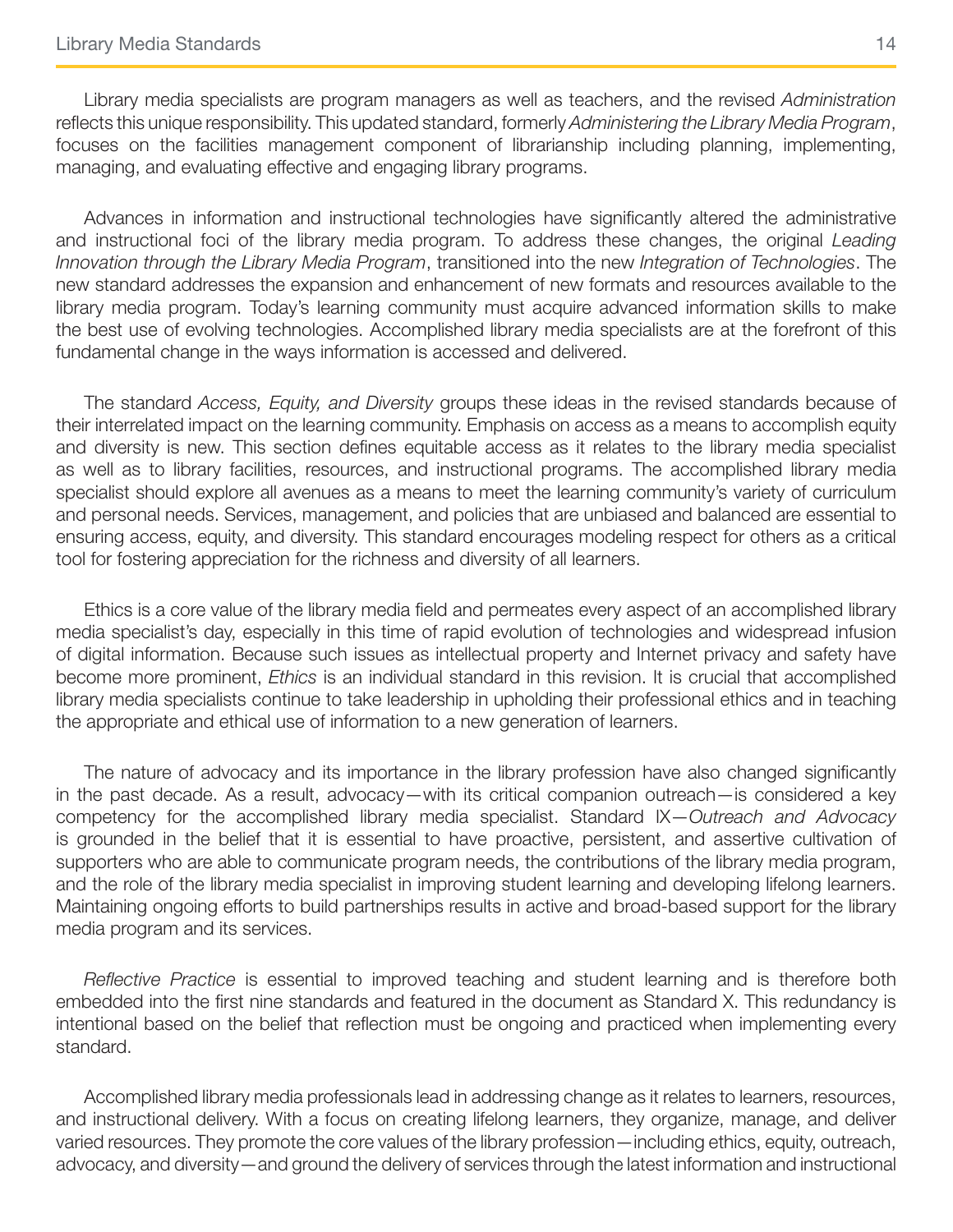technologies and by applying theories of teaching, learning, and library and information studies. It is no wonder that accomplished library media specialists are passionate about the profession, as they balance responsibility with risk-taking to find ways to move library media programs and the profession to the forefront in meeting the needs of the twenty-first century learner.

#### Developing High and Rigorous Standards for Accomplished Practice

*Library Media Standards* describes what accomplished teachers should know and be able to do. The standards are meant to reflect the professional consensus at this point about the essential aspects of accomplished practice. The deliberations of the Library Media Standards Committee were informed by various national and state initiatives on student and teacher standards that have been operating concurrently with the development of NBPTS Standards. As the understanding of teaching and learning continues to evolve over the next several years, these standards will be updated again.

An essential tension of describing accomplished practice concerns the difference between the analysis and the practice of teaching. The former tends to fragment the profession into any number of discrete duties, such as designing learning activities, providing quality explanation, modeling, managing the classroom, and monitoring student progress. Teaching as it actually occurs, on the other hand, is a seamless activity.

Everything an accomplished teacher knows through study, research, and experience is brought to bear daily in the classroom through innumerable decisions that shape learning. Teaching frequently requires balancing the demands of several important educational goals. It depends on accurate observations of particular students and settings, and it is subject to revision on the basis of continuing developments in the classroom.

The paradox, then, is that any attempt to write standards that dissect what accomplished teachers know and are able to do will, to a certain extent, misrepresent the holistic nature of how teaching actually takes place. Nevertheless, the fact remains: Certain identifiable commonalties characterize the accomplished practice of teachers. The standards that follow are designed to capture the knowledge, artistry, proficiency, and understandings—both deep and broad—that contribute to the complex work that is accomplished teaching.

#### The Standards Format

Accomplished teaching appears in many different forms, and it should be acknowledged at the outset that these specific standards are not the only way it could have been described. No linearity, atomization, or hierarchy is implied in this vision of accomplished teaching, nor is each standard of equal weight. Rather, the standards are presented as aspects of teaching that are analytically separable for the purposes of this standards document but that are not discrete when they appear in practice.

*Standard Statement*—This is a succinct statement of one vital aspect of the practice of the accomplished teacher of library media. Each standard is expressed in terms of observable teacher actions that have an impact on students.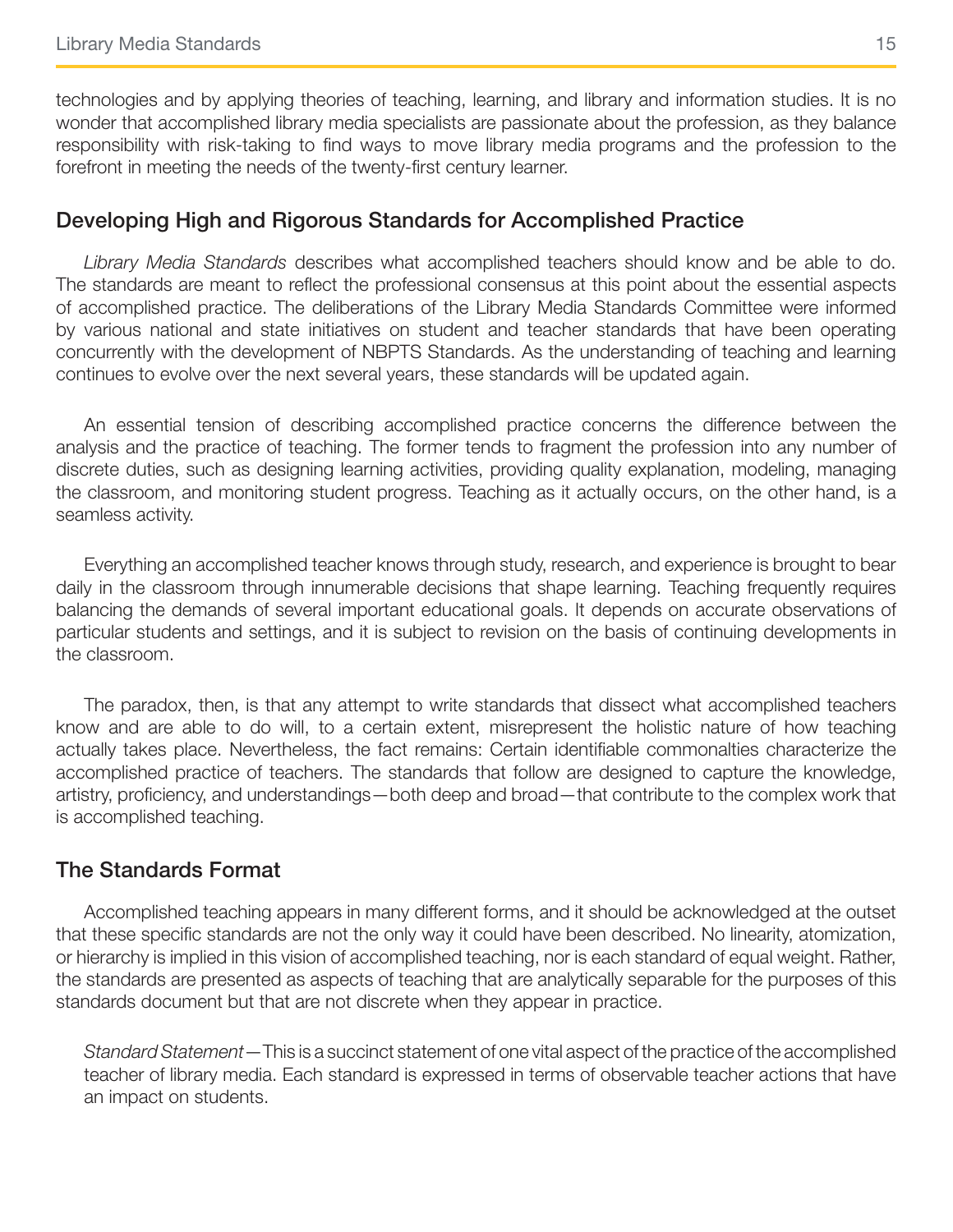*Elaboration*—This passage provides a context for the standard, along with an explanation of what teachers need to know, value, and do if they are to fulfill the standard. The elaboration includes descriptions of teacher dispositions toward students, their distinctive roles and responsibilities, and their stances on a range of ethical and intellectual issues that regularly confront them.

In addition, throughout the document are examples illustrating accomplished practice and demonstrating how decisions integrate various individual considerations and cut across the standard document. If the standards pull apart accomplished teaching into discrete elements, the examples put them back together in ways more clearly recognizable to teachers. Because the National Board believes there is no single "right" way to teach students, these examples are meant to encourage teachers to demonstrate their own best practice.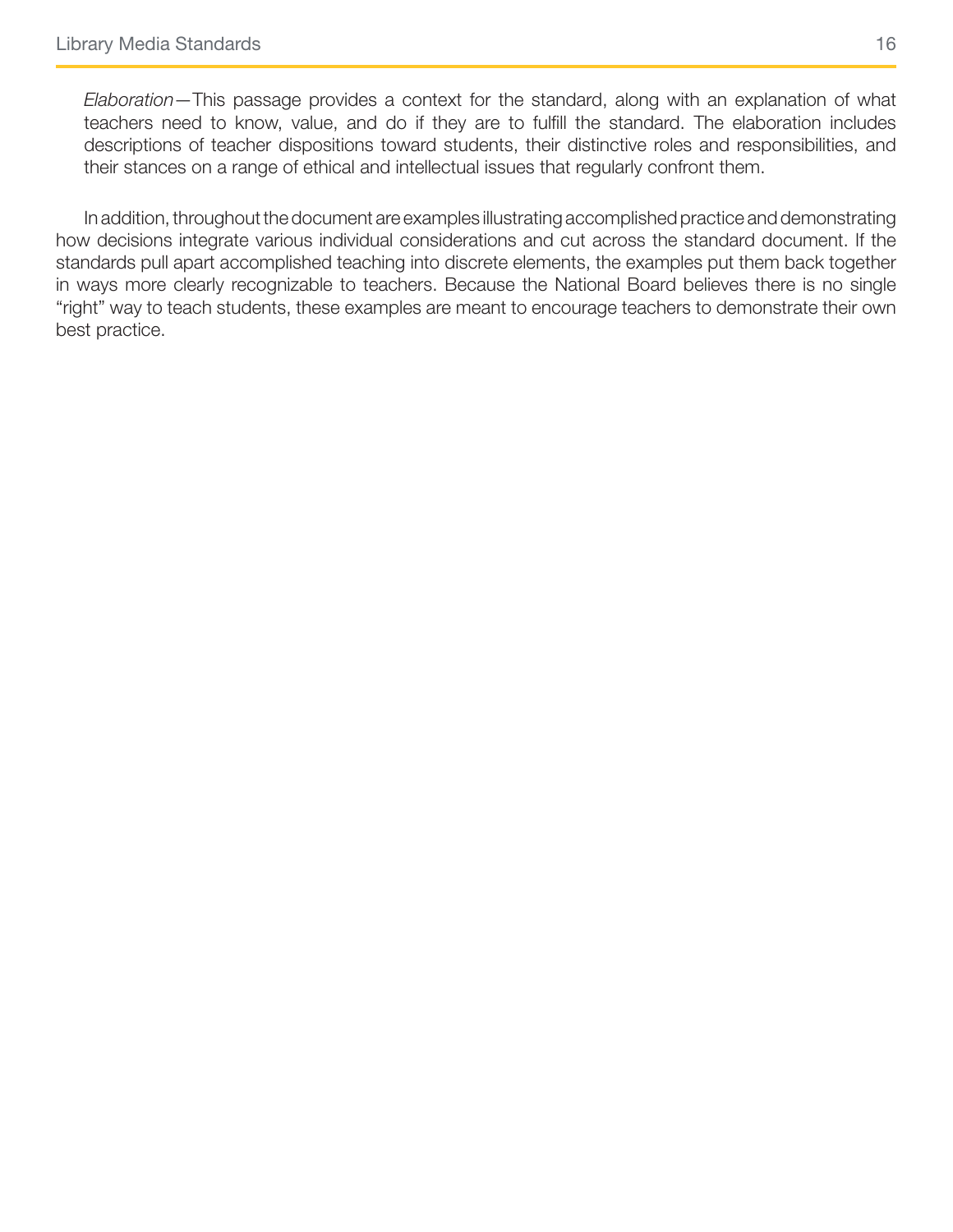### <span id="page-16-0"></span>Library Media Standards Statements

The National Board for Professional Teaching Standards has organized the standards for accomplished library media specialists into the following ten standards. The standards have been ordered to facilitate understanding, not to assign priorities. They each describe an important facet of accomplished teaching; they often occur concurrently because of the seamless quality of accomplished practice. These standards serve as the basis for National Board Certification in library media.

#### [Standard I: Knowledge of Students](#page-18-1)

Accomplished library media specialists understand the academic, personal, and social characteristics of students and relate them to learning.

#### [Standard II: Teaching and Learning](#page-22-1)

Accomplished library media specialists understand and apply principles and practices of effective teaching in support of student learning.

#### [Standard III: Knowledge of Library and Information Studies](#page-26-1)

Accomplished library media specialists understand and apply the principles of library and information studies to support student learning and to create an effective, integrated library media program.

#### [Standard IV: Leadership](#page-30-1)

Accomplished library media specialists are visionary leaders in their schools and in the profession.

#### [Standard V: Administration](#page-33-1)

Accomplished library media specialists use a range of strategies and techniques to manage and administer effective library media programs.

#### [Standard VI: Integration of Technologies](#page-37-1)

Accomplished library media specialists use technologies effectively and creatively to support student learning and library media program administration.

#### [Standard VII: Access, Equity, and Diversity](#page-41-1)

Accomplished library media specialists provide access, ensure equity, and embrace diversity.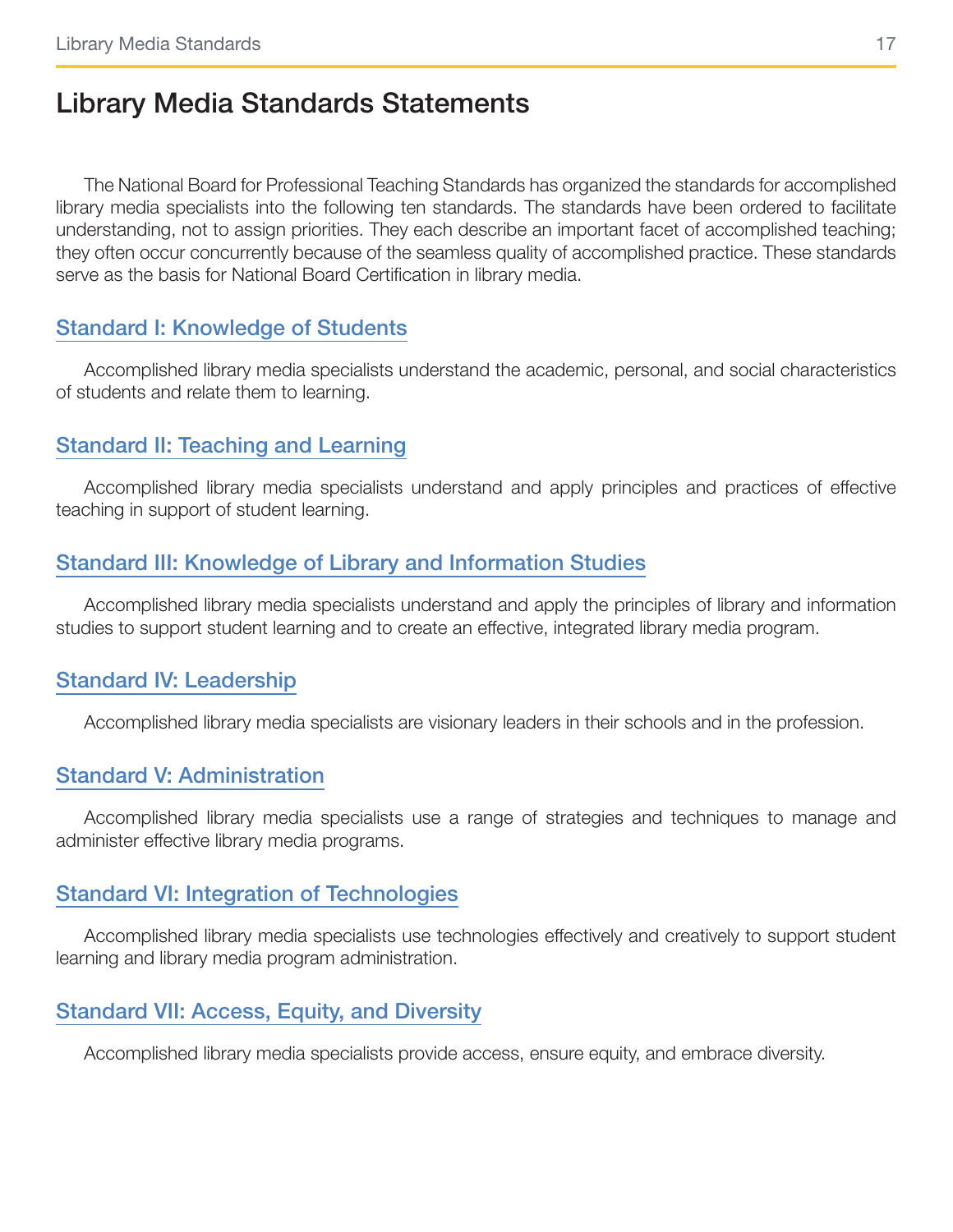#### [Standard VIII: Ethics](#page-44-1)

Accomplished library media specialists uphold and promote professional ethics and ethical information behavior.

#### [Standard IX: Outreach and Advocacy](#page-47-1)

Accomplished library media specialists promote the library media program through outreach and the development of advocates.

#### [Standard X: Reflective Practice](#page-50-1)

Accomplished library media specialists engage in reflective practice to improve student learning.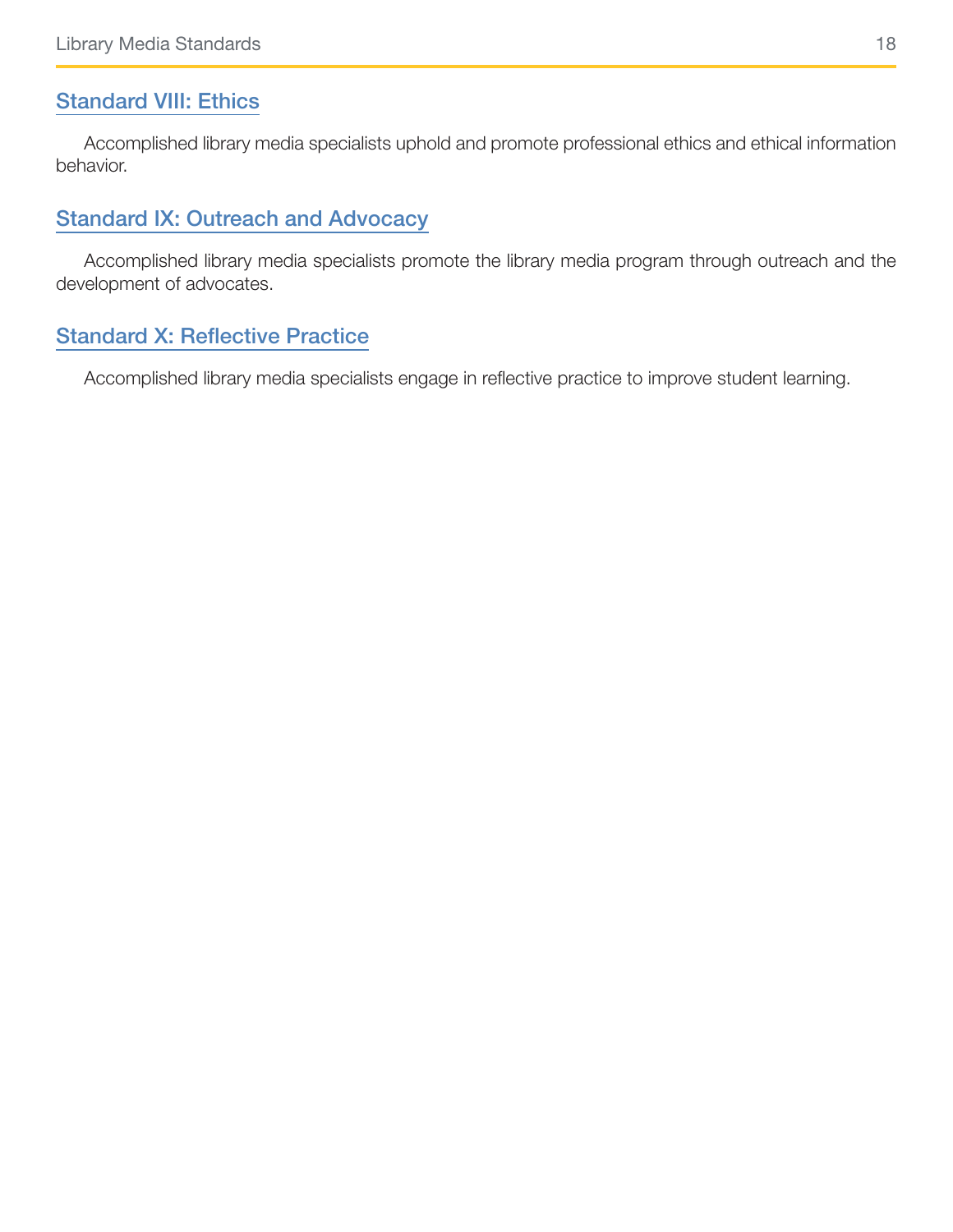# <span id="page-18-1"></span><span id="page-18-0"></span>*Standard I Knowledge of Students*

*Accomplished library media specialists understand the academic, personal, and social characteristics of students and relate them to learning.*

Knowledge of students involves understanding individual abilities and needs as well as human growth and development and current learning theories. Accomplished library media specialists<sup>1</sup> are knowledgeable about the insights that current learning theories offer regarding how students learn best and the contributions such theories make to identifying and designing best practices. Library media specialists work effectively with students of all ages and abilities in a variety of settings and understand the academic, personal, and social characteristics that influence students' learning. Based on the needs and characteristics identified, specialists develop and modify instruction and programs to make learning possible for all students. Specialists understand the positive effects that library media programs can have on students' learning and lives.

#### Knowledge of the Student as an Individual

Accomplished library media specialists understand students' characteristics, values, interests, and talents. Specialists are uniquely positioned to interact with and influence every student in the school as they work with them in a variety of curricular areas and interact with them as they progress through the grade levels. Specialists educate students in a variety of ways, from formal instruction to individualized attention, as students seek information for personal interests. The distinctive position occupied by specialists offers them knowledge of students as individuals, which can alert specialists to issues that other teachers may not have observed.

Accomplished library media specialists are keenly aware that students come from a variety of family<sup>2</sup> structures. Specialists understand that students' needs vary based on the support they receive from home. They carefully consider policies and procedures to ensure the library media program best serves students. For example, the accomplished specialist may encourage a student to check out books at various reading levels because the specialist knows a family member reads with the child at home. Specialists are aware that home situations affect students' needs for

<sup>1</sup> All references to *library media specialists* or *specialists* in this document, whether stated explicitly or not, refer to accomplished library media specialists.

<sup>&</sup>lt;sup>2</sup> *Family* is used in this document to refer to the people who are the primary caregivers, guardians, and significant adults of children.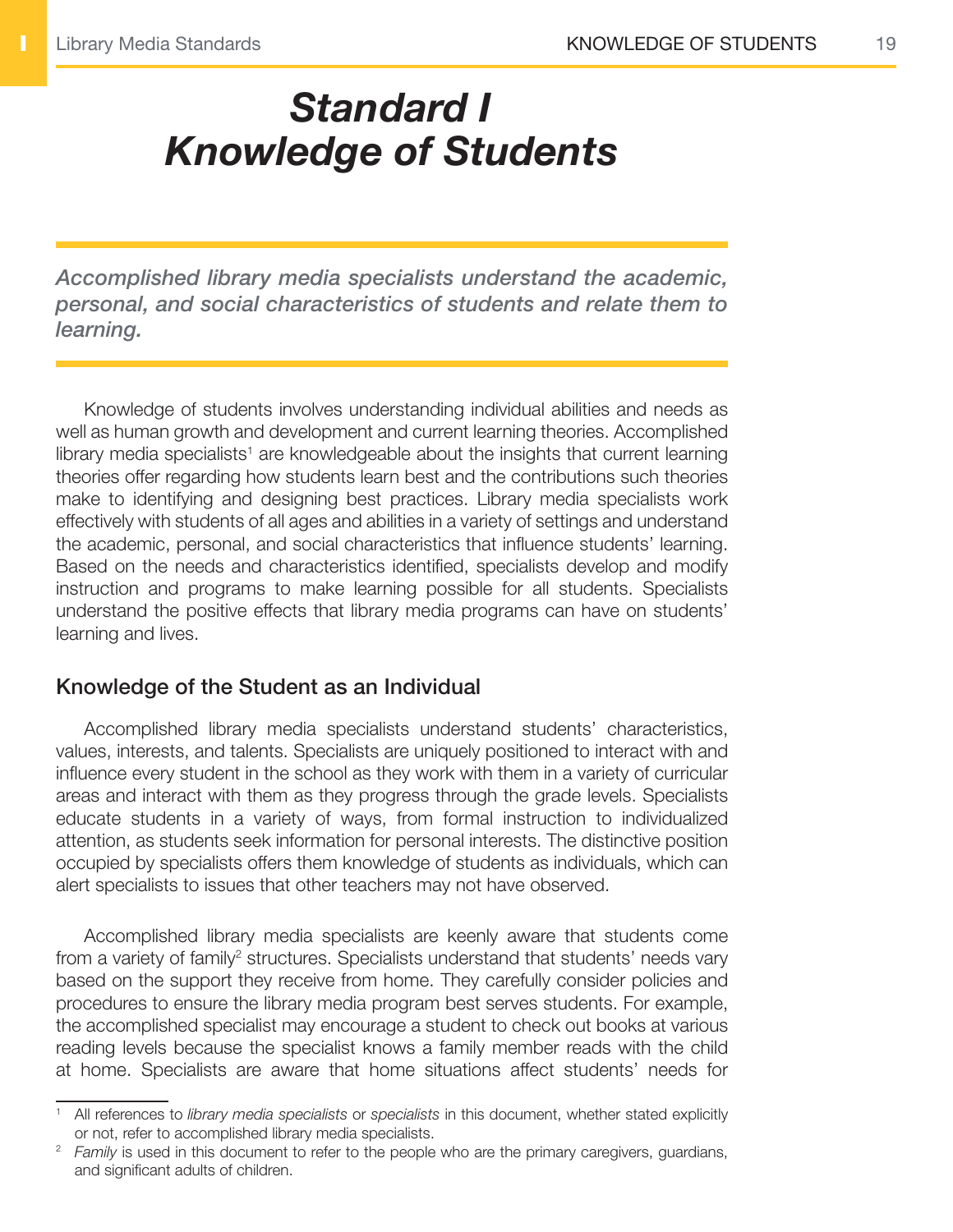information and resources. For example, the specialist who knows that a student is struggling with a difficult home situation might show compassion by actively listening and suggesting resources related to the issue.

Accomplished library media specialists are compassionate individuals who are attuned to personal issues that affect students. Specialists take time to discover individual students' interests and passions to build relationships with them. For example, the accomplished specialist may encourage and support students interested in digital photography in creating a digital literary magazine. Specialists actively solicit students' opinions and insights about the school, the library, and the resources in it.

Accomplished library media specialists' knowledge of students' needs drives all facets of the library media program. Specialists are aware of such social influences as peers, families, popular culture, and social pressures. Specialists follow trends in literature, technology, gaming, music, sports, or fashion to understand the students' personal interests and needs. Because of this knowledge, accomplished library media specialists plan instruction and programs that address the individual needs of all students. For example, after observing a new student who is struggling to make friends, the specialist takes steps to connect the student with peers who have similar interests.

Accomplished library media specialists recognize that library media programs affect student learning. Specialists understand that students perform at different reading levels, have various experiences of academic success, and have differentiated needs. Specialists take these elements into consideration when making selections for the library collection. For example, a library media specialist who notices a student struggling with a reading assignment may find alternative resources for that student at the appropriate reading level.

#### Knowledge of the Student within the School

Accomplished library media specialists recognize that students are products of their cultures and families. The school community<sup>1</sup> itself is a culture in which every student should feel valued, and specialists understand and contribute effectively to this culture.

Accomplished library media specialists understand that family structures vary and families' cultural, economic, and social situations have significant effects on how well students are prepared to learn and to succeed. For instance, specialists might assist students whose families are facing economic hardships by providing supplies for students to use at home to complete a project. They may also link families in need with appropriate social service agencies. Specialists ensure that the collection contains materials in which students see themselves and their families. For example,

<sup>1</sup> All references to the *school community* in this document refer to students, teachers, staff, and administrators.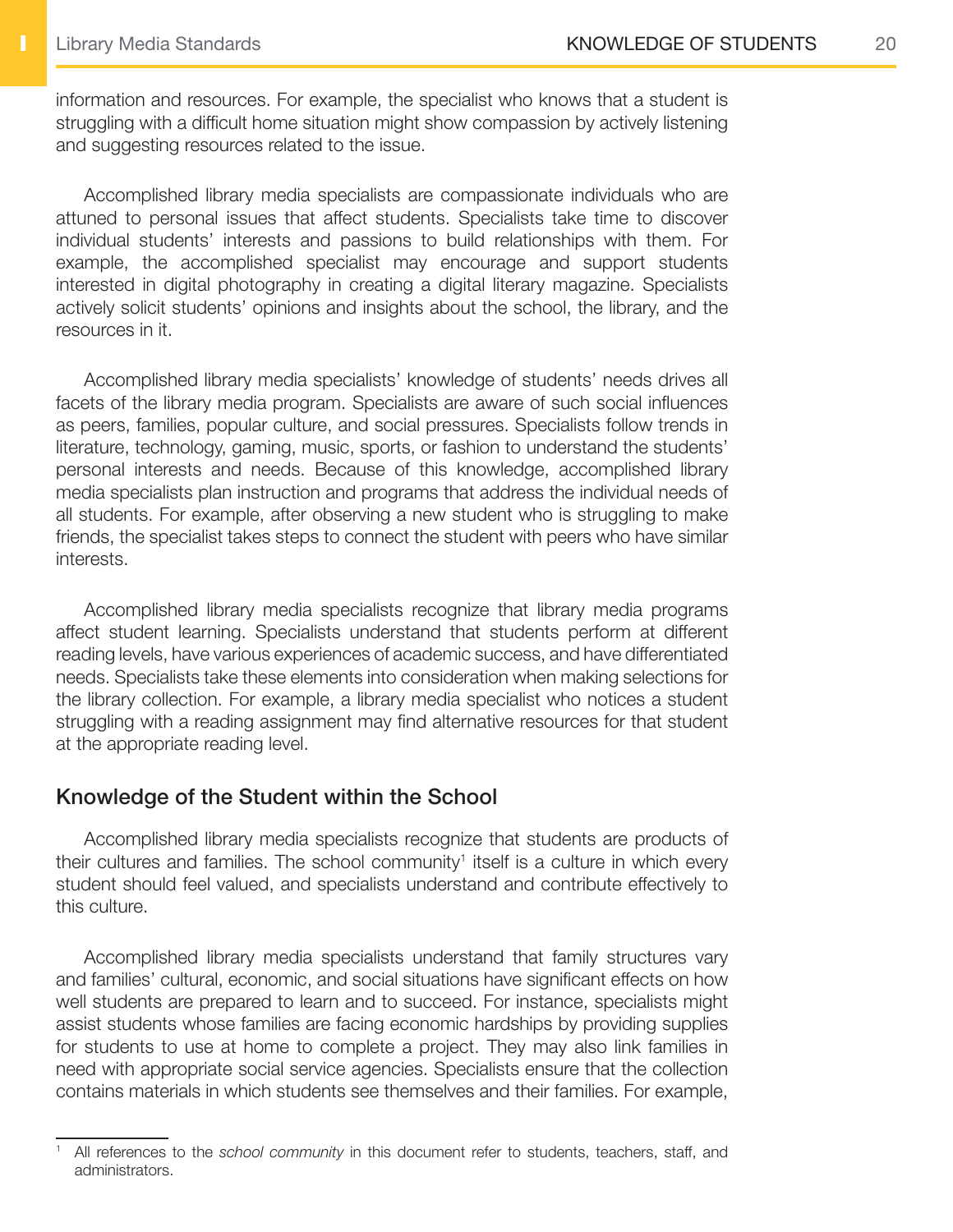in a school with a high percentage of Spanish-speaking students, a library media specialist might build a strong collection of bilingual materials for students who are learning English and who wish their parents to read with them. A school's collection may also contain materials that reflect families with single parents, with same-sex parents, or with more than one generation in the household.

Accomplished library media specialists create environments that serve as safe havens to students who know their feelings and appearances will be respected. Specialists interact with students who are challenged with personal problems, such as self-esteem or peer pressure, and make information about these problems available in the library collection. For example, after meeting with the guidance counselor, the library media specialist may purchase resources that address students' personal issues.

Accomplished library media specialists may employ a variety of assessment strategies and exercise their skills as active observers to analyze the school climate. Specialists draw from this knowledge of the school environment and culture to make informed decisions to provide resources to meet students' needs and interests. For example, after a recent increase in student suspensions related to bullying at the middle school level, the specialist may initiate a lunch discussion about a novel in which bullying is the theme. Accomplished specialists may also volunteer to mentor a student dealing with a behavioral challenge and encourage the student to work as an assistant in the library.

#### Knowledge of Learning Theory

With an understanding of how learning occurs, accomplished library media specialists act as instructional partners with teachers to help students achieve academically. Specialists understand the relationships between student learning and theories about cognitive processing, social learning, and human growth and development. Specialists make accommodations for individual differences and for approaches to learning related to age, gender, cognitive and motor skills, multiple intelligences, learning styles, motivational levels, and exceptionalities. Specialists' knowledge of human growth and development and their insights into students' behaviors enable them to understand how students perceive, access, and use information. Accomplished specialists provide physical and intellectual access to information in ways that reflect relevant learning theories. They work closely with individuals to help them find and select engaging resources and materials that are suited to individual learning needs, reading levels, and personal interests. For example, during a collaborative unit on "my neighborhood" with early childhood students or a research project on world exploration with secondary students, a specialist might integrate the use of models, local newspapers, maps, globes, or online satellite images.

Accomplished library media specialists investigate current learning theories and draw upon these theories, as appropriate, to guide their decisions as they work with students. Specialists are sophisticated consumers of research who read professional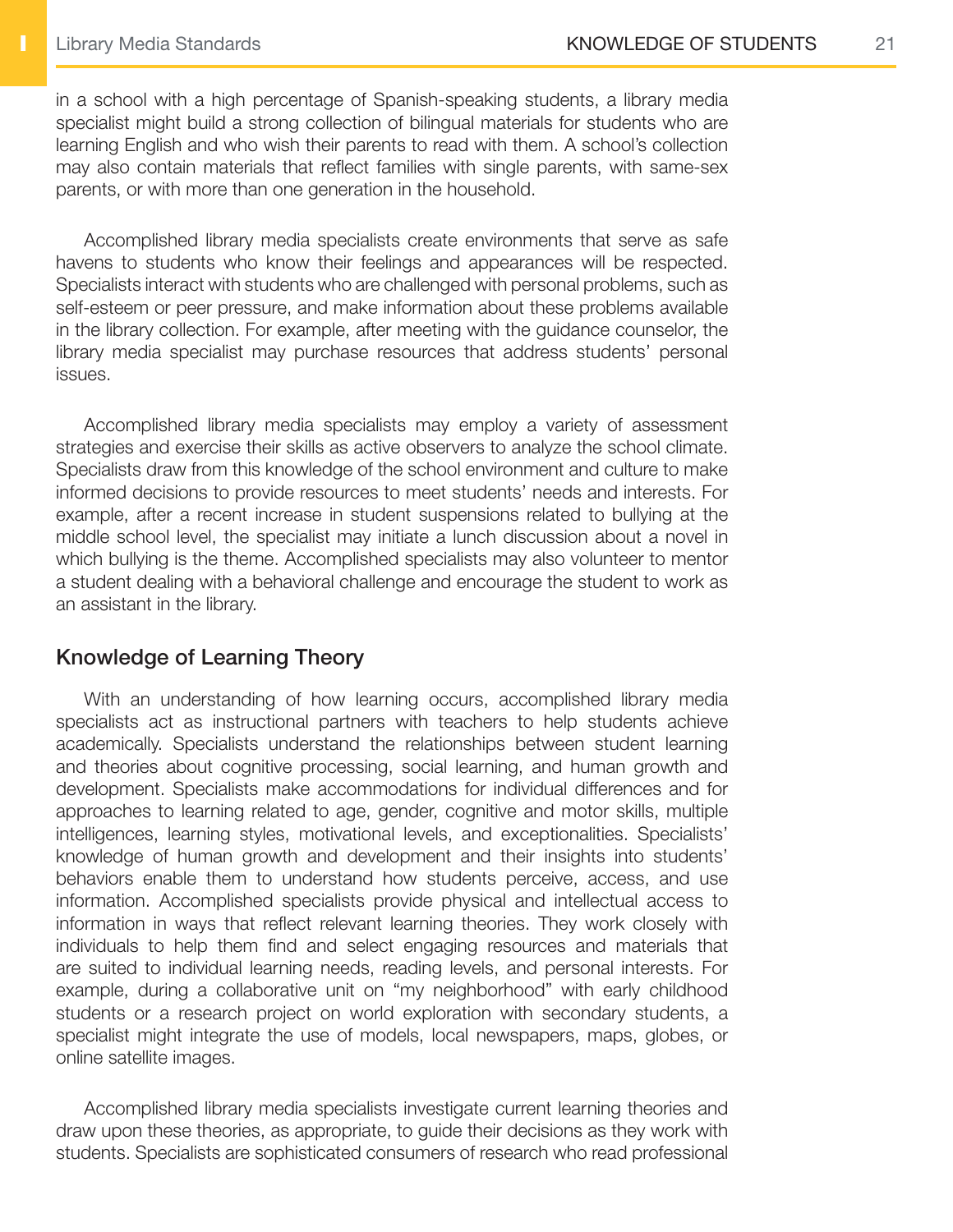literature, continue educational coursework, and engage in other professional development. For example, specialists might participate in an online seminar on gender research and integrate their new knowledge into practice by establishing a gender-specific book discussion group. Specialists also may read research on how autonomy influences motivation toward learning and suggest choices for the final product of a poetry unit, such as an audio presentation, oral interpretation, written expression, or theatrical performance.

#### **Reflection**

Accomplished library media specialists get to know and understand students through their academic, personal, and social characteristics. Specialists reflect on students' growth and development and on how students learn best. Library media specialists assess students' characteristics and their own practices and programs to modify their instruction and to understand how best to meet all students' needs.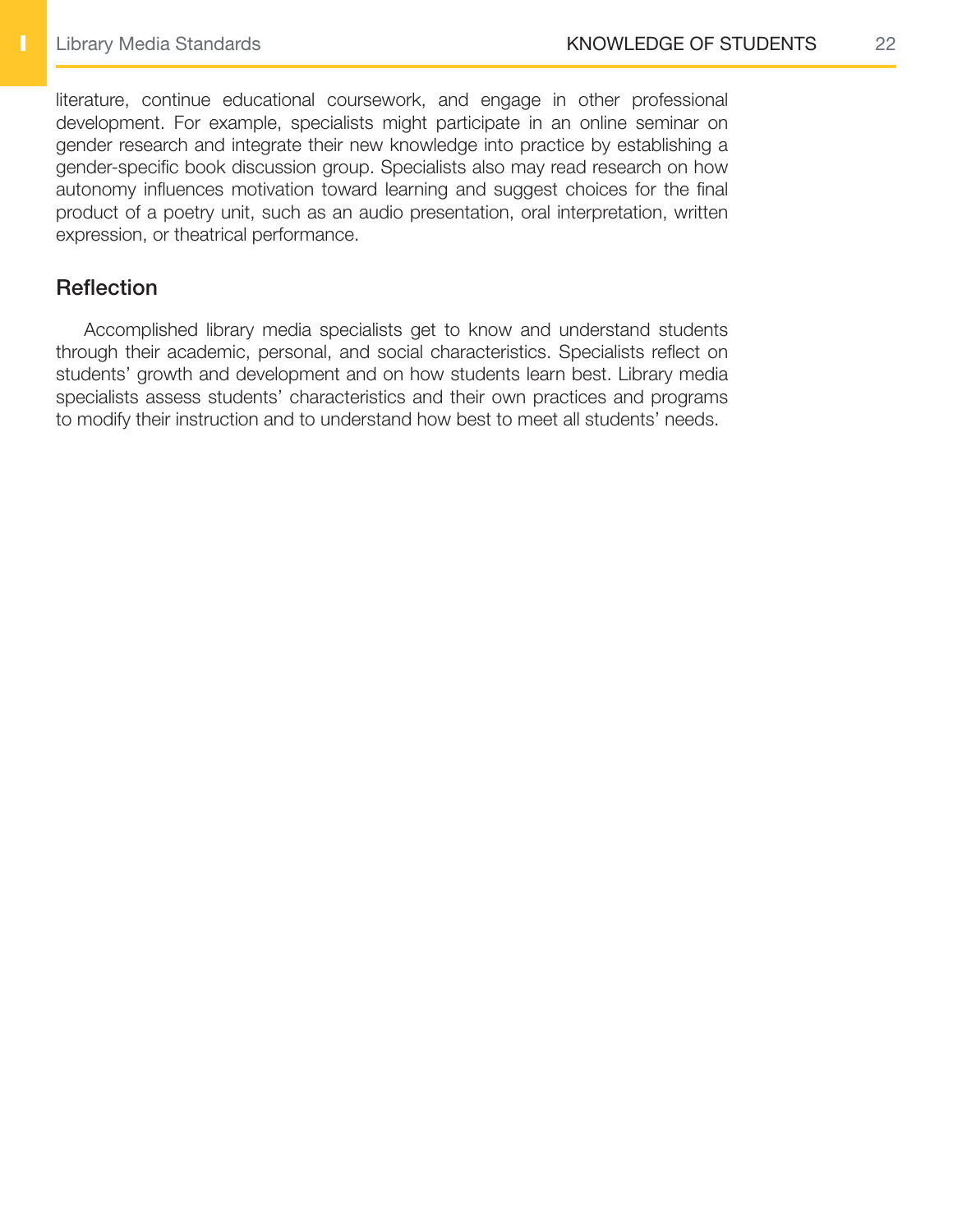# <span id="page-22-1"></span><span id="page-22-0"></span>*Standard II Teaching and Learning*

*Accomplished library media specialists understand and apply principles and practices of effective teaching in support of student learning.*

Teaching involves designing and developing effective instruction, creating active and positive learning environments, developing effective learning strategies, and strengthening and supporting the school curriculum, all of which results in student learning. Accomplished library media specialists are instructional leaders who demonstrate subject-matter knowledge. Accomplished library media specialists effectively apply instructional principles and practices established by research and theory to create meaningful learning opportunities for students.

#### Applying Learning Theory

With a knowledge base in learning and information-seeking theories and with knowledge of a school's full curriculum, accomplished library media specialists co-plan, co-teach, and co-assess with teachers to create a wide range of learning opportunities. (See Standard III—*[Knowledge of Library and Information Studies](#page-26-1)*.) Specialists teach all members of the learning community<sup>1</sup> to gain access to and use resources that will improve instruction and foster learning. Such professional collaboration places accomplished library media specialists at the center of collegial efforts to meet the diverse needs of all learners at every level.

Accomplished library media specialists apply learning theories and best practices to design instructional opportunities for the full range of students. Specialists' plans and lessons address differentiated and appropriate levels of scaffolding to increase or extend every student's knowledge base. For example, accomplished specialists may purchase a core collection of board books and oversized big books for pre-kindergarten circulation and lessons. Specialists may use their knowledge of learners with autism spectrum disorders to design specific strategies that allow these learners to participate more fully. Specialists may also use their knowledge of best practices to enrich learning opportunities for English language learners by providing them with audio versions of materials in English or texts translated into primary languages for assigned or recreational reading.

<sup>1</sup> All references to the *learning community* in this document refer to students, teachers, staff administrators, families, area residents, and other stakeholders, as appropriate.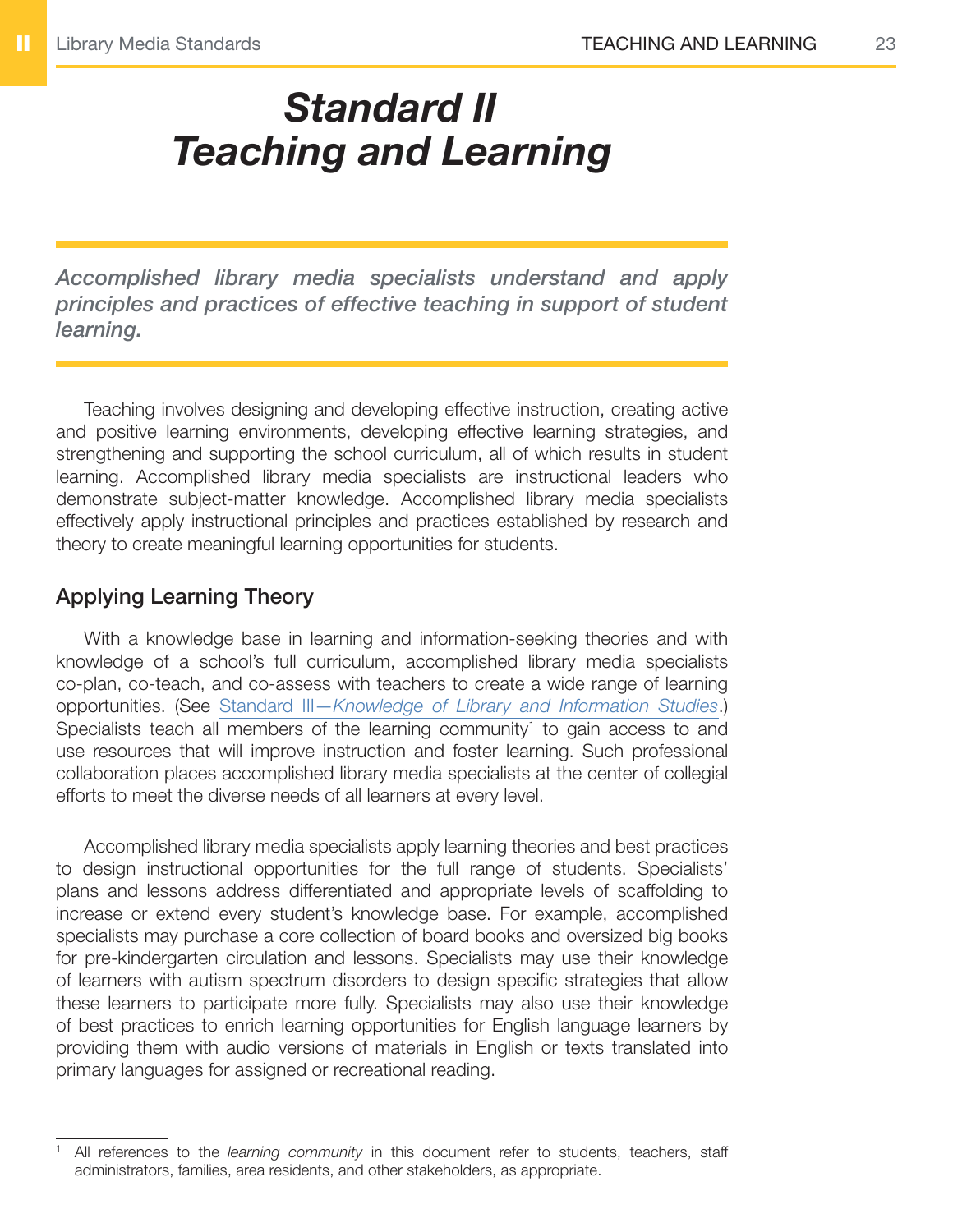#### Designing and Developing Instruction

Accomplished library media specialists' knowledge of design, development, assessment, resources, and information access enables them to collaborate effectively as instructional partners with teachers. Specialists create and administer programs that improve the learning environment, address higher-level thinking, deepen students' subject-matter knowledge, and enhance learners' abilities to access and understand information.

Accomplished library media specialists co-teach in a number of subject areas. They provide instruction in critical thinking, information seeking and use, and emerging technologies for learners with diverse needs. (See Standard VI-*[Integration of Technologies](#page-37-1)*.) Specialists provide opportunities for students to become independent lifelong learners and to engage in self-assessment. For example, after students complete research projects, the library media specialist provides them with self-reflective questions so they become skilled in using meta-cognitive strategies. Specialists are adept at employing effective teaching methods and strategies to engage students. For instance, in collaboration with teachers who wish to conduct virtual field trips to art museums, accomplished library media specialists would select appropriate Web sites and co-design strategies to enrich this learning opportunity.

Specialists provide purposeful and focused explanations and demonstrations and work with teachers to evaluate student performance. In a group project for upper level elementary students to create a digital resource on the fall of the Berlin Wall, a history teacher might evaluate students' final products, while the library media specialist might evaluate their research process, the quality of their references, and their use of technology in creating the product. Specialists recognize and take advantage of teachable moments. Accomplished library media specialists inspire students and teachers to approach assignments from unique perspectives by using creative channels and advanced information skills.

#### Creating an Active and Positive Learning Environment

Accomplished library media specialists are aware that the physical environment of the library media center affects the learning process. Specialists use the physical setting of the media center as an effective instructional tool to encourage recreational reading and lifelong learning. They create an open, friendly, and pleasant environment that attracts students and teachers. Specialists establish a task-oriented environment that accommodates a variety of concurrent activities in which learners may function at their highest levels.

Accomplished library media specialists recognize that an active and positive learning environment extends beyond physical space. Specialists maintain an inviting and innovative virtual presence for the library media program that supports and involves learners in both their educational and personal development. Specialists are committed to creating a resource-rich virtual environment in which all stakeholders of the school and the library media program are welcome to participate in activities that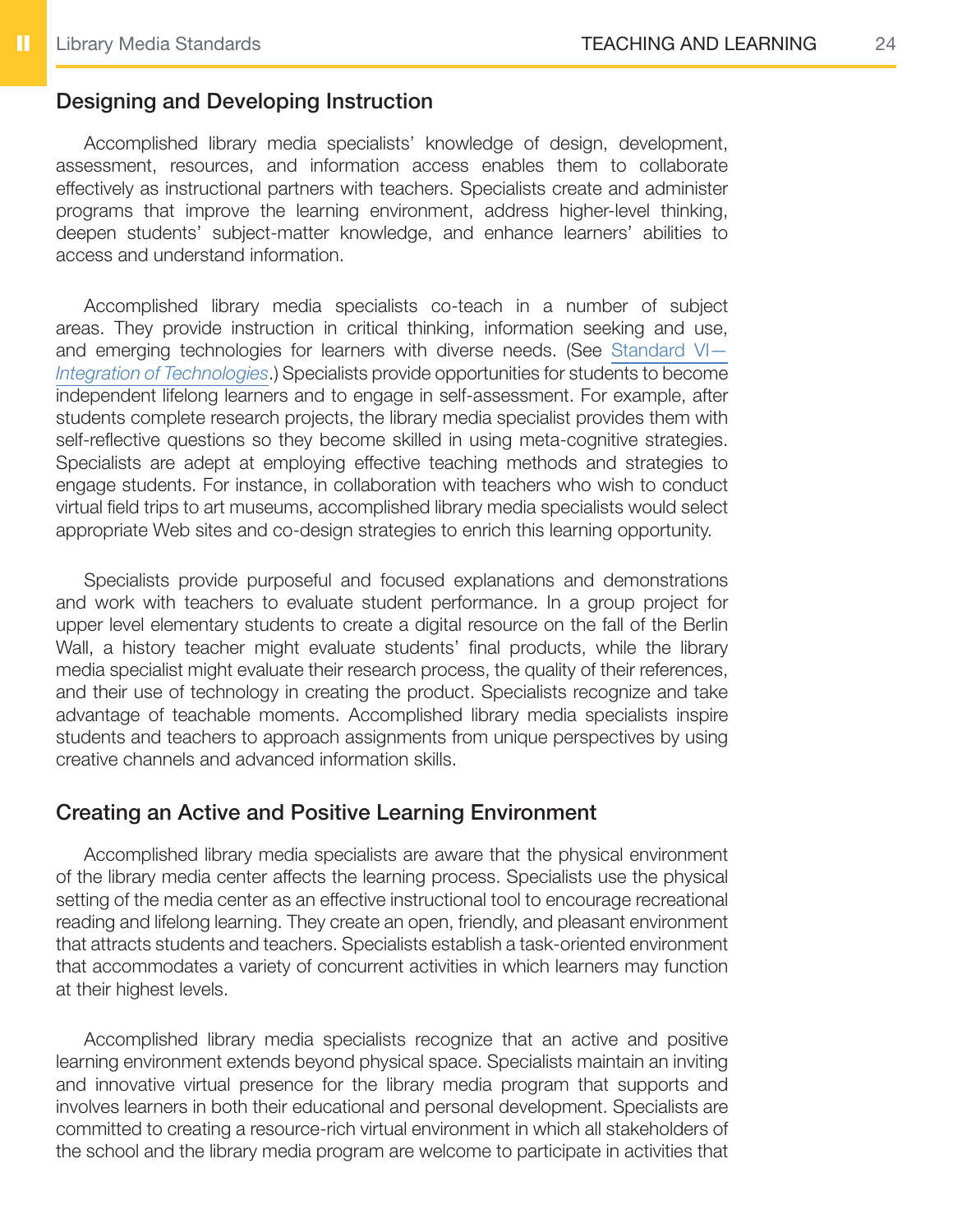enrich the greater learning community. For example, the library media specialist may create spaces on the school's Web site for all members of the learning community to discuss an academic project or to contribute suggestions for new resources for the library's collection.

Accomplished library media specialists anticipate changes to the learning environment and advocate for policies based on the latest research and best practices to accommodate these changes. For example, they may incorporate high school students' interests in using personal digital devices in school by incorporating them into the learning process.

Accomplished library media specialists effectively employ a number of grouping strategies to optimize students' learning outcomes in the library media center. Depending on the specific instructional purpose, specialists are equally comfortable with whole-class, small-group, or one-on-one approaches. Specialists, often in collaboration with teachers, recognize that effective grouping strategies enhance social interaction among learners; respect developmental levels including those of learners with exceptionalities; facilitate maximum participation; establish a culture of trust, responsibility, and mutual respect; and create teachable moments. Specialists choose grouping activities that promote cooperation and present opportunities for individual and group inquiry. For example, specialists may create groups and modify instruction based on the availability of technological resources when there is a lack of access to technologies for every student.

#### Strengthening and Supporting Curricula

Accomplished library media specialists are valuable team members in curricular efforts at local, state, and national levels. Specialists respond positively to local and state curricula changes designed to improve student learning and to meet the greater community's high expectations. Specialists participate in committees or seek information outside their school to obtain insight into curricular needs and goals and to facilitate decision-making in their own schools and programs.

Accomplished library media specialists in collaboration with content teachers infuse advanced information skills, gleaned from a variety of state and national guidelines, into the school curriculum. This process of synchronization results in collaborative teaching, in which the whole is greater than the sum of the parts.

Accomplished library media specialists possess broad and comprehensive knowledge of the curriculum. As instructional leaders, specialists coordinate interdisciplinary projects by bringing together teachers to develop and implement units of study collaboratively. For example, an accomplished specialist aware of parallel units on famous painters of the Renaissance in both art and social studies will partner with these subject-area teachers to develop a project that incorporates the expertise of all those involved. This cross-curricular, collaborative work results in rich learning opportunities for students.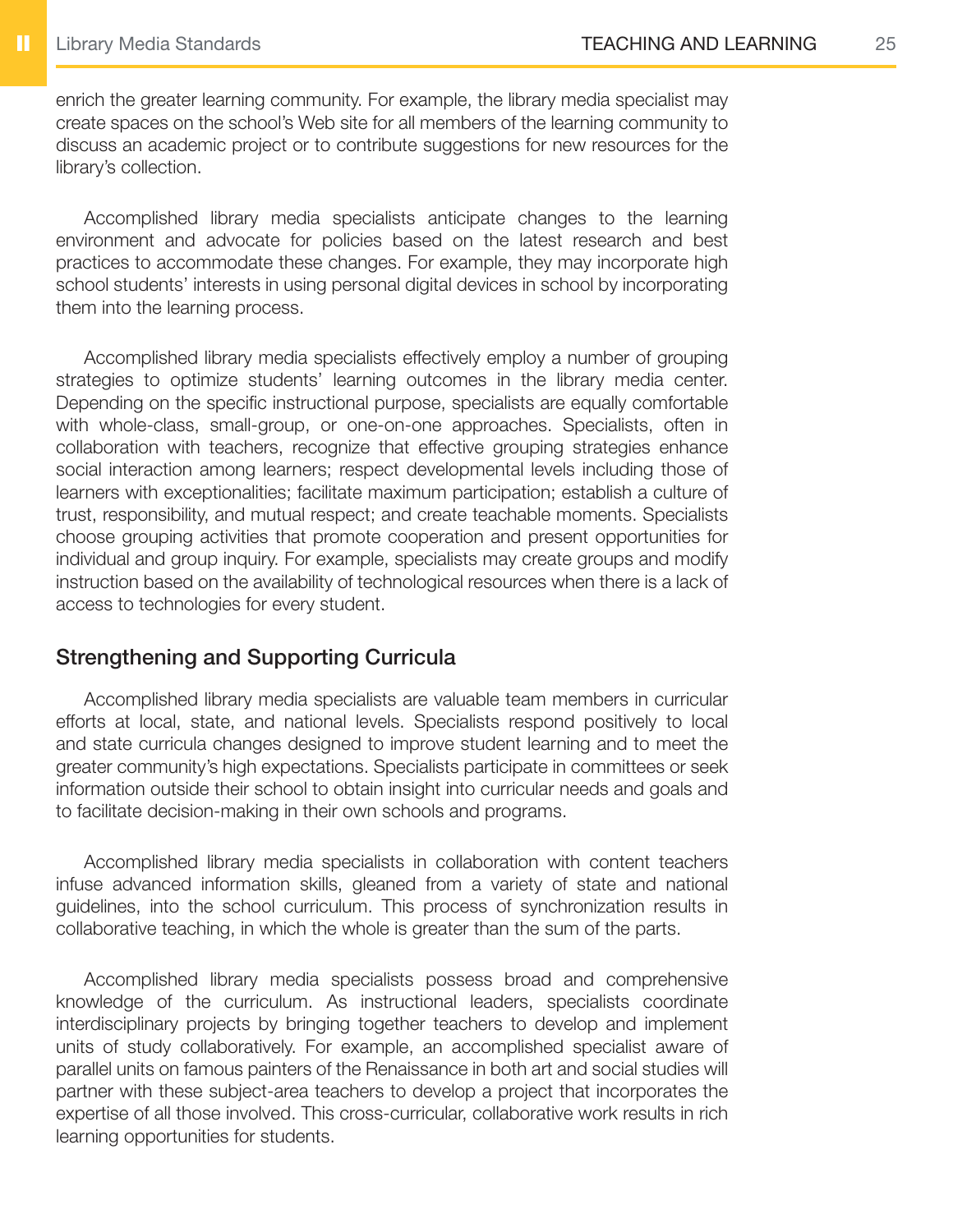Accomplished library media specialists assist teachers in creating frameworks for research, allowing students to generate innovative projects that involve a wealth of information resources. For example, to expand and deepen students' understanding of Native American culture, specialists may work with them to incorporate materials from primary source databases—including photographs, videos, or audio materials to create a documentary.

#### **Reflection**

Accomplished library media specialists reflect on the processes and products of teaching and learning. Specialists purposefully use learning theories to guide their practices and reflect on how these practices can be best applied to various learning environments and for learners with diverse needs. Specialists realize that teaching and learning are cyclical processes that must be continually evaluated and refined, and they include others in these processes to ensure successful effects on learning. Library media specialists compare their own practices with the best in the field and make adjustments to meet the needs of the learners they serve. Accomplished specialists make conscientious short-and long-term plans to acquire new knowledge and to improve their programs and practice through professional development opportunities.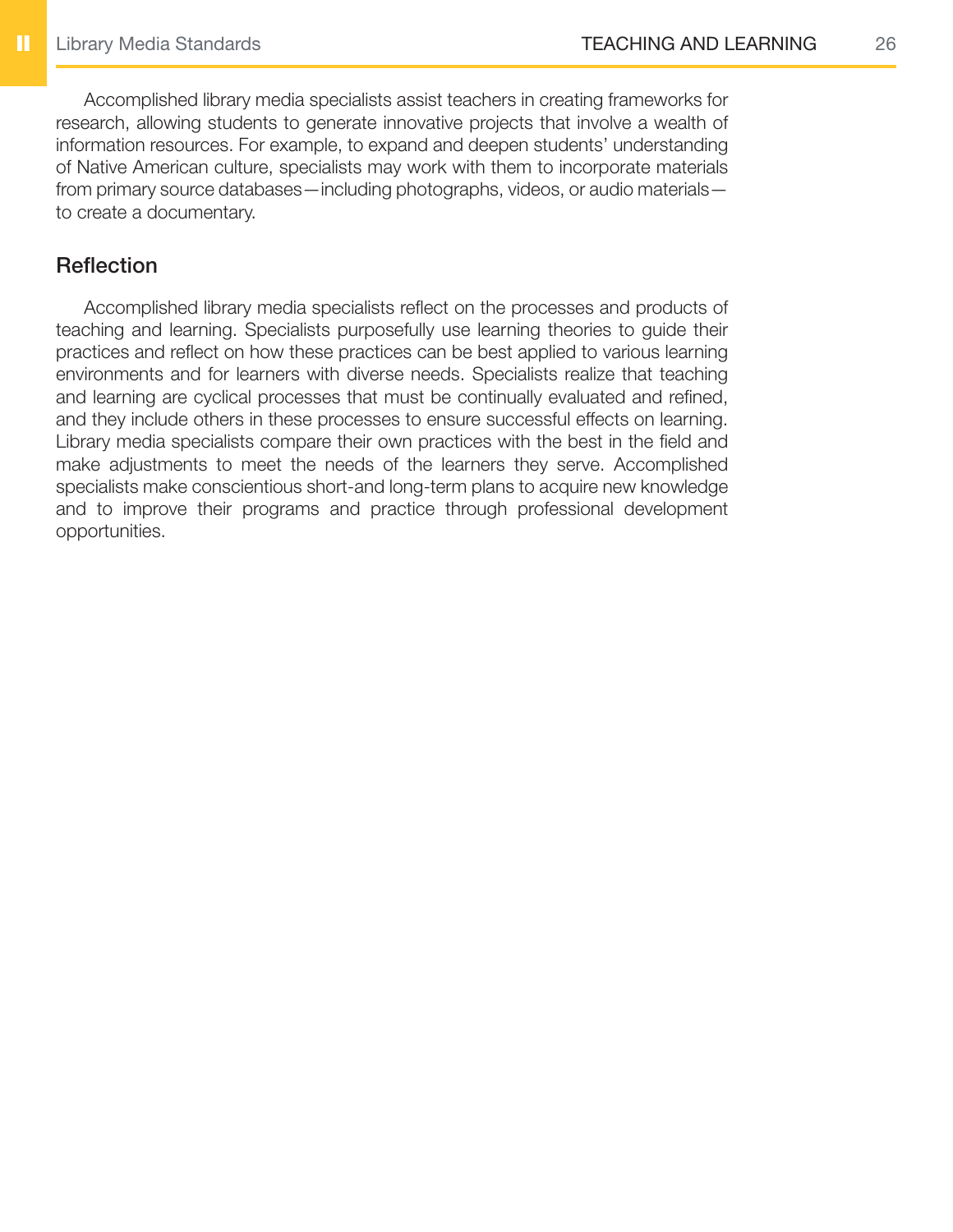### <span id="page-26-1"></span><span id="page-26-0"></span>*Standard III Knowledge of Library and Information Studies*

*Accomplished library media specialists understand and apply the principles of library and information studies to support student learning and to create an effective, integrated library media program.*

The library and information studies field focuses directly on how to connect people with the information they need and want. Library and information studies encompass the creation, acquisition, organization, representation, storage, retrieval, management, and use of information in all formats. The field is concerned with the technologies that support these functions and with the strategies people develop and use to search for and locate the information they need to satisfy a wide range of needs. Accomplished library media specialists apply the principles of library and information studies to establish purposeful and integrated library media programs that meet the needs of the greater community. Poised at the intersection of information and technology, specialists are leaders in using information and communication technologies to support the library media programs.

#### Knowledge of the Principles of the Profession

Accomplished library media specialists recognize that knowledge of and adherence to the principles of the profession are the foundation upon which effective library media programs are built. This foundation guides specialists in their approaches to staffing, assessing, supporting, and administering library media programs. Specialists apply this foundation in developing curriculum, collaborating with others, delivering instruction, and assessing students' learning.

Accomplished library media specialists use the principles of library and information studies to ensure that programs are meaningful, well-articulated, and connected to the learning community's ongoing needs and goals. Specialists understand how to create and manage collections that embrace intellectual freedom by incorporating diverse ideas, viewpoints, and experiences. Library media specialists are well versed in the research base of the profession, its strategic and long-range planning processes, methods of effective policy development, and best practices for program administration and maintenance. Fully aware of the fundamental relationships among reading, information literacy, and library media programs, specialists work effectively to inspire others to master concepts and skills related to multiple literacies.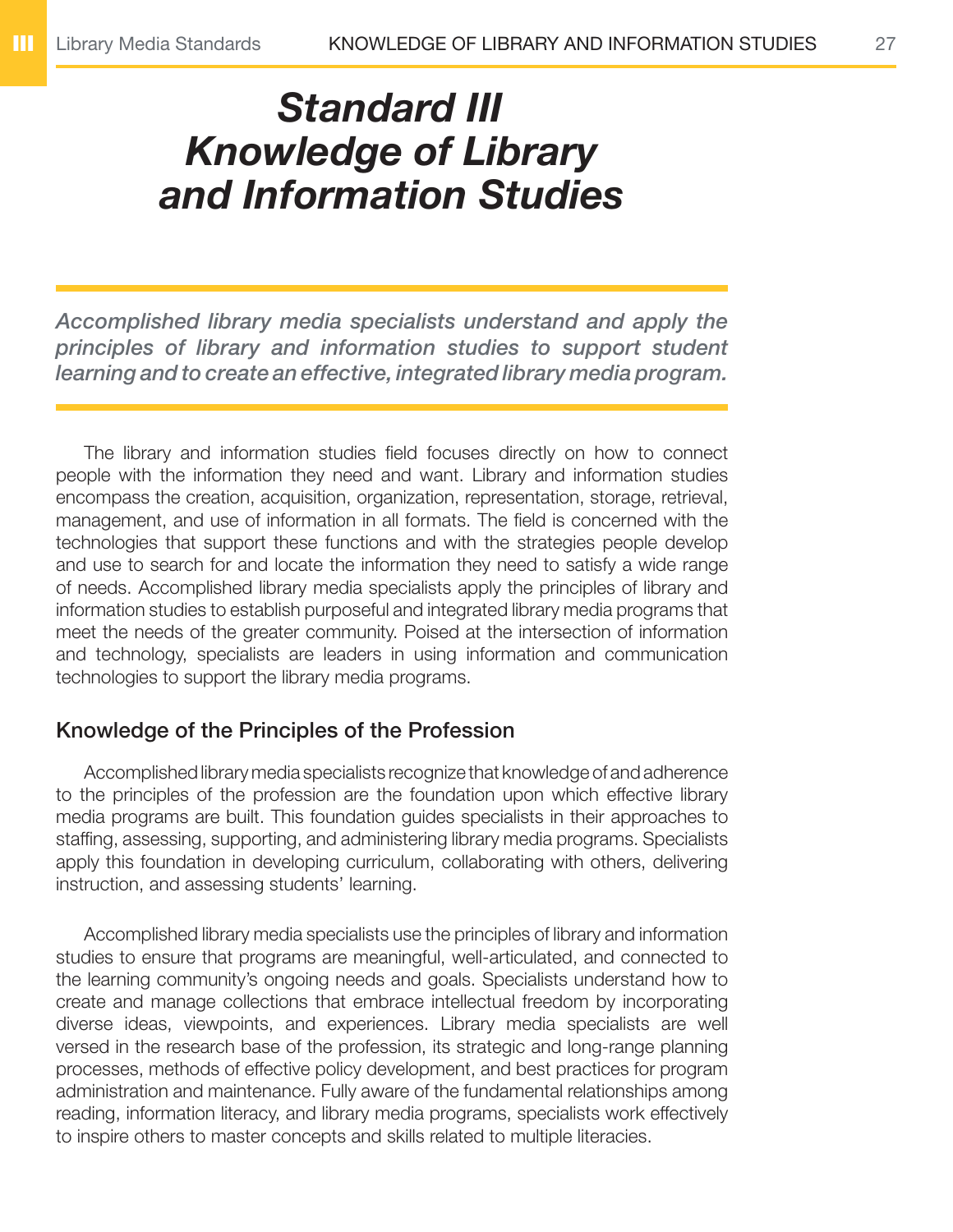#### Knowledge of Effective Organization and Practice

One responsibility of the accomplished library media specialist is to establish procedures for selecting, storing, accessing, and retrieving information. Administrative responsibilities include the acquisition, processing, organization, dissemination, and maintenance of the collection. Each of these tasks is a necessary component of fulfilling the overall goal of providing efficient and effective physical and intellectual access to information and resources. Accomplished library media specialists know how to administer library media programs by developing collections of carefully selected resources that are organized, maintained, and targeted to contribute to student learning.

Knowledgeable about facility design and management, accomplished library media specialists recognize the necessity of meeting the diverse needs of members of the learning community. Specialists regularly involve others in discussing optimal facility use, and they understand the advantages of flexible scheduling, extended hours, and remote access to the library's resources. Specialists know how to use technologies to help create inviting and comfortable places to foster learning. For example, the accomplished library media specialist may recommend that wireless Internet access be available so that students can work in small groups throughout the school.

Accomplished library media specialists recognize research as a guide to practice. Specialists know how to employ evidence to guide decision making and policy formation within their learning communities. With a solid grounding in research techniques and an appreciation for conducting their own research, specialists strive to build programs that are innovative and progressive. For example, the accomplished library media specialist may use research on cognitive processing to design meaningful student self-assessments.

#### Knowledge of Collections

Accomplished library media specialists are well versed in a variety of resources in many formats for learners with diverse needs. Familiar with a wide range of children's and young adult literature, specialists demonstrate that they know how to select literature appropriate to learners' curricular areas, ability levels, languages, and personal interests. Specialists' understanding of current and emerging media formats underlies the selection of these resources to engage students. For example, students may create video book reviews for the library media specialist to upload to an online public access catalog.

Accomplished library media specialists understand the importance of multiple literacies and facilitate students' interaction with digital, visual, textual, technological, and other forms of information. Specialists recognize that the abilities to access, evaluate, and use information in all formats are critical information skills for students. Specialists match students with the appropriate resources in the proper formats to address their interests and needs and to maximize their potential.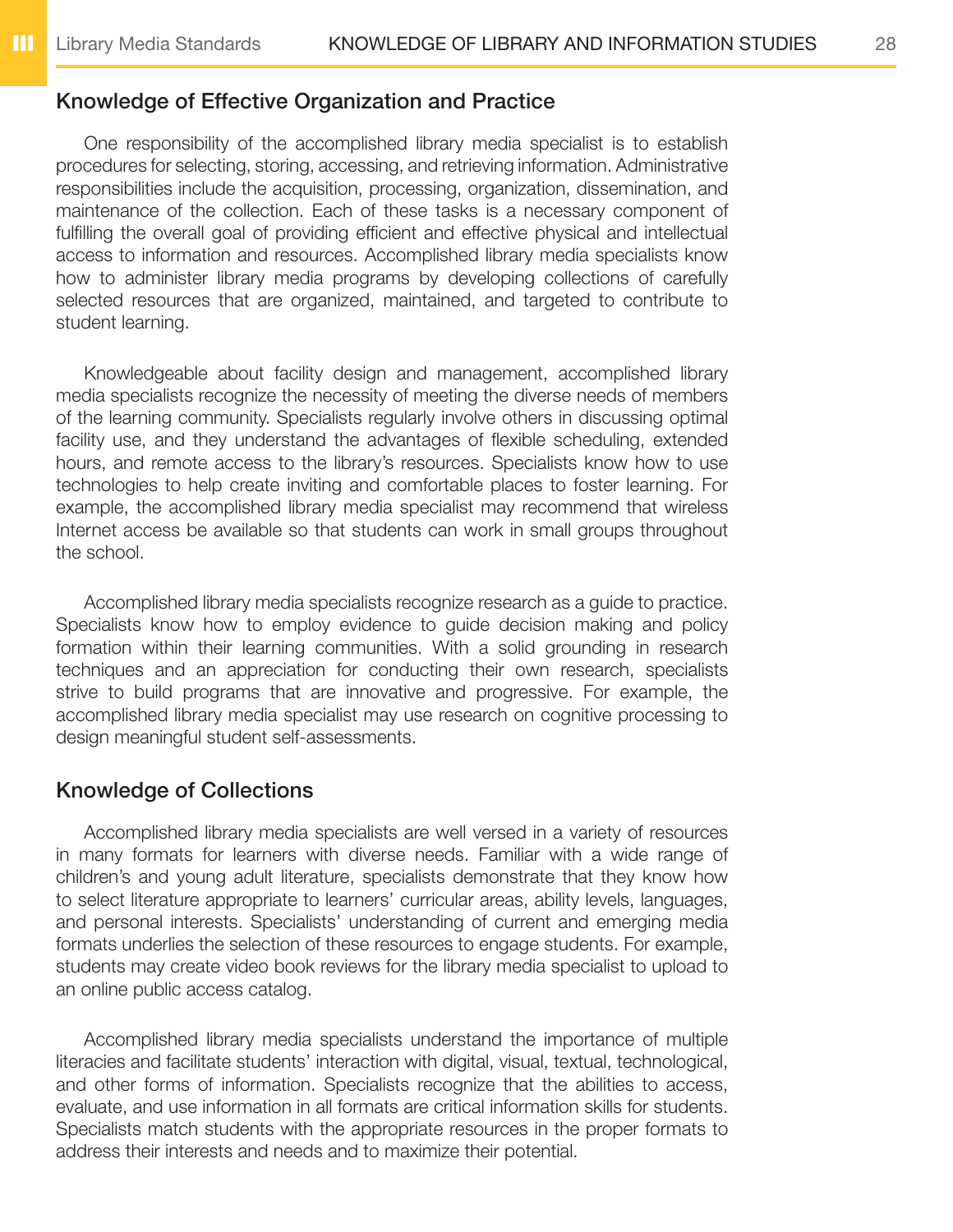Accomplished library media specialists recognize the value of professional collections for teachers and other staff members. Specialists use these collections as sources of professional development for the learning community. Specialists are skilled in instructing staff in the use of information resources and in making these resources relevant to the curriculum. For example, accomplished library media specialists may alert faculty to professional journals newly available in subscription databases.

#### Knowledge of Information Seeking

Accomplished library media specialists are experts in methods of information seeking and retrieval. They are knowledgeable about a variety of models for information seeking and use, and they draw from these models to guide their own practice. They know how to integrate information seeking into the teaching of creative and critical thinking necessary for problem solving. Specialists are familiar with techniques to help learners articulate their information needs through reference interviews. Specialists instruct learners in effective strategies for identifying, retrieving, and evaluating information. For example, the specialist working with young children might teach students how to use the online catalog to find picture books that relate to their personal interests. The specialist working with upper elementary and middle school students may create a game in which students generate criteria for evaluating Web sites in their areas of interest. Specialists working with secondary students might guide them in using virtual reference services to retrieve targeted information related to their interests.

Accomplished library media specialists guide students in using information as a tool for learning, in assessing themselves on how well they have learned, and in taking responsibility for their learning. For example, library media specialists may direct students to appropriate resources by using pathfinders and support their selfreflection through the use of rubrics.

#### Knowledge of Information and Communication Technologies

Accomplished library media specialists demonstrate expertise in using technologies for information creation, storage, retrieval, organization, and communication. Specialists understand the architecture and use of information and communication technologies and how to use them for support, instruction, inquiry, discovery, and innovation. Specialists understand that learning has a social context, as well as an individual dimension. For example, the specialist may design student debate projects that make use of social media. In another instance, the specialist may work with students to create multimedia presentations about social justice, which they post online to share with the global learning community.

Accomplished library media specialists know about the full range of materials in print and digital formats, and they apply critical criteria for their selection, acquisition, classification, organization, dissemination, management, and maintenance. Because new technologies related to library media emerge constantly, specialists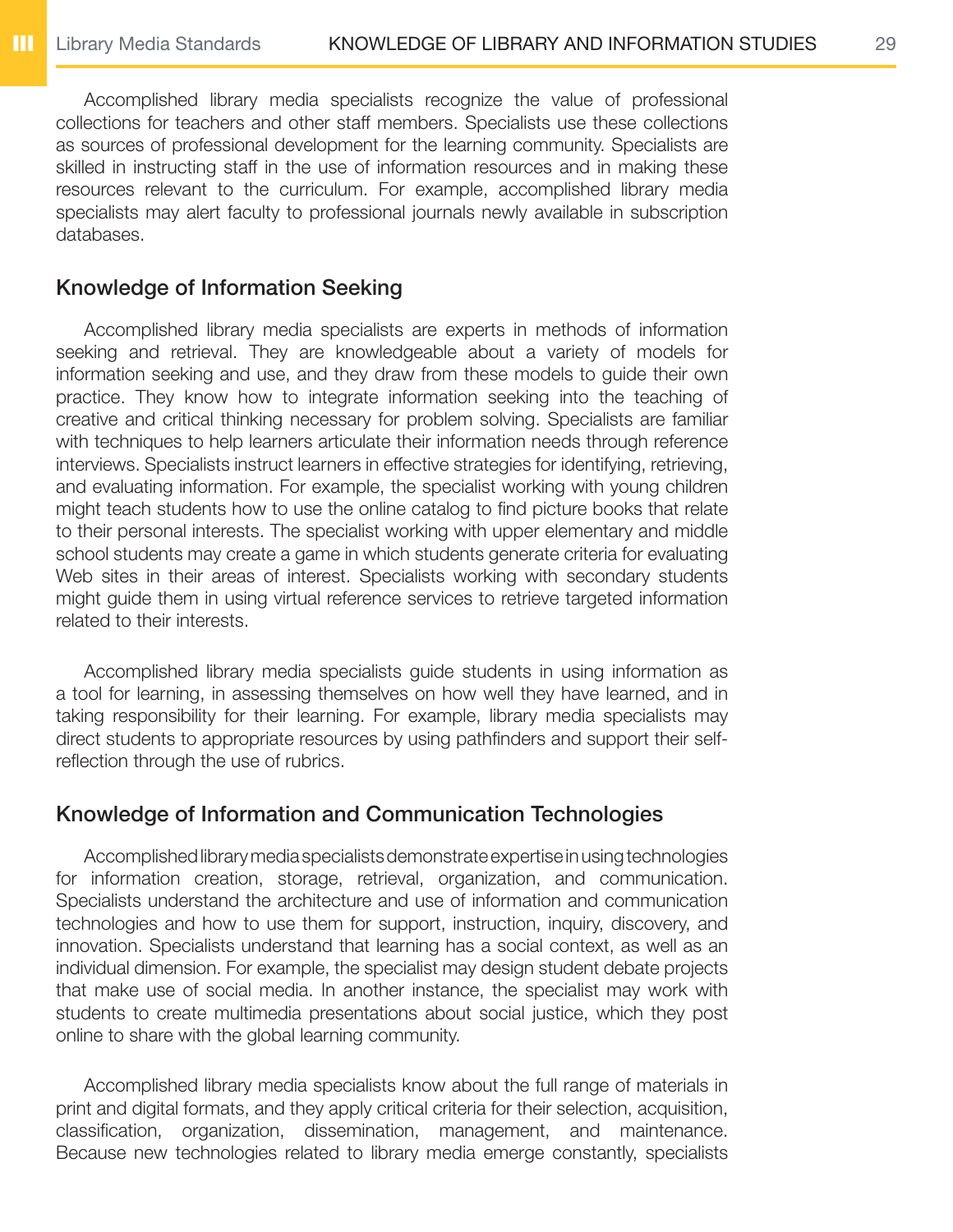are committed to seeking new knowledge and updating their existing knowledge to stay abreast of these technologies. Specialists participate in committees or teams to inform members of the learning community about emerging technologies and how best to use such resources. While establishing programs that continually demonstrate effective collaboration, accomplished library media specialists establish informationrich environments that support their learning communities by using technologies creatively and ethically.

#### Knowledge of Ethical and Legal Tenets

Accomplished library media specialists believe that everyone has the right to equitable and open access to information, facilities, technology, and staff members. Specialists know the ethical codes of the profession and apply them within the context of school district policies and regulations regarding library media services. For example, the accomplished library media specialist may give a presentation at a faculty meeting about copyright and fair use of print and digital materials. Specialists respect and model the tenets of intellectual freedom, preserve the confidentiality of information requests, follow procedures for proper citation, and adhere to guidelines and laws governing intellectual property and fair use across all media. At the same time, specialists ensure that others understand the key principles of the profession and follow procedures regarding copyright, fair use, confidentiality, and intellectual freedom. (See [Standard VIII—](#page-44-1)*Ethics*.)

#### **Reflection**

Accomplished library media specialists understand the importance of continuous reflection on their knowledge and understanding of the basic principles of the library and information studies field. Specialists are lifelong learners who reflect on how to effectively incorporate numerous and rapid changes in resources and tools into the library media program. They know how to evaluate the effectiveness of new resources and technologies as they strive to continually develop and improve the library media program.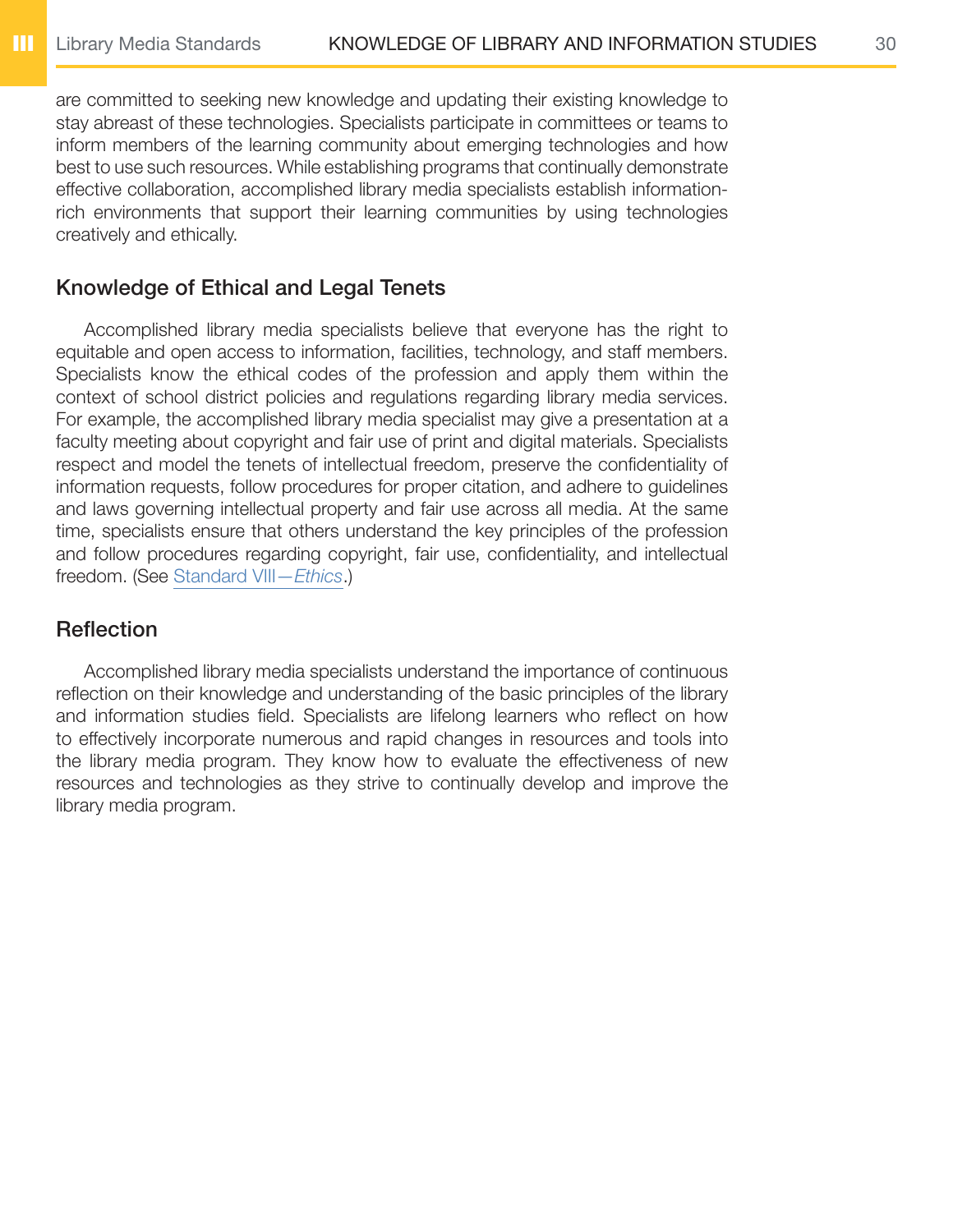## <span id="page-30-1"></span>*Standard IV Leadership*

<span id="page-30-0"></span>*Accomplished library media specialists are visionary leaders in their schools and in the profession.*

Leadership requires inspiring others to work together toward a common goal, which is integral to developing successful library media programs. Leadership entails the willingness to serve as teachers and learners who listen to and act upon ideas from students, library media colleagues, subject-area teachers, and administrators. Visionary leadership requires sustained professional commitment, innovation, and thorough knowledge of opportunities and challenges facing the library media profession. Risk taking in its many forms is central to effective leadership. Accomplished library media specialists are leaders who move library media programs and the profession forward. Working from local to global communities, accomplished specialists build relationships with organizations and stakeholders to develop effective library media programs and advocate for learning. Accomplished library media specialists strengthen library media programs by assuming responsibilities of instructional, administrative, and professional leadership.

#### Instructional Leadership

Accomplished library media specialists provide consistent and visionary instructional leadership. Specialists are catalysts for purposeful change that engages and challenges students in uniquely meaningful ways and that places them at the center of the learning process. Through collaboration with teachers, administrators, families, volunteers, and others, specialists develop programs and design curricula that address school and district initiatives. Specialists understand and model instructional best practices and advocate for educational opportunities for all learners.

Specialists use informed, evidence-based practices to identify strengths and weaknesses in library media programs and build knowledge to make informed decisions and modifications which result in stronger library media programs. Library media specialists use current technologies to gather, analyze, and share the results of evidence. Their overall goal is to empower members of the school community to be lifelong learners.

As leaders, accomplished library media specialists adhere to principles of diversity, equity, and ethics. (See Standard VII—*[Access, Equity, and Diversity](#page-41-1)* and [Standard VIII—](#page-44-1)*Ethics*.) They provide differentiated instruction to address the diverse needs of learners and work in partnership with their colleagues to provide equitable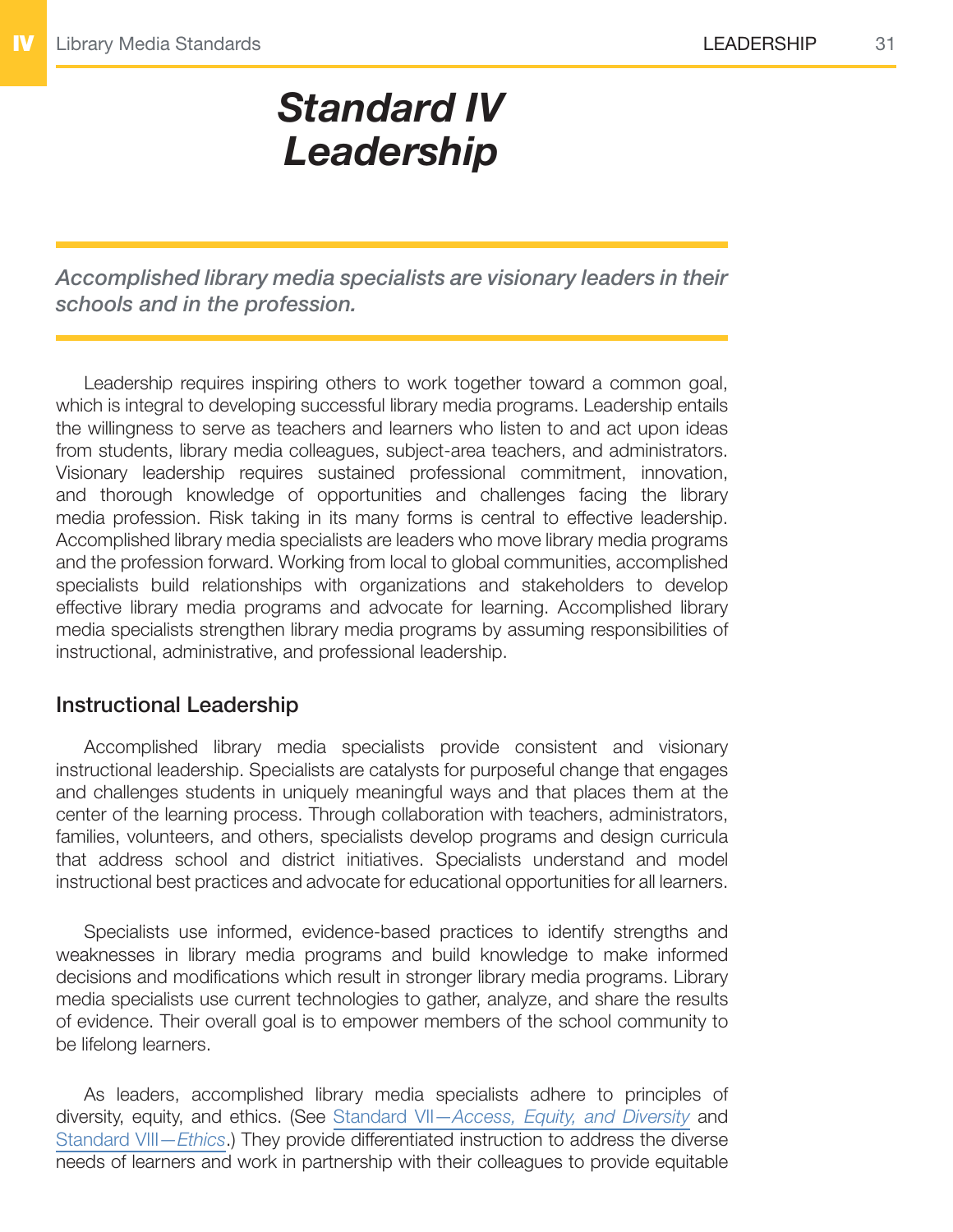access to appropriate resources. Specialists assume leadership roles to protect learners' First Amendment rights, intellectual freedom, and online safety. For example, they may offer online programs about the ethical and effective use of the Internet for students, staff members, and families.

#### Administrative Leadership

Accomplished library media specialists are active and deliberate in the administration of library programs. Specialists interpret and implement policies to ensure equity, access, and the ethical use of information and resources. Library media specialists stay current and informed about educational trends and developments as they relate to policies and program needs.

Accomplished library media specialists work with others to create learning environments that address the needs of all learners. They use continuous reflection to review and evaluate the goals, methods, and resources of the program and make modifications as needed. For example, recognizing that a flexible schedule would improve the library media program and increase student achievement, the library media specialist might present a proposal to the principal seeking support for this change.

Accomplished library media specialists understand the advantages of maintaining a positive outlook, which enables them to view potential problems as opportunities for change and innovation. Creativity characterizes the practice of accomplished library media specialists. They seek new ideas and use their wide range of professional experiences to solve problems. In situations where they find that availability of equipment and resources is limited, specialists innovate, modify, or create alternatives as necessary. They regard innovation as a means to bring about positive change, while advocating for improvements in available resources.

Accomplished library media specialists understand the value of the budget process. They demonstrate leadership while preparing for the budget cycle by clearly articulating the schools' educational needs, resources, and priorities with administrators based on analysis of data and the need to support student learning. Specialists use evidence to create arguments for strong and sustained budget support to implement short- and long-term goals.

Accomplished library media specialists implement initiatives and create partnerships to further the mission and goals of library media programs. Partnerships may include strategic alliances with public or university libraries, local businesses, and other key stakeholders. In addition, specialists build partnerships with students, teachers, staff members, volunteers, and families. Specialists encourage members of their greater communities to have active voices in support of library media programs.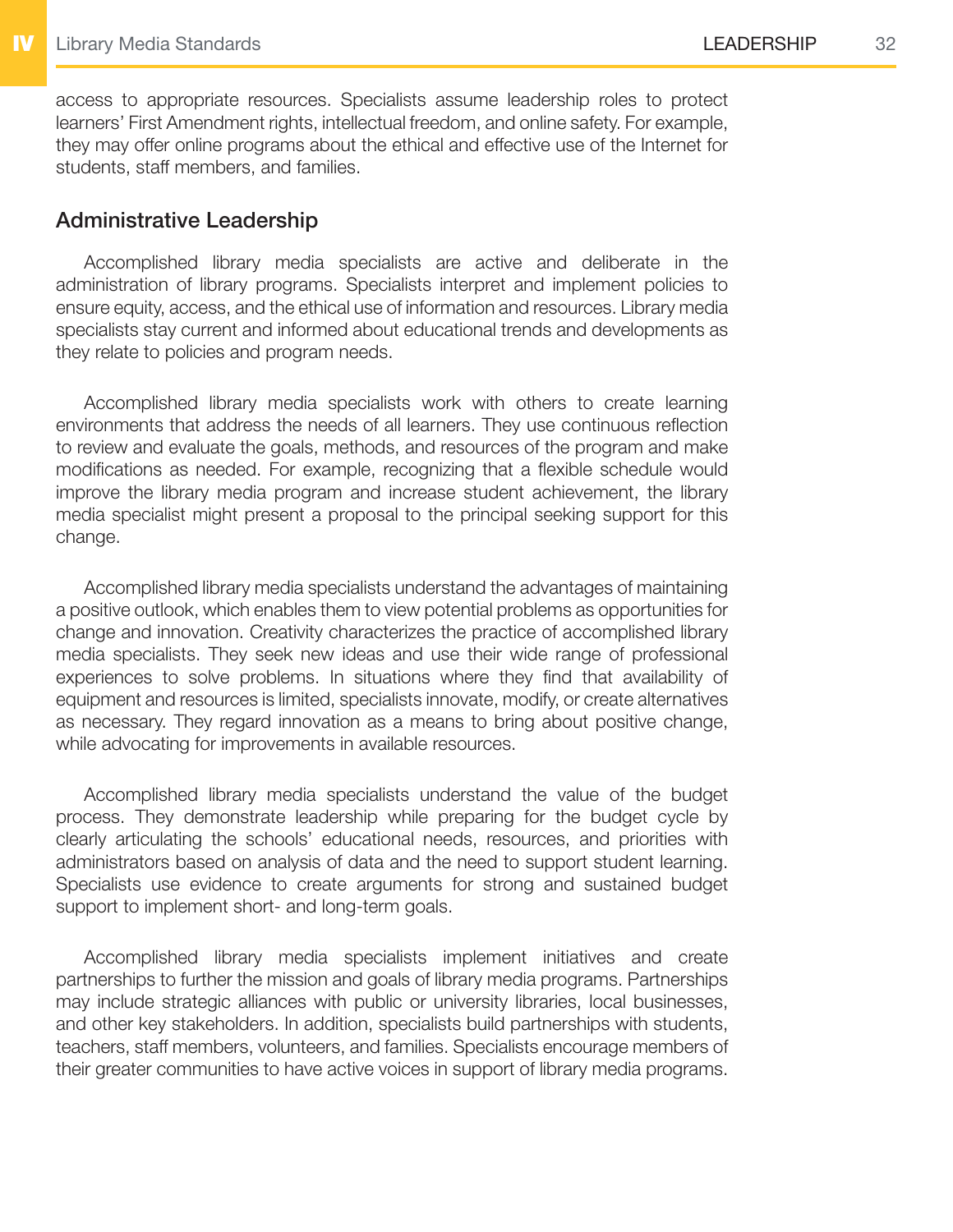#### Professional Leadership

Accomplished library media specialists share their influence and expertise with school colleagues, with members of their local and global communities, and with associates in their professional organizations. They motivate others to participate in the profession and to promote the field. Their abilities to build strong relationships with teachers, school administrators, and members of the greater community are fundamental to implementing positive and lasting changes. Library media specialists offer leadership at the peer level by mentoring other members of their school communities and encouraging best teaching and learning practices. Working with educational and government leaders at local, state, and national levels, specialists advocate for student achievement, library media programs, and lifelong learning. For example, they may work with state education departments to develop or revise library media standards. Specialists may serve on education policy committees to advance goals of their profession in relation to other educational goals, or they may communicate with legislators to encourage library and educational best practices and staffing patterns.

Accomplished library media specialists are leaders who design and deliver professional development programs from their local schools to the national level. For example, when presenting at state or national conferences, a library media specialist may partner with a kindergarten teacher to highlight successful collaborative efforts to teach patterns in mathematics. As curriculum specialists and technology experts, library media specialists are particularly well-suited to anticipate faculty professional development needs. They work with administrators and instructional teams to plan and provide professional development for specialized groups of teachers or entire faculties, particularly in the area of new technologies. Specialists use the power of technology to deliver professional development opportunities to their colleagues both synchronously and asynchronously. For example, they may design and deliver an online seminar for science teachers on how to incorporate images and videos from a national science database into classroom presentations. Library media specialists may also participate in professional development programs to update their own knowledge and share information, processes, and challenges gained from these endeavors.

#### **Reflection**

Accomplished library media specialists continuously engage in reflective practices to strengthen their leadership skills. As part of their dedication to reflective practice, they take pride in the creative means they employ to meet challenges. Their reflections on the strengths and weaknesses of library media programs lead them to enact effective changes. They assess how their instructional, administrative, and professional leadership skills affect learning, and they reflect upon how the results of risk taking may improve the library media program.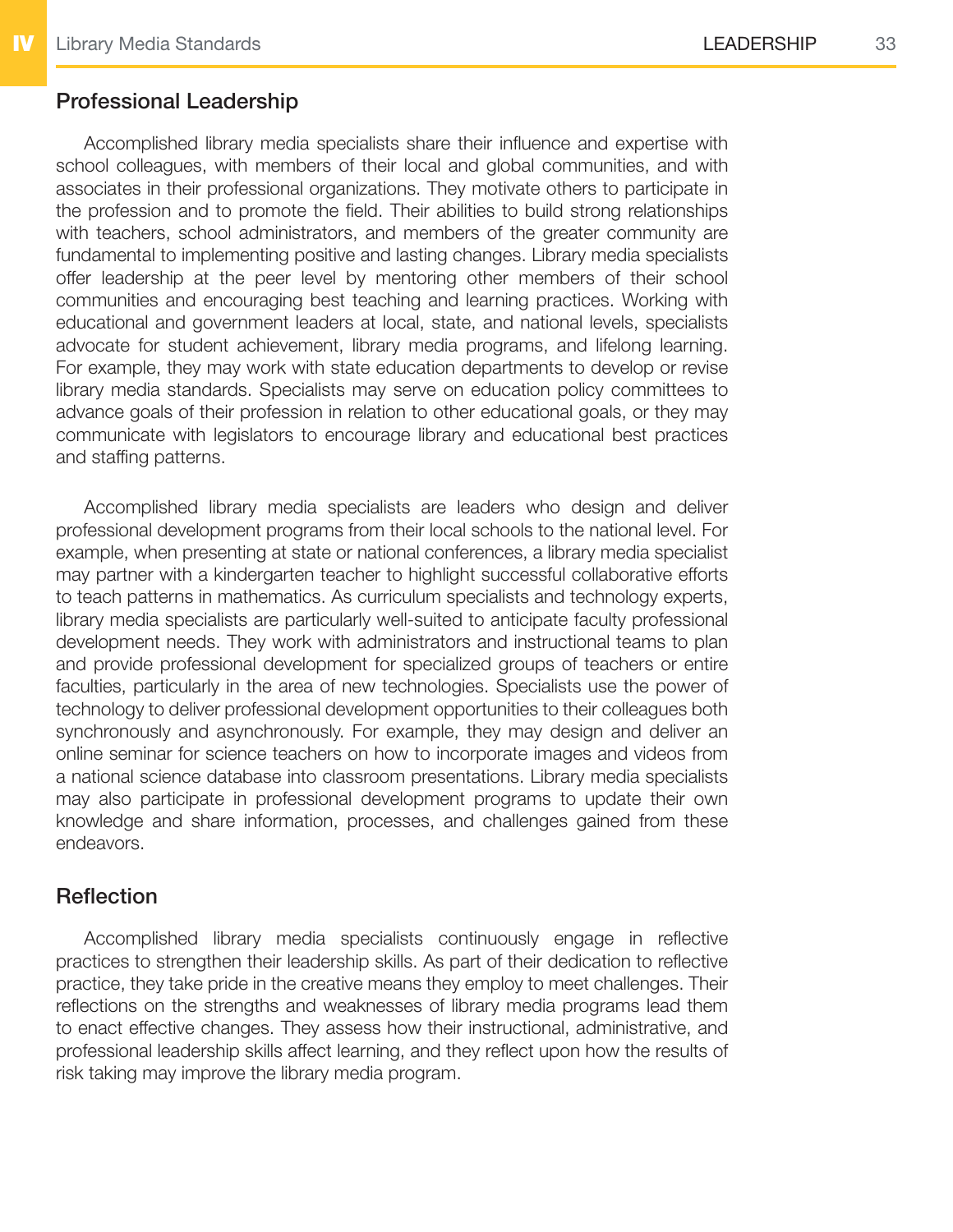# <span id="page-33-1"></span><span id="page-33-0"></span>*Standard V Administration*

*Accomplished library media specialists use a range of strategies and techniques to manage and administer effective library media programs.*

Administration of the library media program involves planning, implementing, managing, and evaluating the library media program to ensure that students, faculty members, administrators, and other staff members use ideas and information effectively. Accomplished library media specialists recognize that this administrative role makes them unique. Specialists must balance their instructional role, information specialist role, and administrative role in a fluid environment that is flexible, adaptive, and interactive. Library media specialists understand that to be successful, they must be effective managers of the facility, collection, program, and library support staff. Administrative tasks are often behind-the-scenes functions of the library media program, but these functions are critical to the development of effective programs. Accomplished library media specialists are able to demonstrate and articulate the value of these tasks to various stakeholders.

#### Planning the Library Media Program

Accomplished library media specialists work closely and regularly with their learning communities to develop vision and mission statements and establish goals, objectives, policies, and procedures for the library media program that align with school, district, state, and national standards. Specialists ensure that these statements continue to evolve systematically in response to data and experience. As knowledgeable leaders, library media specialists participate in curriculum, planning, and departmental committees. Through consistent interaction with their school communities, specialists select appropriate materials and resources based on curricular needs and consider this information when developing immediate and long-range plans.

Accomplished library media specialists create strategic plans that fulfill the vision and mission of each program and that reflect school and district goals. Specialists ensure that all policies and procedures are based on the core values of librarianship, and they use self reflection, stakeholder input, and data to create a vital, continuallyevolving program. For example, in response to data showing a decline in writing skills, the specialist might arrange for a writer-in-residence program. The writer's program would expose pre-kindergarten students to the parts of a story and, for older students, the program would provide small group workshops on writing.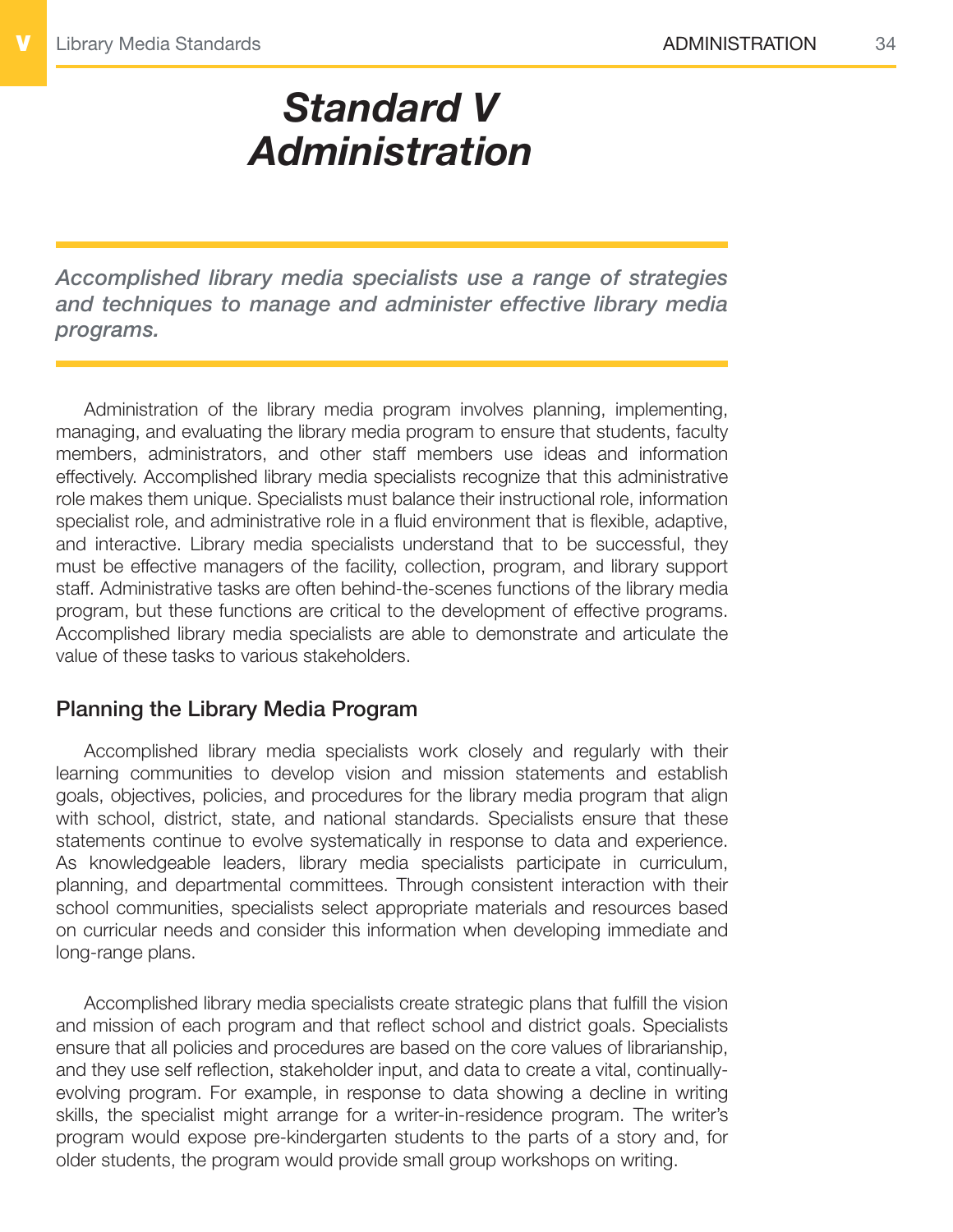Accomplished library media specialists create budgets, provide related rationales, and assign priorities using data-based evidence from their strategic planning. They secure funds to support priorities and make steady progress to attain the library media program's mission, goals, and objectives. Specialists explore a range of sources to supplement library media budgets through grants, fundraising, in-kind donations, and other funding. By evaluating and assessing their resources, accomplished library media specialists anticipate future resources and technology needs and plan and budget accordingly. The goal of budget planning is to develop programs to improve teaching and to strengthen student learning.

#### Implementing the Library Media Program

Accomplished library media specialists use the results of their planning efforts to implement the library media program. Specialists continually collaborate with colleagues to select, acquire, organize, and provide resources essential to implementing the library media program. In collaboration with administrators and teachers, specialists develop a collection consisting of diverse formats to meet students' personal and curricular needs. Specialists select, organize, and develop units of instruction and appropriate resources that integrate multiple literacies and information concepts and skills into curricular areas. For instance, in addition to providing resources, accomplished library media specialists may collaborate with the mathematics, music, and English teachers to develop and team teach a unit that affords students the opportunity to demonstrate their content-related skills by composing and performing an original musical or literary piece for entry into an international arts competition. Specialists provide staff development opportunities for teachers to learn how to use library resources, and they offer strategies for curriculum planning and classroom instruction. Specialists also involve families and other community members when developing library media programs.

Accomplished library media specialists engage students and enhance their learning opportunities. Specialists model attributes of effective teaching practices as they foster development of multiple literacies by working with students individually and in small and large groups. Library media specialists hold students to the highest expectations and use the full array of available resources to maximize each student's potential. Accomplished specialists are mindful of the diverse needs of students and ensure equitable access to all resources. By implementing differentiated instruction, specialists accommodate students' developmental levels, learning styles, exceptionalities, and cultural backgrounds. Library media specialists collaborate with teachers and other colleagues to develop and deliver direct instruction. Specialists provide support for independent student learning through tools such as pathfinders, lists of resources, and online research databases. For example, the accomplished library media specialist might collaborate with the art teacher to host a mock gallery opening in the library, showcasing students' work from their independent research on famous artists.

Accomplished library media specialists expand their reach through a variety of programs. For example, specialists may provide opportunities for families to learn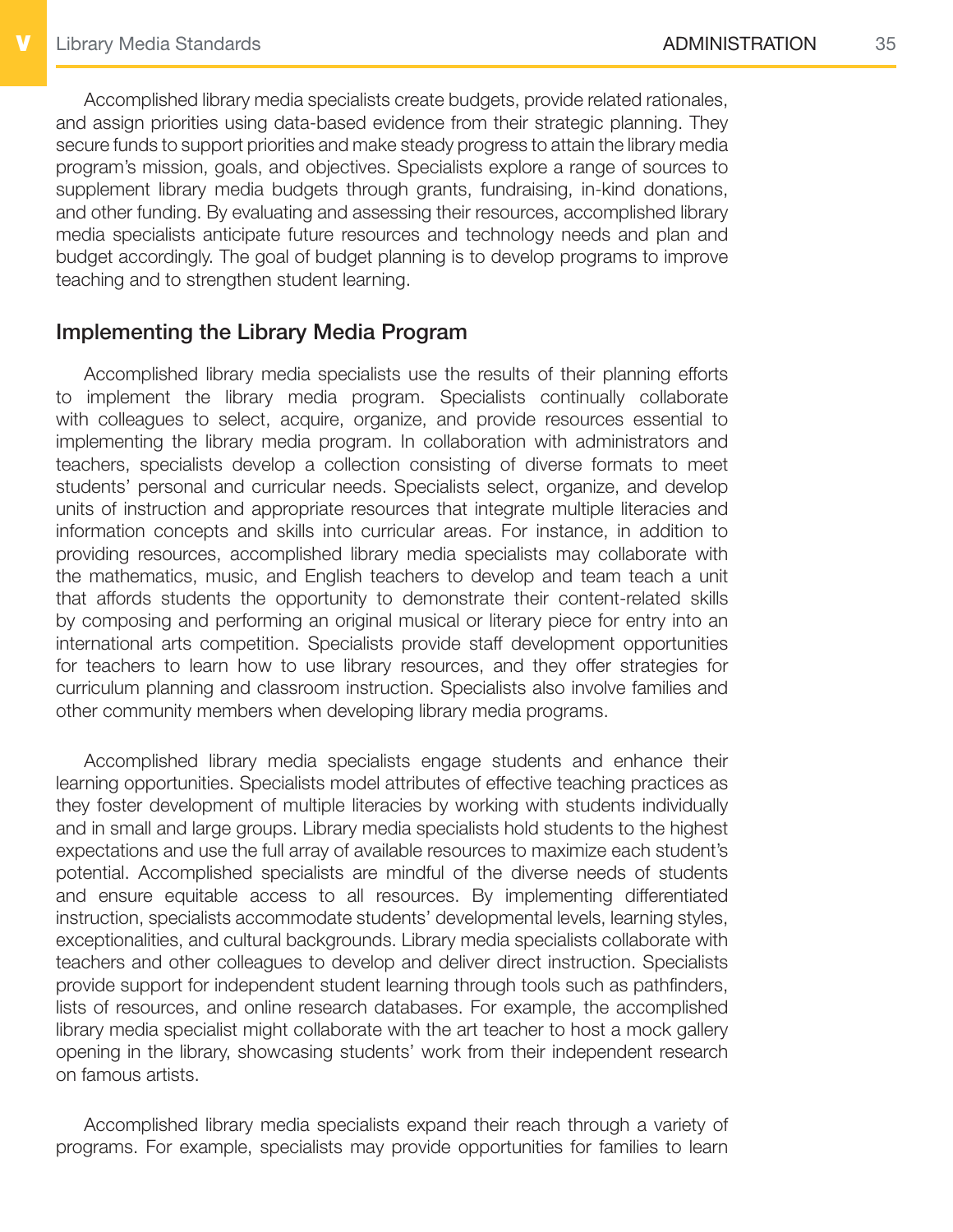about literacy programs and strategies, effective use of information and resources, and the services of the library media program by offering online or after-hours activities. Specialists organize events such as reading initiatives and other efforts to promote library media services. These events may occur in conjunction with community-based and national programs, such as National Library Week. Through their coordination with other staff members, library media specialists, for instance, may plan a school literacy night during which authors, families, and other members of the greater community are invited to read or participate in storytelling. Pre-kindergarten students may participate by acting out stories while secondary students may perform dramatic readings. All this might be captured in digital format and shared on the school Web site.

#### Managing the Library Media Program

Accomplished library media specialists demonstrate effective management skills by promoting policies and procedures, based on the core values of librarianship, to guide the operations of the program. Specialists defend intellectual freedom, ethical use of information, copyright and fair use laws, and equitable access to all information. They advocate for flexible scheduling and open access to resources and information to meet students' learning needs as they arise. Specialists work with a range of individuals to secure and organize resources and equipment for the most efficient operations possible.

Using input solicited from the learning community, accomplished library media specialists oversee and enhance programs that include effective collection development, instruction, and evaluation. Specialists communicate program accomplishments and needs through systematic reports to administrators, teachers, and other stakeholders. For example, library media specialists might provide regular communications about successes, challenges, ongoing events, usage, circulation, new acquisitions, technology updates, literature reviews, or current educational trends.

Following best library practices, accomplished library media specialists manage collections through a continual process of review. They assess strengths of current collections and develop and maintain resources appropriate for the specific needs of their learning communities. These collections may include digital resources and online networks that disseminate information to learning communities. Library media specialists ensure that collections serve the needs of diverse cultures and reflect the principles of intellectual freedom.

Accomplished library media specialists create inviting environments conducive to learning. Specialists recruit, select, and train library media support staff as well as student, family, and community volunteers. An accomplished specialist is skilled at directing the activities of support staff and volunteers to allow the specialist to focus attention and time on instruction and leadership. Specialists may recommend, select, or purchase library media center furniture and equipment that incorporate both ergonomic and assistive technologies. Following recommendations of the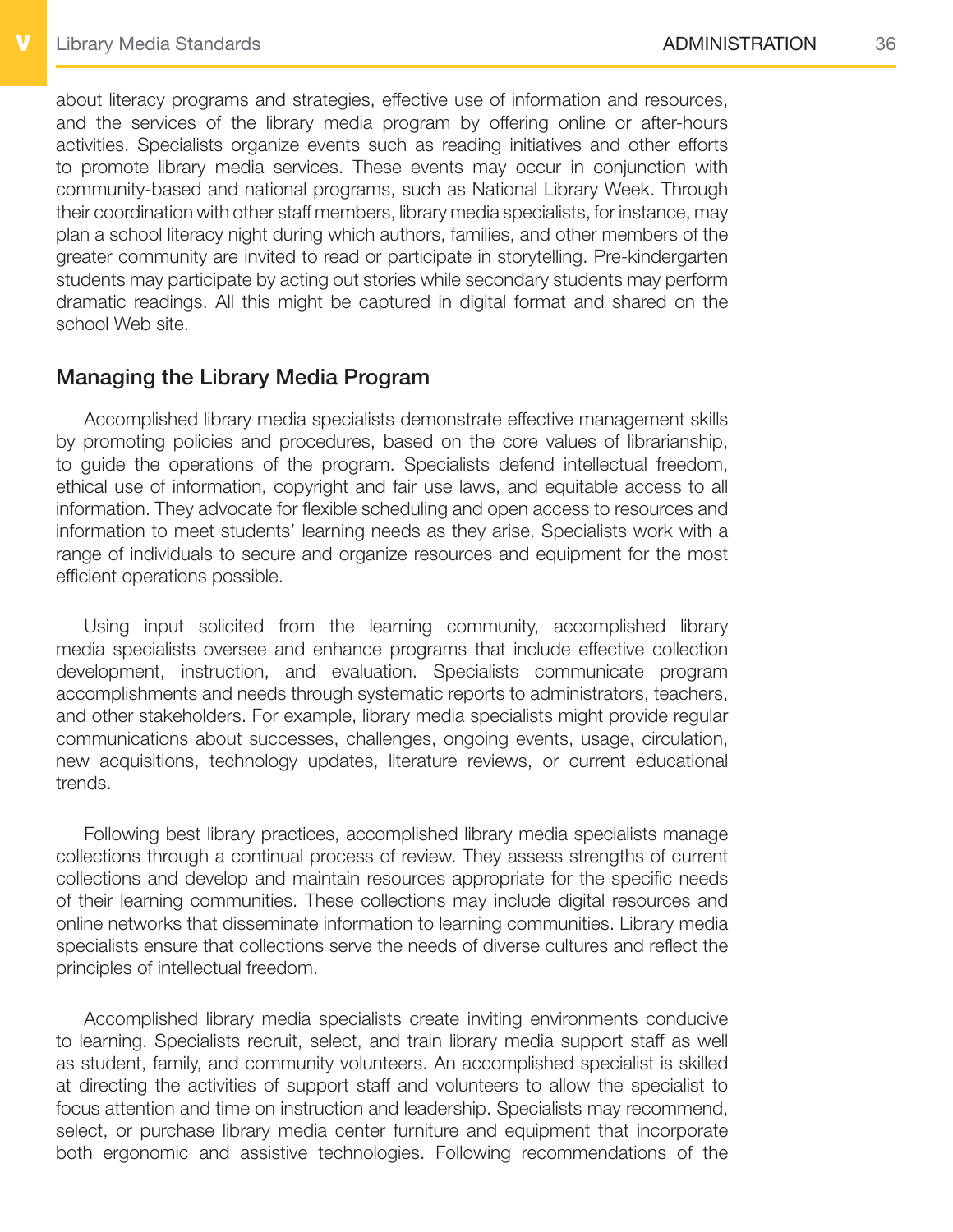Americans with Disabilities Act and local policies, specialists ensure that programs, resources, and facilities are appropriate for learners with diverse needs.

#### Evaluating the Library Media Program

Accomplished library media specialists systematically evaluate the library media program. Specialists recognize that evidence-based assessments are tools to support improvements in instruction and learning. By analyzing program data and assessing student achievement, specialists ensure that programs meet their missions to enable learners to use information and ideas effectively and to become lifelong learners. Knowing that assessments are ongoing and do not occur in isolation, library media specialists seek feedback from all members of their learning communities, analyze it, and incorporate it into program revision. Specialists may use technologies to generate evidence that demonstrates the impact and relevance of library media programs. For instance, the accomplished library media specialist might use an online survey tool to collect data from students and staff on their perceptions of the library media program and subsequently incorporate this information into program goals for the following year.

#### **Reflection**

Accomplished library media specialists continuously engage in reflective practices to strengthen their administrative skills. Specialists assess the administrative effectiveness of school library programs by focusing on systematically collected data to illustrate strengths and improve upon weaknesses. Specialists also assess the policies and procedures that guide the instructional delivery of school library programs to evaluate their effectiveness. Accomplished library media specialists use research and use stakeholder feedback to meet the needs of all learners.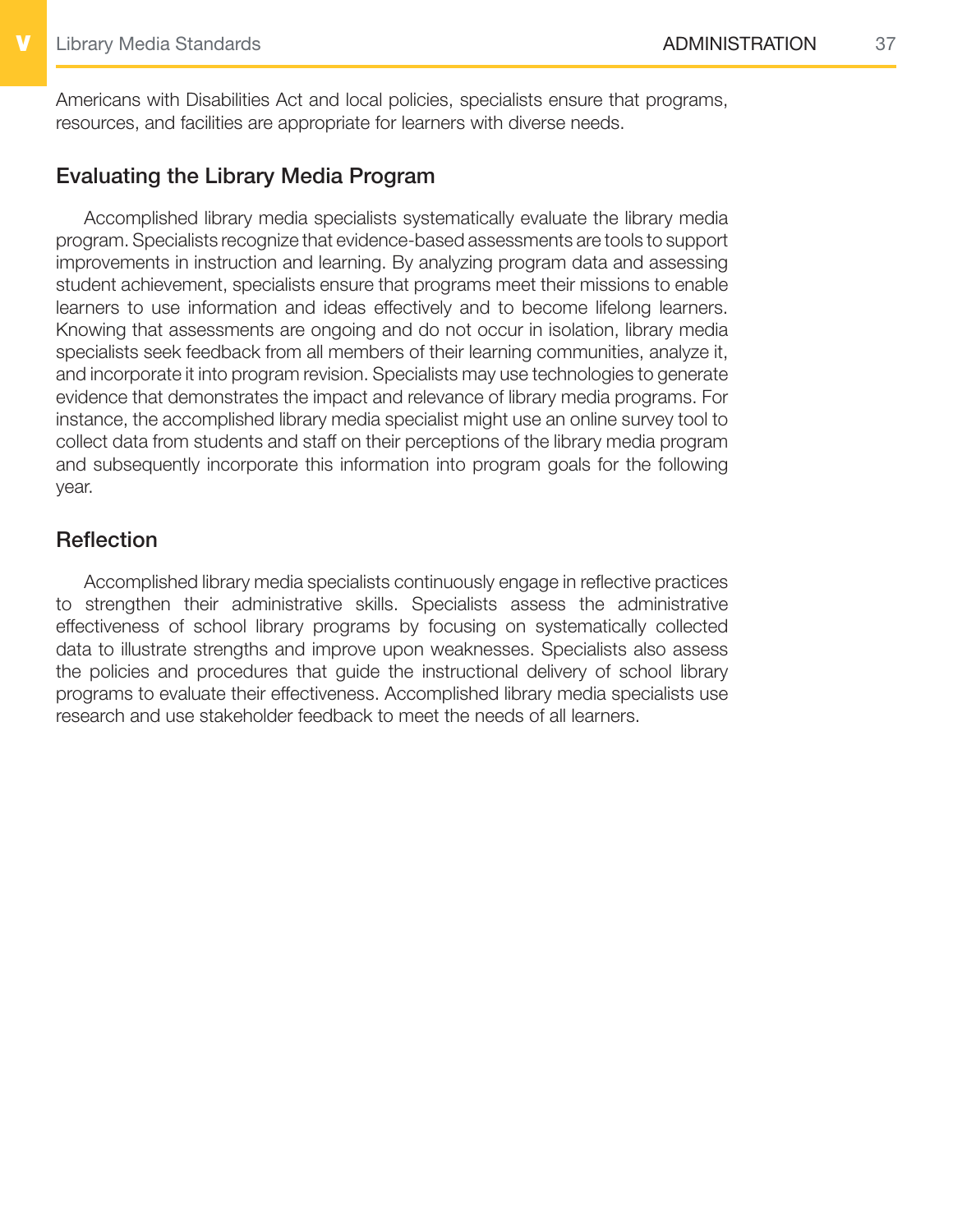# <span id="page-37-1"></span><span id="page-37-0"></span>*Standard VI Integration of Technologies*

*Accomplished library media specialists use technologies effectively and creatively to support student learning and library media program administration.*

Technologies include the full range of text, sound, video, and other digital content, as well as the systems for accessing, processing, and communicating information. Technologies also include systematic processes by which accomplished library media specialists plan, coordinate, and use these as tools. Because new technologies often appear first in the library media center, accomplished library media specialists understand the importance of these tools and the role of library media programs in explaining and promoting their effectiveness and innovative uses. As teachers, library media specialists use an array of technologies for instruction. As program administrators, they use technologies to create and support an effective learning environment.

#### Using Technologies for Teaching and Learning

The promise of technologies for library media programs comes from their potential to support new ways of teaching and learning. Accomplished library media specialists understand how to use various technologies both to support collaboration with colleagues and to design and deliver effective instruction that addresses meaningful learning goals. Specialists support teacher colleagues in exploring creative and innovative uses of technologies to develop new ways of teaching. Specialists encourage these colleagues to approach assignments in ways that advance students' skills in using technologies to access information and to design and create products that incorporate the latest resources. In their own instruction, library media specialists model best practices for using technologies effectively and imaginatively, in ways that extend students' abilities to use these technologies to support problem solving and creative thinking. They recognize that the use of technology is driven by instructional objectives.

Accomplished library media specialists, using all appropriate technologies, work collaboratively and independently to design and deliver instruction that addresses the full range of literacies that students must develop to become lifelong learners and productive members of society. Both in their own instruction and in partnership with teachers, specialists tie the use of technologies to instructional goals and integrate information and communication skills into technology-enhanced instruction. Specialists encourage teachers to design instruction and assignments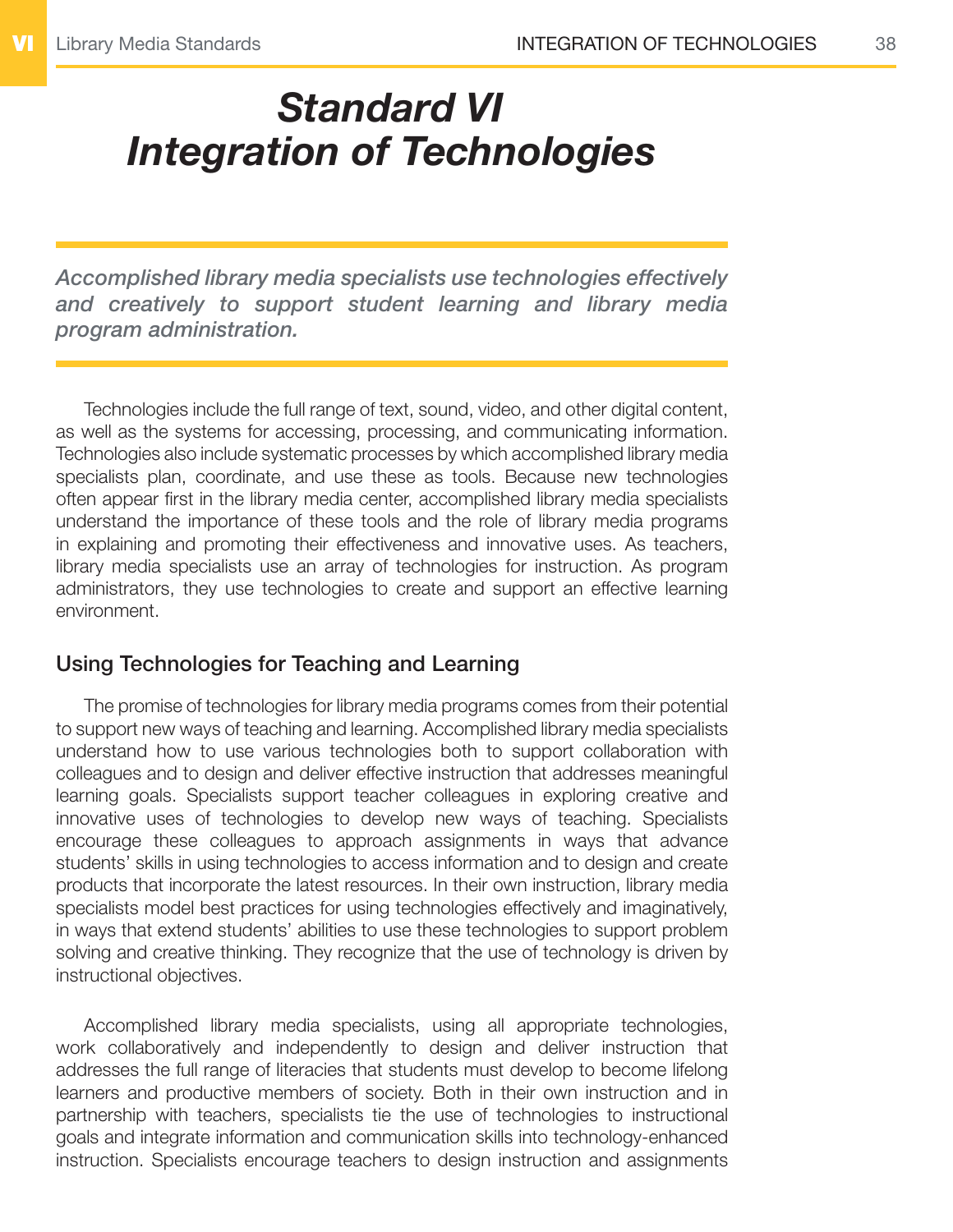that take advantage of the capabilities of technologies to engage students and facilitate higher-level thinking. For example, accomplished library media specialists might recommend teachers use alternative methods for students' written reports such as pre-kindergarten students taking digital pictures of shapes throughout the school to reinforce mathematics concepts and secondary students creating a digital presentation to represent a time period or event.

By modeling the use of many technologies and integrating them into their own instruction and the instruction they design and deliver collaboratively, accomplished library media specialists help learners become skilled at finding, organizing, evaluating, and synthesizing information from many sources. They instruct learners in responsible and ethical use of information while engaging in critical thinking, problem solving, reflection, and independent learning. Specialists ensure that students know how to plan and conduct research in various subject areas by accessing, evaluating, and using information in print, non-print, and digital formats in ethical and responsible ways. Specialists help students understand principles of fair use, intellectual freedom, respect for intellectual property, responsible use of social media, and rights and responsibilities of digital citizenship. They create and implement innovative learning activities that engage students in using technologies to support higher-level thinking. For example, the accomplished library media specialist might work with a secondary environmental studies teacher to develop a project that requires students to use mobile computing devices. Students would input data they collected into a graphic organizer to support their analyses, evaluations, and understandings of the content. At the early childhood level, specialists might provide an interactive white board for students to sort pictures of items that can and cannot be recycled.

Accomplished library media specialists advise students about research strategies and teach them advanced techniques to increase the effectiveness of their searches. Specialists also work with teachers to create strategies that allow students to collaborate with peers locally and globally to create products using various technologies. For example, an accomplished library media specialist might work with a geography class that is organized into student teams to use online communication tools to research topics related to another country, to find and evaluate the most useful resources, and to work collaboratively with a team of peers in that country. Working with the geography teacher, the specialist might help students design and publish a Web site about the country that reflects each team member's learning and each team's overall understanding of the country. By coordinating activities like these, specialists afford learners opportunities to learn how to use technologies creatively and effectively, which supports them in becoming lifelong learners and helps them prepare for future employment in the workforce.

Accomplished library media specialists use technologies as primary tools for differentiating instruction. For example, specialists might use the results from learning inventories and assessments to help teachers select appropriate materials and formats to meet individual students' diverse learning needs. They work to ensure that all learners are comfortable with technology and are able to use it effectively and creatively. Specialists follow the requirements of the Americans with Disabilities Act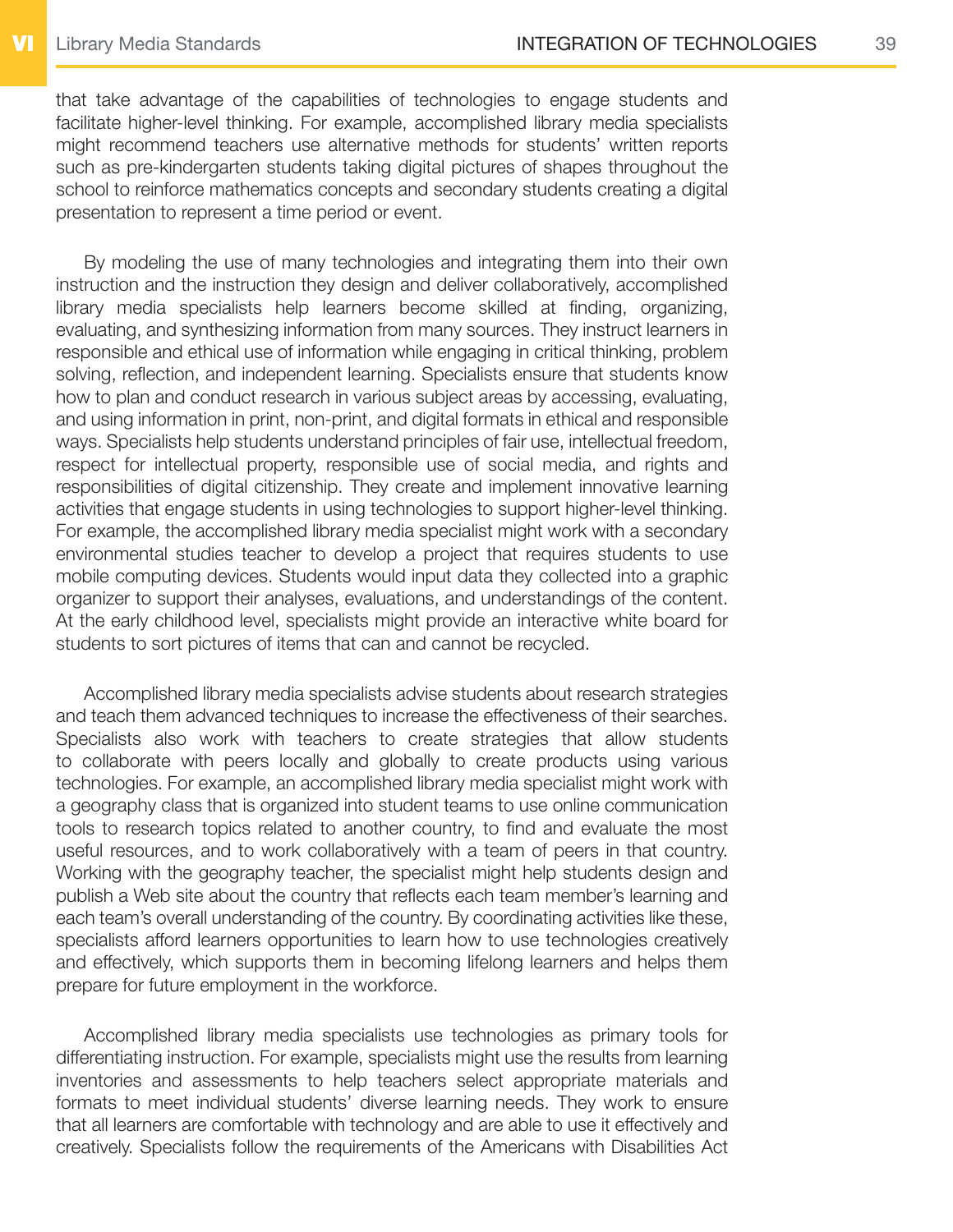and local codes to locate and use compliant resources. For example, accomplished specialists provide assistive technologies like adapted keyboards, speech-to-text software, and screen-text enlargers to improve access to information for students with visual impairments.

#### Managing, Maintaining, and Using Technologies for Program Administration

Technologies hold promise for program administration because they greatly enhance the abilities of accomplished library media specialists to plan, develop, implement, manage, and evaluate library media centers and programs. Effective program administration provides a foundation for successful teaching and learning. Technological tools for administration can serve as catalysts for effective instructional programming and higher-level student learning.

Accomplished library media specialists use all available technologies to help create library media centers that are hubs of school communities. Specialists build on current technologies to plan technology-enhanced spaces that attract and invite learners and that showcase available resources and activities. Specialists establish seamless connections between students' use of technology both in and outside their schools. Library media specialists explain, model, and implement policies regarding the acceptable and equitable use of technologies, and they advocate for and seek access to emerging technologies to advance student learning. For example, accomplished library media specialists might write grant proposals to secure technology tools, such as digital cameras, to circulate for students' use at home.

In their administrative role, accomplished library media specialists use technologies to gather and analyze data on programs and activities, such as outcomes of collaborative planning and instruction as well as the circulation of materials. For example, a specialist might regularly post online a report on the activities of the library media center that invites comments from the learning community. As technology provides increased access to information resources outside the media center, specialists include evidence of this access and use in their analysis of library media activities. Specialists use these data in the budgeting process to acquire instructional materials that meet the needs of all students. They may generate and share reports with the learning community. For example, an accomplished library media specialist might use the results of an online survey of parents to generate a report to the school board about the need for funding to purchase new books and other resources for the pre-kindergarten program.

Accomplished library media specialists understand technology issues and challenges and provide solutions to problems in a variety of settings. Within the unique environment of the school or district, the specialist uses evidence to make administrative decisions that optimize technology resources and opportunities for the learning community. In some instances, specialists may be supported by a wide array of technical staff; in others, specialists may be expected to fulfill these technical roles. In each situation, specialists leverage their expertise. For example,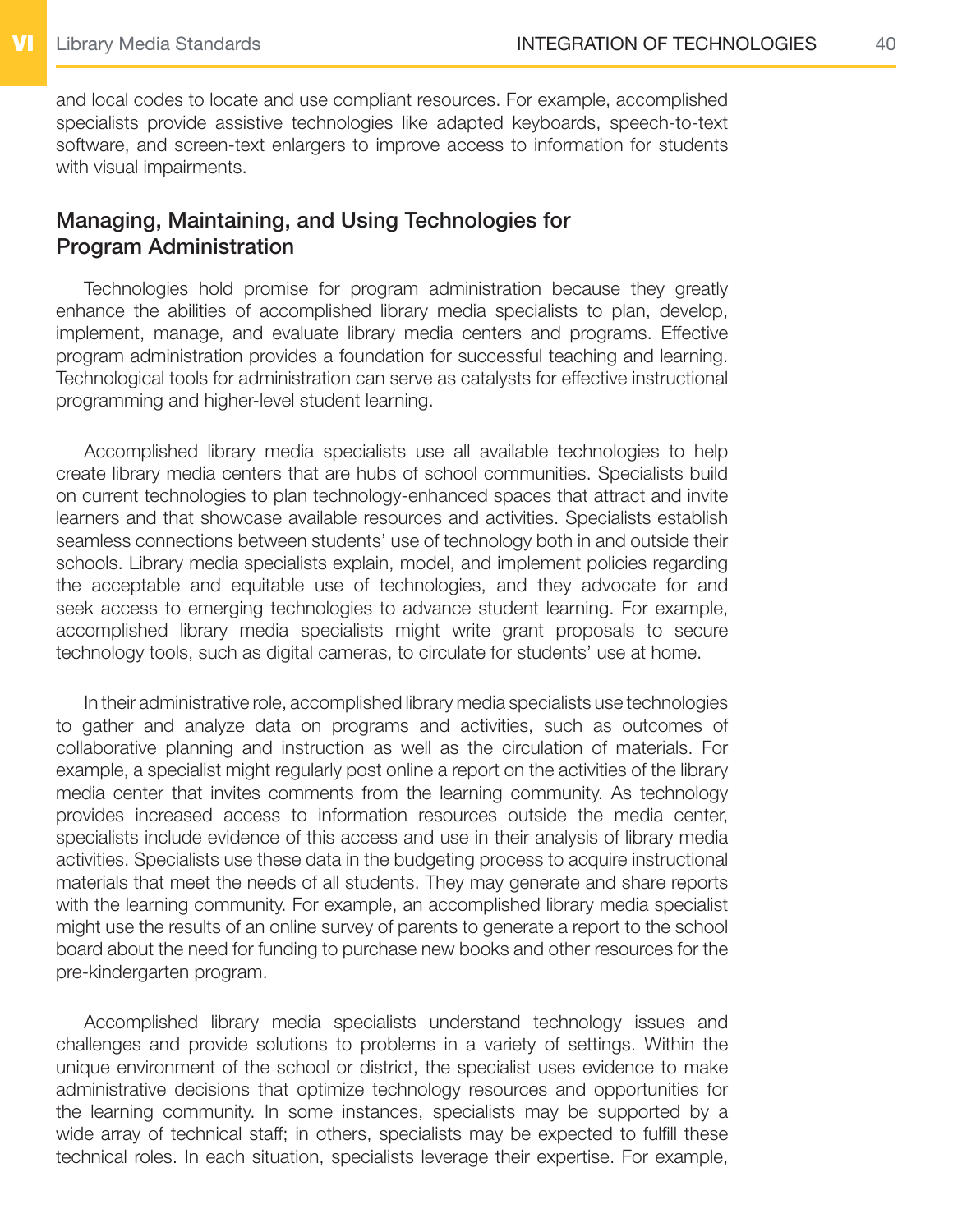accomplished library media specialists may provide alternatives to educational Web sites that are blocked by filters, while they continue in their efforts to have those Web sites unblocked. Specialists may also recommend an open-source solution in lieu of a commercial software application that is beyond the capacity of the school's current hardware.

Accomplished library media specialists use the technology itself to remain current about emerging technologies, learning theories, and teaching techniques. Specialists participate in online professional communities and other technologybased opportunities for professional development. They take advantage of appropriate Web-based conferencing technologies to foster their own learning, and they monitor related opportunities for their teacher colleagues. Accomplished library media specialists provide professional development for teachers and other leaders in the use of technologies for classroom instruction and encourage them to pursue similar online opportunities within their disciplines.

#### **Reflection**

Accomplished library media specialists use technologies both as the grist for reflection and as tools for facilitating that reflection. They carefully consider ways in which they can use technologies creatively to support higher-level learning and better program administration. Specialists ponder the implications for teaching and learning of the technologies they use and those they choose not to use. Although technologies, skills, and policies vary greatly, specialists reflect on their current knowledge and skills and challenge themselves to move forward. They examine the equitable use of technologies among groups across their learning communities. To facilitate their reflection, library media specialists use technological tools, such as electronic journaling, professional discussion lists, and Web-based conferencing. Adept both at applying technologies and at thinking critically and creatively about these technologies' advantages and drawbacks, accomplished library media specialists model for their students the best approaches to using technologies effectively.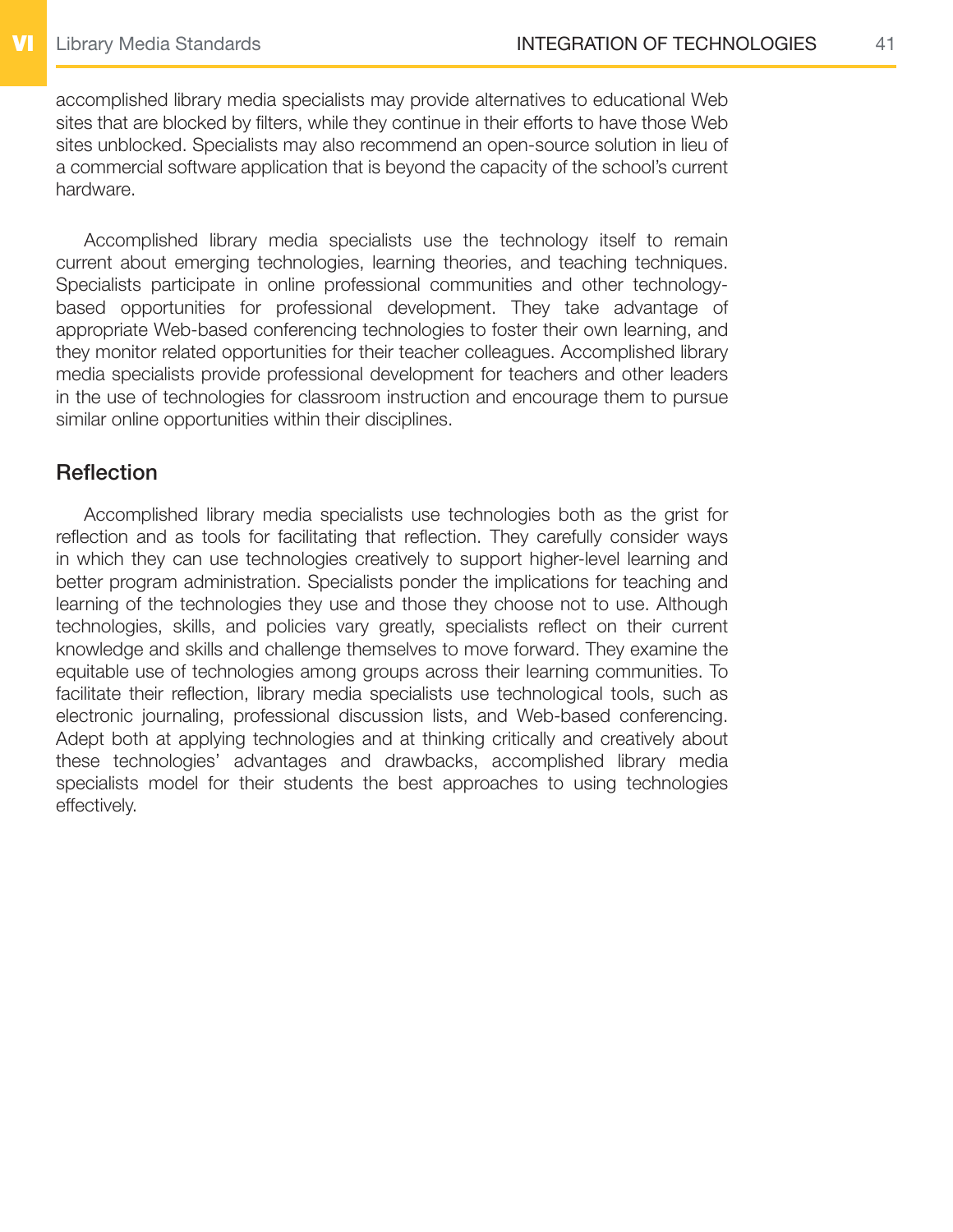### <span id="page-41-1"></span><span id="page-41-0"></span>*Standard VII Access, Equity, and Diversity*

*Accomplished library media specialists provide access, ensure equity, and embrace diversity.*

Access is the availability of the library media specialist, the physical environment, and information and resources. Equity is the acceptance and inclusion of all learners. Diversity is respect for all learners, regardless of race, nationality, ethnicity, home language, socio-economic status, age, religion, ability level, exceptionalities, physical challenges, sexual orientation, and gender. Providing access, ensuring equity, and embracing diversity are integral to the practices of accomplished library media specialists.

#### Access

Accomplished library media specialists embrace their role in making ideas and information accessible to all members of the learning community. Specialists are available to support student learning, collaborate with classroom teachers, and provide instruction that meets the full range of learning needs of a diverse population.

Accomplished library media specialists maintain safe, welcoming library environments that encourage maximum use by all learners. Specialists understand the importance of appropriate lighting, space, and décor to create a warm, inviting environment conducive to learning. Library media specialists understand that optimal use of the library media space is critical for access by all learners. They ascertain that the physical arrangement of space and furniture in such a setting supports collaborative and independent work as well as reading for pleasure. They incorporate ergonomic and assistive technologies, following recommendations of the Americans with Disabilities Act and local policies, and they solicit input from resource teachers when developing access plans for students with exceptional needs. For example, the accomplished library media specialist may collaborate with the exceptional needs teacher to select an appropriate electronic device that allows a student with arthritis to record and link audio to writing, enabling the student to be an active participant in a class book writing project.

Accomplished library media specialists provide the learning community with open and least-restricted access to varied materials, such as print, non-print, digital, and online. For example, they may maintain a Web site that allows learners to access library resources remotely. Specialists understand the needs of the learning community and make organizational decisions to maximize access. For example, to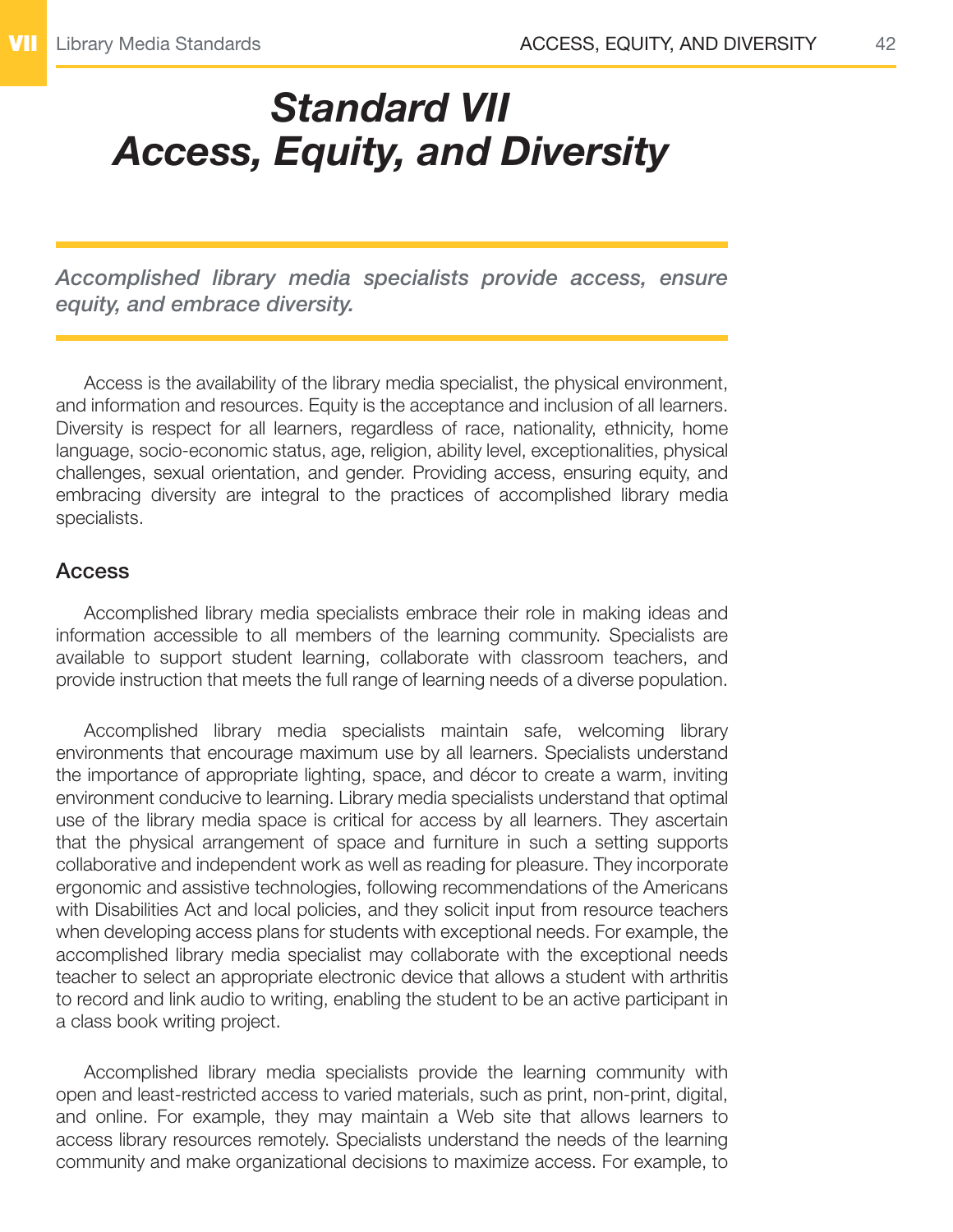meet the increasing demand for inquiry-based projects, the accomplished specialist might work with administrators to implement or expand flexible scheduling. They may also provide extended library time for early emergent readers and their families. Library media specialists prepare learners with skills that will support their lifelong ability to access materials in any library.

#### Equity

Accomplished library media specialists are sensitive to the complexities involved in treating all learners equitably. Specialists regard each learner as an important individual and active contributor by welcoming, speaking to, including, and engaging all learners equitably. They accommodate differences in learners' access to resources. For example, accomplished library media specialists may ensure that adequate time is given to complete projects at school, allowing students who do not have computer access at home an opportunity to complete their work.

With a firm belief in each individual's capability and capacity for learning, accomplished library media specialists promote the acceptance and inclusion of everyone within the school. For example, specialists may model how to read a picture book to teen mothers in an afternoon workshop for these mothers and their young children. They demonstrate their creativity by providing resources and services that accommodate students with a variety of learning needs. Specialists could provide sensory materials, such as stress balls, for students with autism; audio books for students with dyslexia; and large-print books for students with visual impairments. For students with gifts and talents, library media specialists might seek access to online library services at a college or university.

#### **Diversity**

Accomplished library media specialists create learning environments grounded in high expectations and fairness for all students. Specialists are systematic and purposeful in planning and establishing a climate of fairness and respect. They promote and implement policies and procedures that establish and maintain collections that support the school curriculum and represent varied points of view. Accomplished library media specialists provide materials that promote mutual respect in a variety of languages and formats, as well as materials to educate all learners about diversity. For example, they may acquire books and materials that challenge gender stereotypes.

Because the attitudes they manifest set powerful examples for young people, accomplished library media specialists conscientiously model behaviors they wish to instill in their students. Specialists promote diversity and ensure that everyone regardless of race, nationality, ethnicity, home language, socio-economic status, age, religion, ability level, exceptionalities, physical challenges, sexual orientation, and gender—receives equitable opportunities. For example, the specialist might plan collaboratively with teachers to celebrate world cultures. Working with young children, the library media specialist could help students construct simple artifacts representing various cultures. The specialist working with older students might use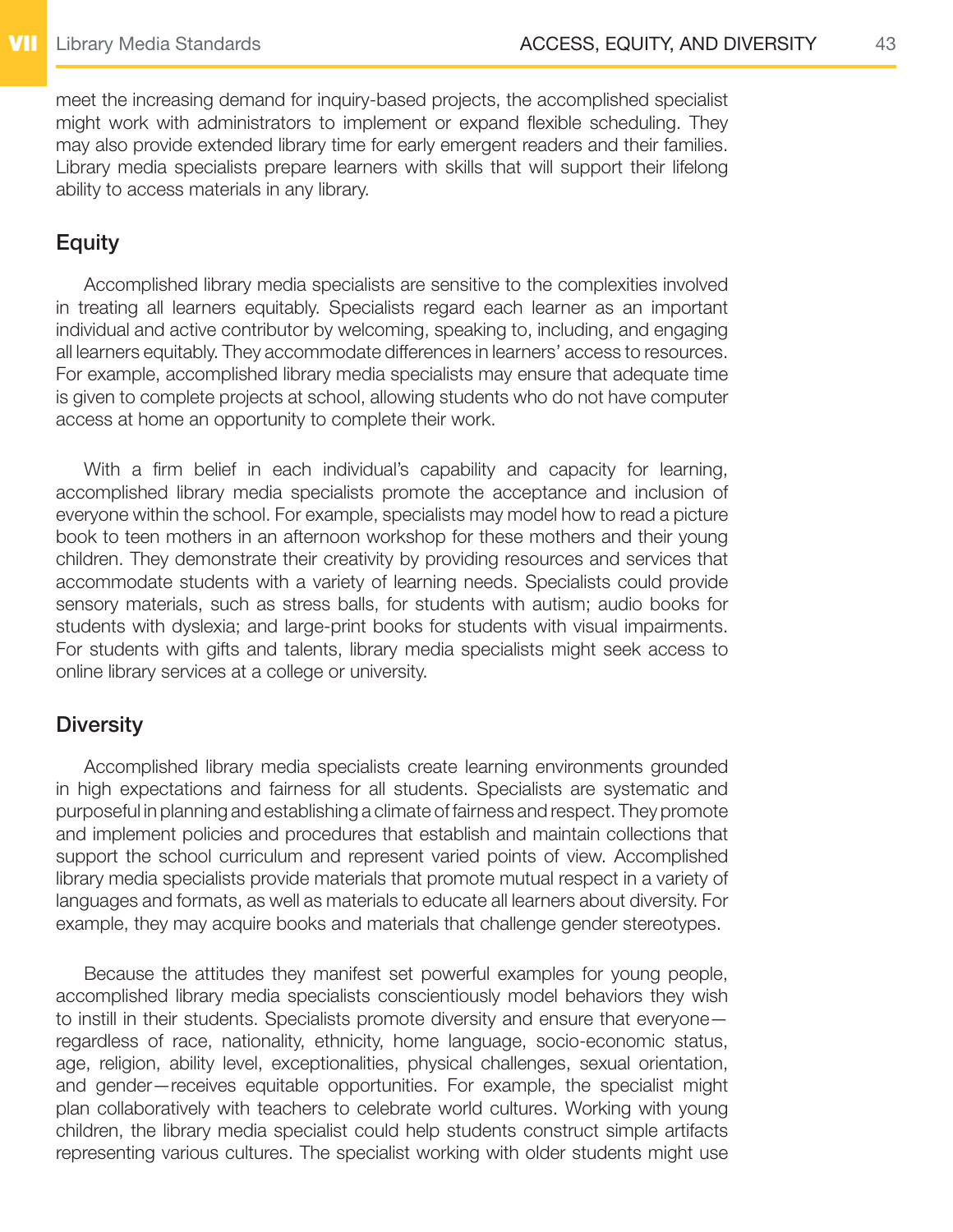Web-based conferencing to provide opportunities for students to communicate with peers in another country.

Accomplished library media specialists are particularly responsive to issues that affect the ways students approach learning. Specialists strive to educate themselves about students' diversities and plan or participate in programming designed to support all students. Library media specialists provide differentiated instruction that meets the needs of their students at all ability and developmental levels. Accomplished specialists recognize and address relevant issues of diversity affecting instruction, student participation, and library management.

#### **Reflection**

Accomplished library media specialists engage in reflective practice to ensure equitable access to resources and services for all learners. Specialists gather evidence in various ways, such as conversations, surveys, and interviews with learners, to find ways to improve equity, as they seek feedback to gauge the accessibility of their programs and strengthen areas of weakness. Through continual reflection, accomplished library media specialists recognize their personal perspectives related to access, equity, and diversity, and they do not allow personal biases to stand in the way of their professional judgments and responsibilities.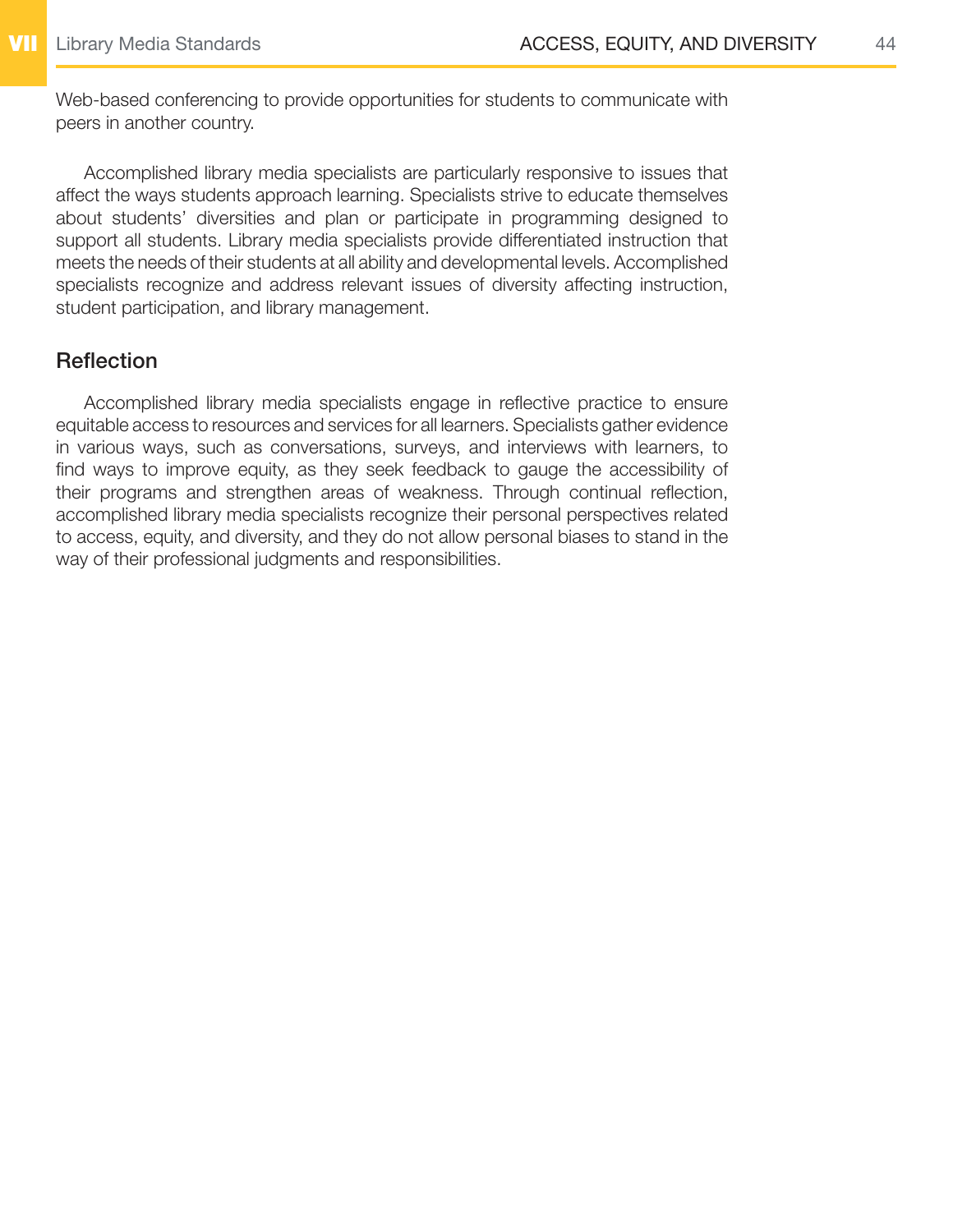### <span id="page-44-1"></span>*Standard VIII Ethics*

<span id="page-44-0"></span>*Accomplished library media specialists uphold and promote professional ethics and ethical information behavior.*

Ethics in the field of library media is a set of principles that governs the use, selection, organization, dissemination, and preservation of information in all formats; the appropriate uses of technologies; and responsible information and pedagogical behavior in the learning community. These principles include freedom of access to information; respect for intellectual property, privacy and confidentiality; and equity of access and equitable treatment of students. (See Standard VII—*[Access, Equity,](#page-41-1) [and Diversity](#page-41-1)*.) Details of these principles can be found in published documents and policies of the profession.

Accomplished library media specialists uphold and promote professional ethics in their learning communities in various ways. Through their instruction and by modeling appropriate actions, specialists educate the entire learning community in the ethical use of information in instruction, the ethical use of resources, ethical digital citizenship, and respect for the creative rights of authors as well as learners' own rights as authors and creators of content. Specialists maintain fair and equitable learning environments.

Accomplished library media specialists know and are familiar with U.S. and international laws that govern information retrieval and use, which enable them to instruct their learning communities in the essential components of information ethics. Specialists teach their students to be responsible for the work they do and to be ethical in their use of information and their creation of products.

#### Practicing Professional Ethics

Accomplished library media specialists understand and uphold current laws and regulations governing copyright, intellectual property, and fair use. At the same time, they demonstrate their commitment to the principles of the profession regarding confidentiality and intellectual freedom. Through collaboration with members of the learning community, they develop school policies in accordance with professional guidelines and relevant laws and legislation. They ensure that selection and reconsideration policies are in place and followed in the event of materials challenges.

By fulfilling their role as teachers and leaders, accomplished library media specialists model ethical and responsible behavior regarding use of information. They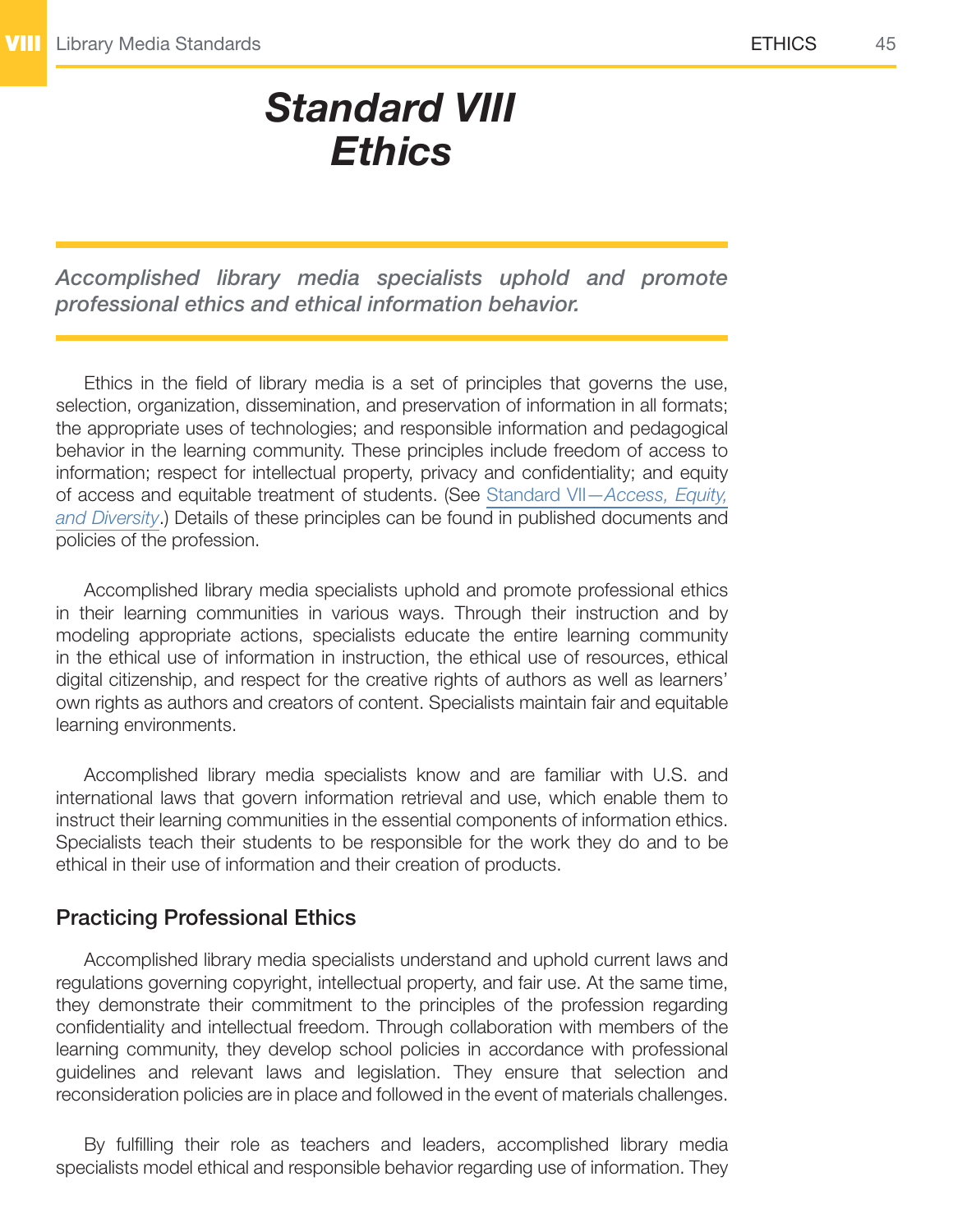recognize that advances in technology rapidly affect and modify how information and media can be accessed and used. Specialists continually update their knowledge of copyright regulations and fair use guidelines, and they model the application of these rules. For example, specialists use copyrighted music and images appropriately in their own presentations.

Accomplished library media specialists know it is their ethical responsibility to protect the privacy of students as it pertains to library records. Within the boundaries of laws and policies, they respect learners' rights to seek information and do not reveal to others materials that are borrowed, consulted, or transmitted. They understand student privacy is fundamental to intellectual freedom because it creates an environment in which students are free to fulfill their information needs without fear of being questioned or judged. Knowing the importance of student privacy, the accomplished library media specialist educates library support staff, as well as volunteers and student assistants, about these essential privacy rights and issues. For example, specialists may request that volunteers or student assistants sign a confidentiality agreement.

#### Teaching Ethical Information Behavior

Accomplished library media specialists demonstrate and communicate to learners key concepts of intellectual property rights, including copyright and fair use. They instill in learners a respect for their own and others' intellectual property. For example, specialists help students understand that once they have created projects, these projects are their own intellectual property, and that all students' property should be respected and protected by established copyright laws and guidelines. Library media specialists guide learners in obtaining and citing sources of their work properly. For example, an accomplished library media specialist will guide a student to retrieve a digital photograph from the public domain appropriately and to cite the source of the photograph correctly. Specialists are attuned to developments in digital information access that might facilitate plagiarism, install measures to counteract it, and educate teachers in its use. For example, library media specialists may collaborate with teachers to develop plagiarism-alert checklists that students can use to self-assess their work. These checklists can also be shared with families.

Accomplished library media specialists understand and educate the learning community about public performance rights and licensing. For instance, specialists may assist a teacher in obtaining permission to use a specific piece of music or commercial video for a school-wide performance. Specialists also demonstrate how to retrieve licensed information ethically using various technologies. For example, accomplished specialists assist colleagues and students in legally downloading audiobooks or other media files.

#### Teaching Digital Citizenship

Accomplished library media specialists are aware of the latest research and developments in the popular news media concerning safety in the digital age. To ensure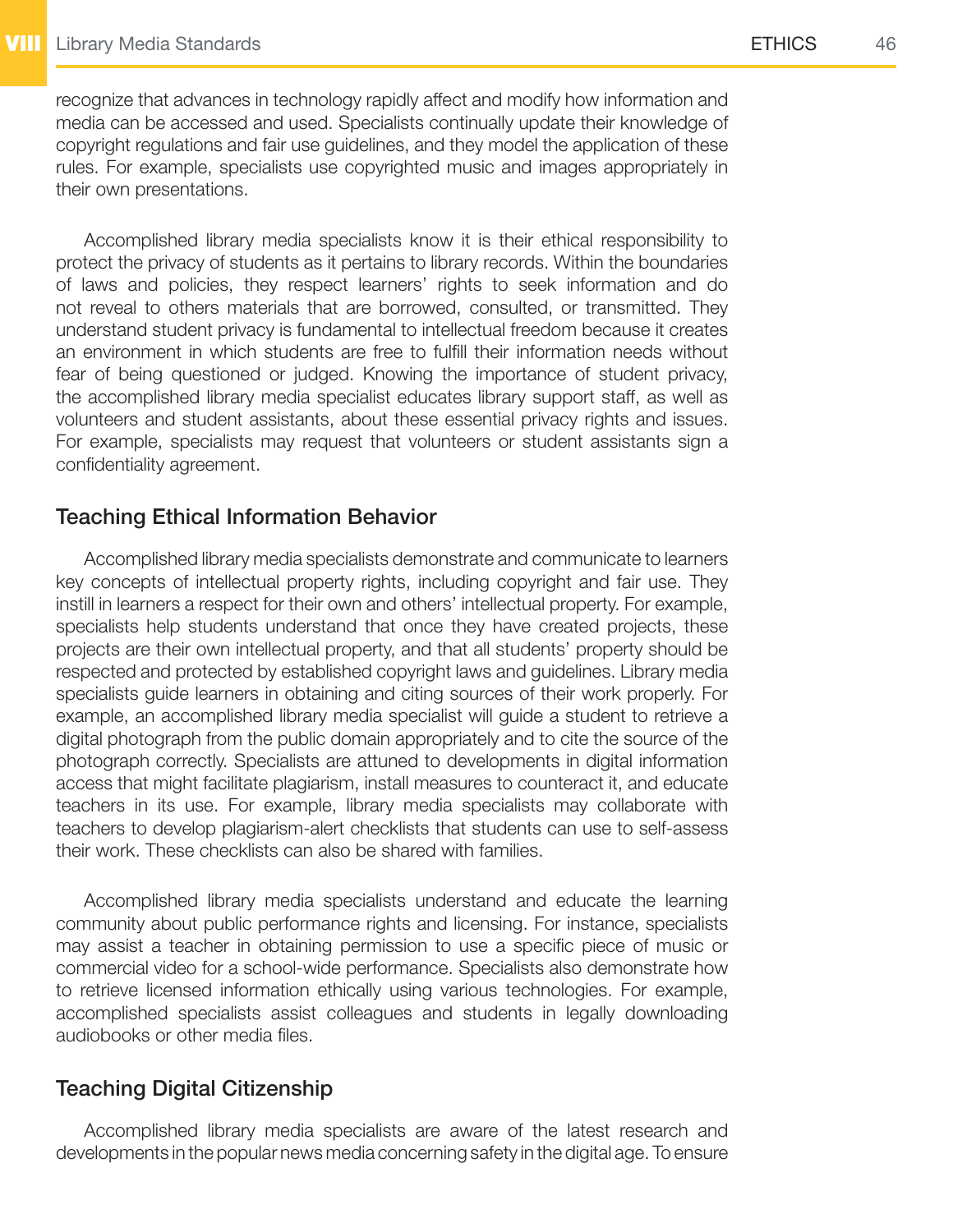learners' personal safety and privacy, specialists educate them on the appropriate sharing of personal information through digital technologies. For example, specialists instruct learners in the steps necessary to create secure passwords to protect their personal information. Specialists facilitate formal and informal discussions; teach classes and workshops; and provide information for learners about digital etiquette, issues of digital identity, and the impact of their online actions on others. They may teach a lesson analyzing the possible ramifications of personal photographs posted on social networking sites or speak at a faculty meeting about updating the school's acceptable use policy to address cyberbullying.

Accomplished library media specialists conduct presentations for the greater community to advocate for safe behavior and the ethical use of technology. These presentations also make families and the greater community aware of issues, as well as benefits, associated with social media. Specialists demonstrate proper application of various types of social media in the school environment. They also explain digital etiquette and how it relates to student work and to the school's acceptable use policy.

#### **Reflection**

Accomplished library media specialists engage in reflective practice when encountering issues of professional ethics and conveying ethical behavior to others. Specialists reflect on new developments in information creation and use to evaluate their potential impact on the learning community. They use their insights to promote the ethical use of information throughout the learning community.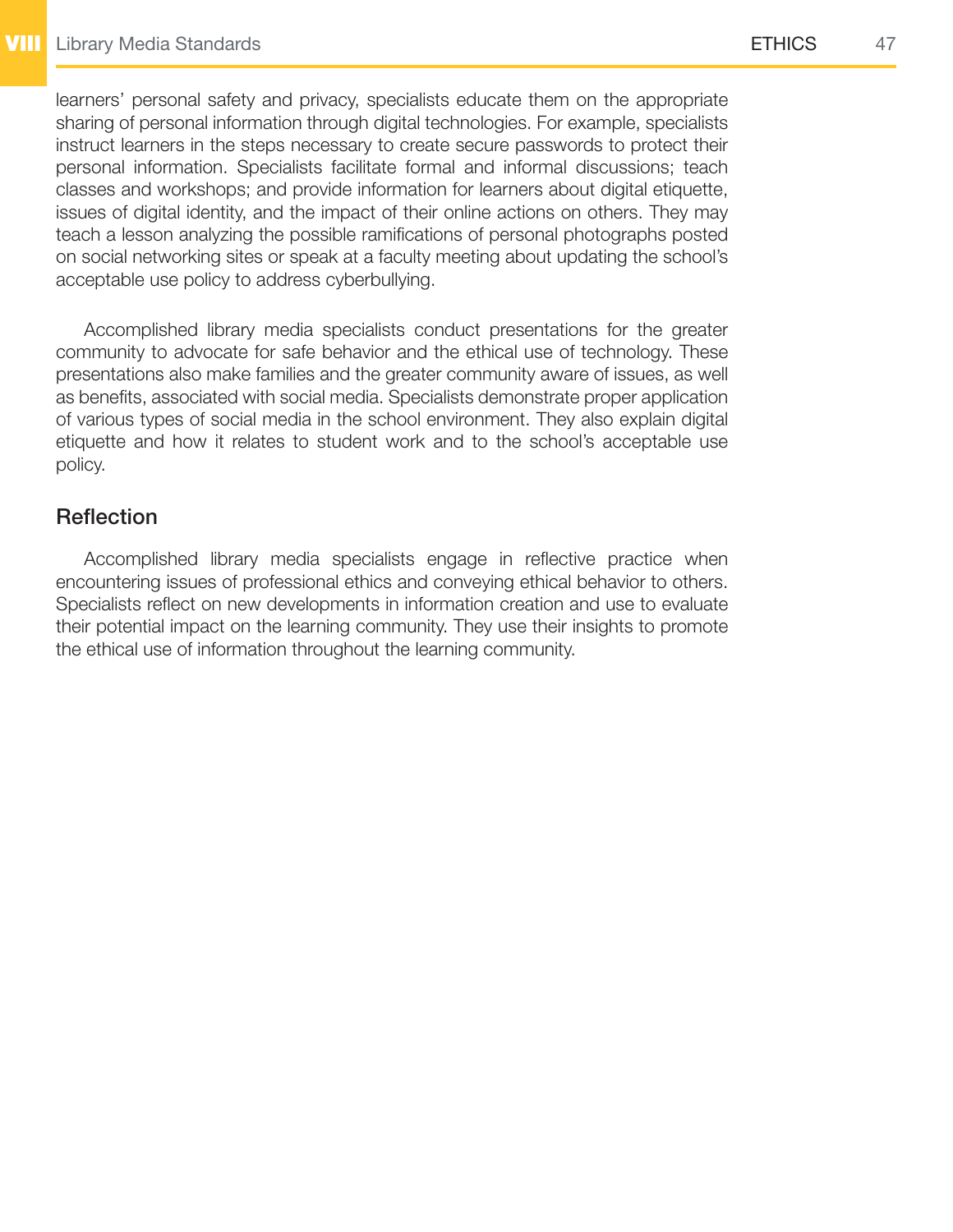# <span id="page-47-1"></span><span id="page-47-0"></span>*Standard IX Outreach and Advocacy*

*Accomplished library media specialists promote the library media program through outreach and the development of advocates.*

Outreach is a deliberate process designed to communicate the vision, mission, and activities of the library media program within the school and to the greater community. Building on outreach, advocacy is an ongoing effort to elicit active, broad-based support for the library media program and its services. Accomplished library media specialists engage in outreach and advocacy development within the greater community to build family and community partnerships that foster student achievement.

#### **Outreach**

Accomplished library media specialists use outreach to set the stage for advocacy. Specialists seek opportunities to build collaborative partnerships with students, teachers, administrators, staff, families, volunteers, and members of the greater community. Through these partnerships, specialists assess library needs, establish priorities, and use available resources to support and extend the goals of library media programs. Specialists actively serve on committees, such as the school improvement committee, to ensure that library media programs contribute to the overall goals of schools. Specialists extend their visibility beyond their role as the library media specialist. For example, they might attend school concerts or coach teams.

Accomplished library media specialists solicit feedback and suggestions from students and staff, including those who rarely use the library facility and resources, in order to determine how the program might better meet their needs. Specialists also seek help from school advisory committees to ensure that thoughtful and appropriate decisions are made for library media programs. By forming library advisory committees, specialists can request advice and support for issues such as library remodeling or recommendations about library purchases. Because of this communication between library media specialists and school learning communities, library media programs benefit from the advocacy that these voices can provide. For example, accomplished library media specialists may convene their library advisory committees to elicit input about updating the mission of the library, to deal with book challenges or other controversies, or to recommend future programming.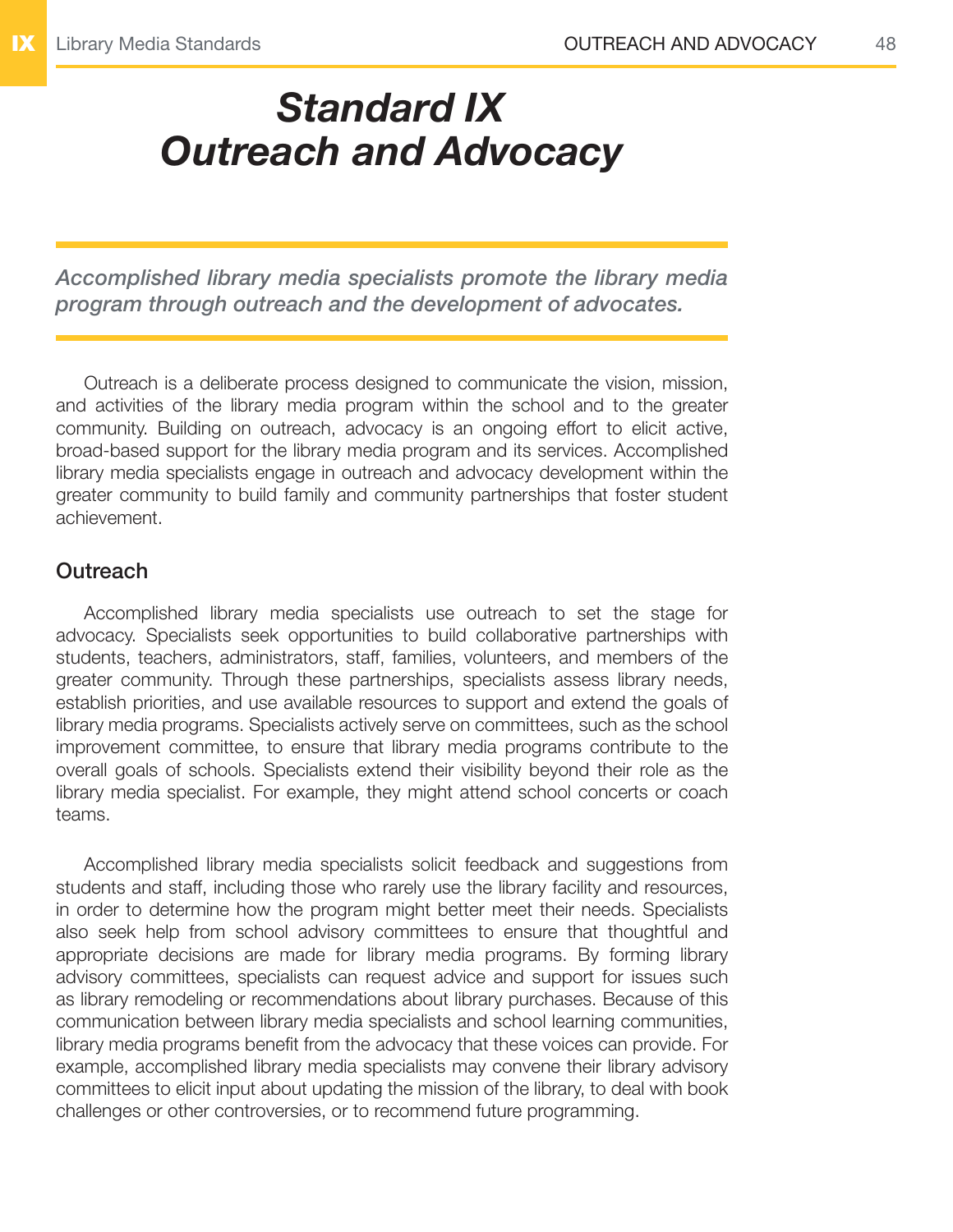Accomplished library media specialists understand that active, involved, and informed families create a network that supports vital opportunities for learning. Specialists seek out and participate in opportunities to generate enthusiasm for library media programs among families and other members of the greater community. Specialists enlist the aid of families, volunteers, and other partners by using frequent communications to encourage input. Specialists provide the learning community with opportunities to evaluate the program's effectiveness and to make suggestions to help determine the library program's direction. For example, as a result of community input, accomplished library media specialists may reach out to families of English language learners by crafting a specific library orientation program that highlights available resources.

With the goals of strengthening library media programs and expanding multiple literacies, specialists welcome partnerships with educational and cultural institutions, such as public libraries, university libraries, community agencies, and museums. Specialists may offer open houses, online communications, and school and community presentations to develop awareness and promote learning. Specialists promote the core values of the profession, such as intellectual freedom and access to information, to the school community and beyond. They offer evidence-based reporting to inform community stakeholders about the library media program and its achievements.

Accomplished library media specialists welcome opportunities to be involved in the greater community, such as participating in community events, speaking engagements, and committee work, which can bring about interest and support of individuals and organizations for the library media programs. Specialists also invite the community to be involved in the library. For example, accomplished specialists may schedule community events in the library and offer extended hours to draw community members to visit. During a school-wide study of community helpers, specialists may invite police officers to make presentations in the library about community safety. Specialists encourage members of the community to join library advisory committees or library design committees, so that they can become actively involved. Accomplished library media specialists understand that such input is vital in helping the library media program respond to the needs of the entire learning community.

#### Advocacy

Accomplished library media specialists identify potential advocates, including students, teachers, administrators, staff, families, volunteers, and members of the greater community. Specialists are active and persistent in outreach activities and share information with advocates without waiting for moments of crisis. Specialists clearly communicate the needs of the library media program, as well as the instructional role they have in facilitating students' development of advanced information skills. Specialists successfully organize support for library media programs on a daily basis. They are open, eager, and assertive in providing information about the library media program and promote the program in formal and informal ways to internal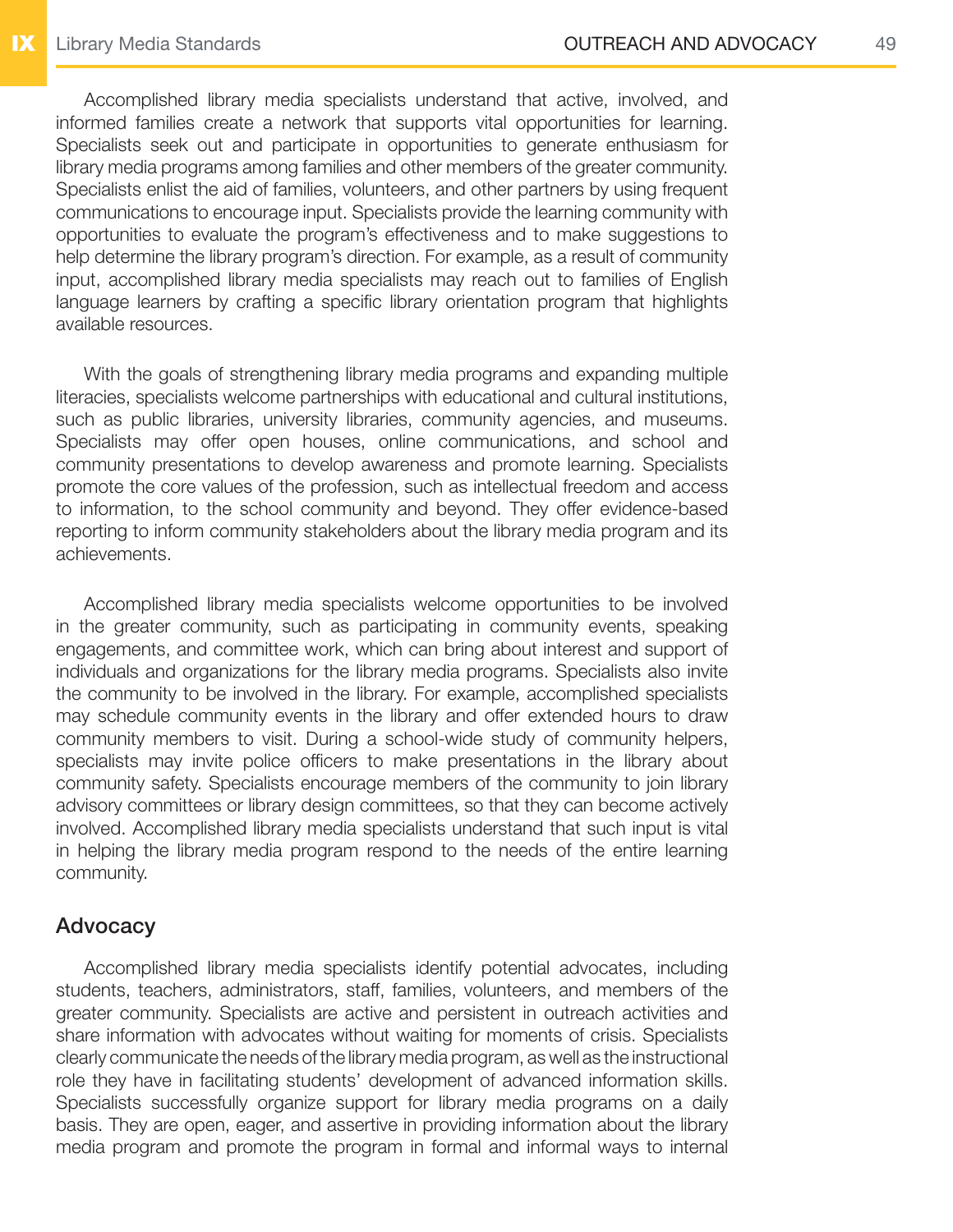and external audiences. Accomplished specialists understand that advocacy is a deliberate process designed to engage effective advocates for library media issues and programs. For example, the library media specialist may plan an author visit and, to seek support from the parent organization, provide a detailed proposal on how this event supports reading goals for the school. Based on the strong argument established in the proposal, the parent organization may further advocate for the event by inviting school board members to attend a luncheon with the author. To document the event, the specialist might organize a team of students to take photographs or videos and create a digital story that might be used by other learners or presented to the school board.

Accomplished library media specialists advocate for student achievement, library media programs, and lifelong learning to local, state, and national education and government leaders. For example, specialists may work with state education departments to develop strong library media programs in urban areas. To develop advocates, specialists may promote the library media program to their colleagues in other fields. For instance, the accomplished library media specialist might make a joint presentation with a science teacher at a conference for elementary teachers about the library media program's contribution to the science curriculum. Accomplished library media specialists may also serve on education policy committees or councils and advance the goals of their profession in relation to other local, state, or national educational goals. Specialists may support legislation, for example, that advocates fair use of resources for educational purposes.

#### **Reflection**

Accomplished library media specialists reflect on the effectiveness of their outreach and advocacy efforts and understand the importance of these efforts for a successful library media program. Based on reflection, specialists update the purposeful and deliberate plan for long-term outreach and advocacy rather than reacting only in crisis. Specialists understand that the plan is evolving in a flexible process that adapts to changes in the student population, learning community, and goals of the library media program. Accomplished specialists continually reflect on the success or failure of outreach and advocacy efforts and modify their efforts to provide a strong library media program for the benefit of all learners.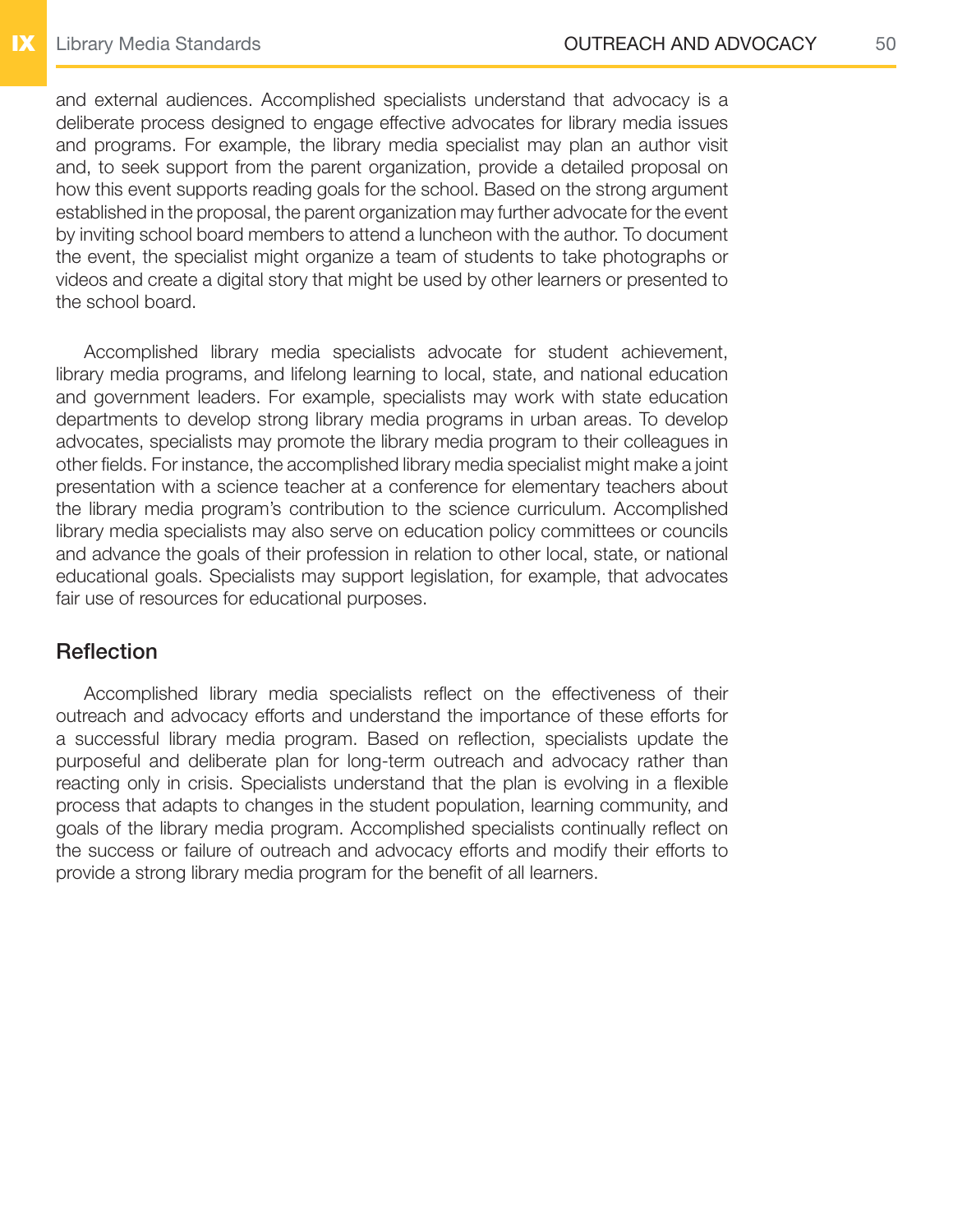# <span id="page-50-1"></span><span id="page-50-0"></span>*Standard X Reflective Practice*

*Accomplished library media specialists engage in reflective practice to improve student learning.*

Reflection is the purposeful, systematic self-examination of one's own practices and of developments in the library media field. Through reflection, accomplished library media specialists can extend their knowledge, improve student learning, advance and strengthen library media programs, and improve collaboration with other members of the learning community. Reflection is central to the responsibilities, professional growth, and leadership of the library media specialist.

#### Self-Reflection

Accomplished library media specialists are committed to lifelong learning and understand that self-reflection is a continual process that strengthens their practice. Reflective about the learning process, specialists analyze how well their programs meet the needs of all students and determine how the library media program can be made rigorous, relevant, and effective. Specialists examine their own personal strengths and weaknesses, as well as those of the library media program, to improve professional practice.

Accomplished library media specialists use the reflective process to enhance their professional growth. In an ongoing process of self-reflection, specialists examine their ability to communicate effectively with the learning community. Specialists know that examining their own practices with regard to ethical considerations related to the library and information studies field is essential to reflective practice. Specialists study ways to engage learners and to collaborate with others to benefit the learning community. For example, upon the culmination of collaborative projects or lessons, the accomplished library media specialist may evaluate these projects alongside their teaching partners to analyze successes and needs for improvement and to adopt any changes for future instruction.

#### Reflection on the Library Media Program

Accomplished library media specialists analyze their programs; they set program goals and make certain that these goals are realistic in the context of school, district, state, national, and global initiatives. Specialists recognize that not all decisions produce effective outcomes, and so they develop strategies to evaluate their choices, resulting in improved programs and instruction. For example, specialists might use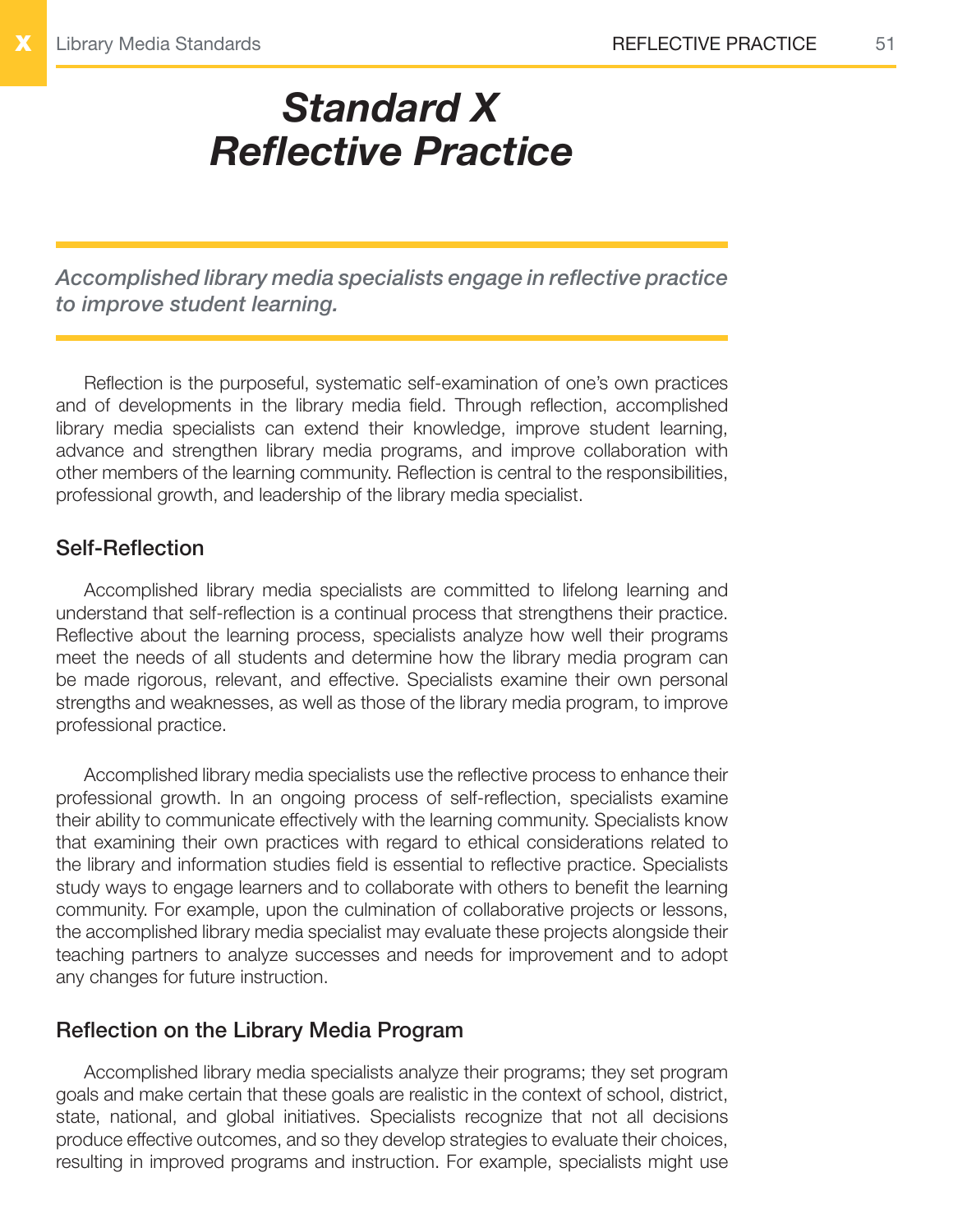the results of staff and student surveys or their own annual reports to help them reflect on the quality and usefulness of their programs. Library media specialists review priorities on an ongoing basis in order to meet immediate and long-range strategic goals.

Accomplished library media specialists provide leadership and engage students, teachers, administrators, staff, families, volunteers, and members of the greater community in conversations about resources, programs, and technologies. Specialists carefully consider these suggestions and study possible refinements. When the curriculum in a specific subject is updated, specialists evaluate whether the resources available in the library media center are effective in meeting students' needs. In this way, analysis of the library media program contributes directly to instruction and influences students' learning opportunities.

Accomplished library media specialists take pride in maintaining a positive outlook, which enables them to reflect on problems as opportunities for innovation. For instance, the library media specialist, reading teacher, and classroom teachers might notice that, on assessments, some students are struggling with informational text. The team identifies specific strategies students could use, and the library media specialist incorporates these strategies into the instruction and guidance that are provided to students during research projects. Library media specialists also reflect on their own instructional practices. For example, after an unsuccessful twenty-minute demonstration on the proper care of library books in which kindergarten students become restless, the specialist might recognize that the problem involved a mismatch between the activity and the attention span of the students. The accomplished library media specialist would make necessary adjustments and revise the lesson, perhaps by shortening the demonstration or incorporating songs or finger play.

The professional challenges of accomplished library media specialists in an evolving field require a continual search for improvement. This search is grounded in dedication to student achievement. Specialists strive to strengthen and expand their knowledge base and to stay current with new trends, technologies, literature, and materials. Specialists reflect on how well they attain and fulfill practices of the profession. By developing the habit of introspective self-assessment, accomplished library media specialists constantly challenge and reinvigorate themselves and take responsibility for their own professional growth and development.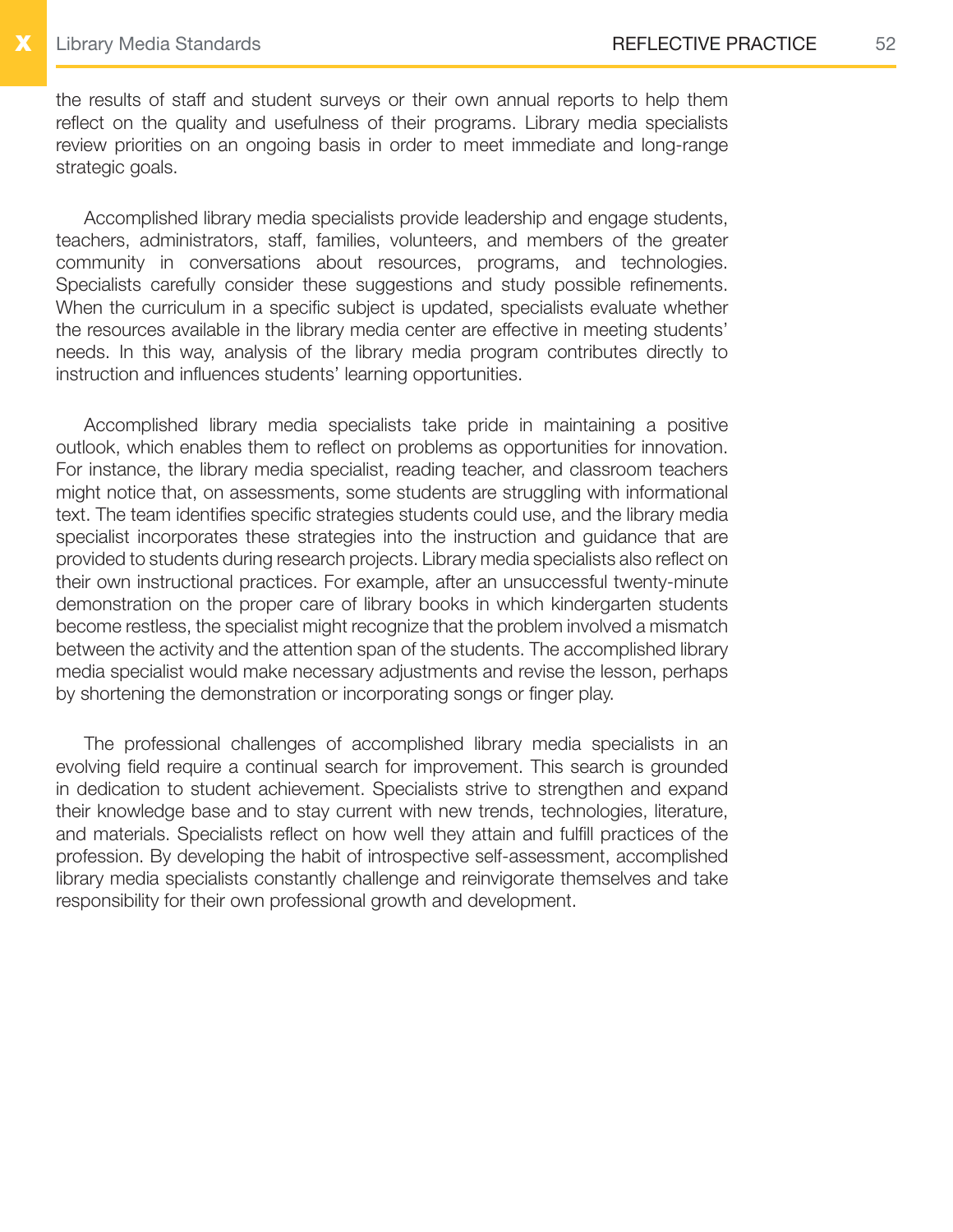# Standards Committees

#### <span id="page-52-0"></span>Standards Committee, Second Edition

#### Kathy Carroll, NBCT

Library Media Specialist Ridge View High School Richland School District Two Columbia, South Carolina

#### Xinjie Ding, NBCT

Technology Coordinator Ernst Prussing Elementary Chicago Public Schools Chicago, Illinois

#### Buffy Edwards, NBCT

District Library Information Specialist Norman Public School District Norman, Oklahoma

#### Nancy Everhart—Co-Chair

Director, School Library Media Program Associate Professor Florida State University Tallahassee, Florida

#### Carl Harvey

Library Media Specialist North Elementary School Noblesville Schools Noblesville, Indiana

#### Joquetta Johnson

Library Media Specialist Milford Mill Academy Baltimore County Public Schools Baltimore, Maryland

#### Tammy Langeberg, NBCT

Teacher Librarian Warder Elementary School Jeffco Public Schools Arvada, Colorado

#### Carol López Doerksen, NBCT

District Library Coordinator Kings Canyon Unified School District Reedley, California

#### Gregory Lum

Librarian Jesuit High School Portland, Oregon

#### Ann M. Martin

Educational Specialist Library Information Services Henrico County Public Schools Henrico, Virginia

#### Delia Neuman

Director, School Library Media Program Associate Professor The iSchool at Drexel University Philadelphia, Pennsylvania

#### Candi Pierce Garry, NBCT—Co-Chair

Teacher Librarian Wilson Middle School Hamilton City School District Hamilton, Ohio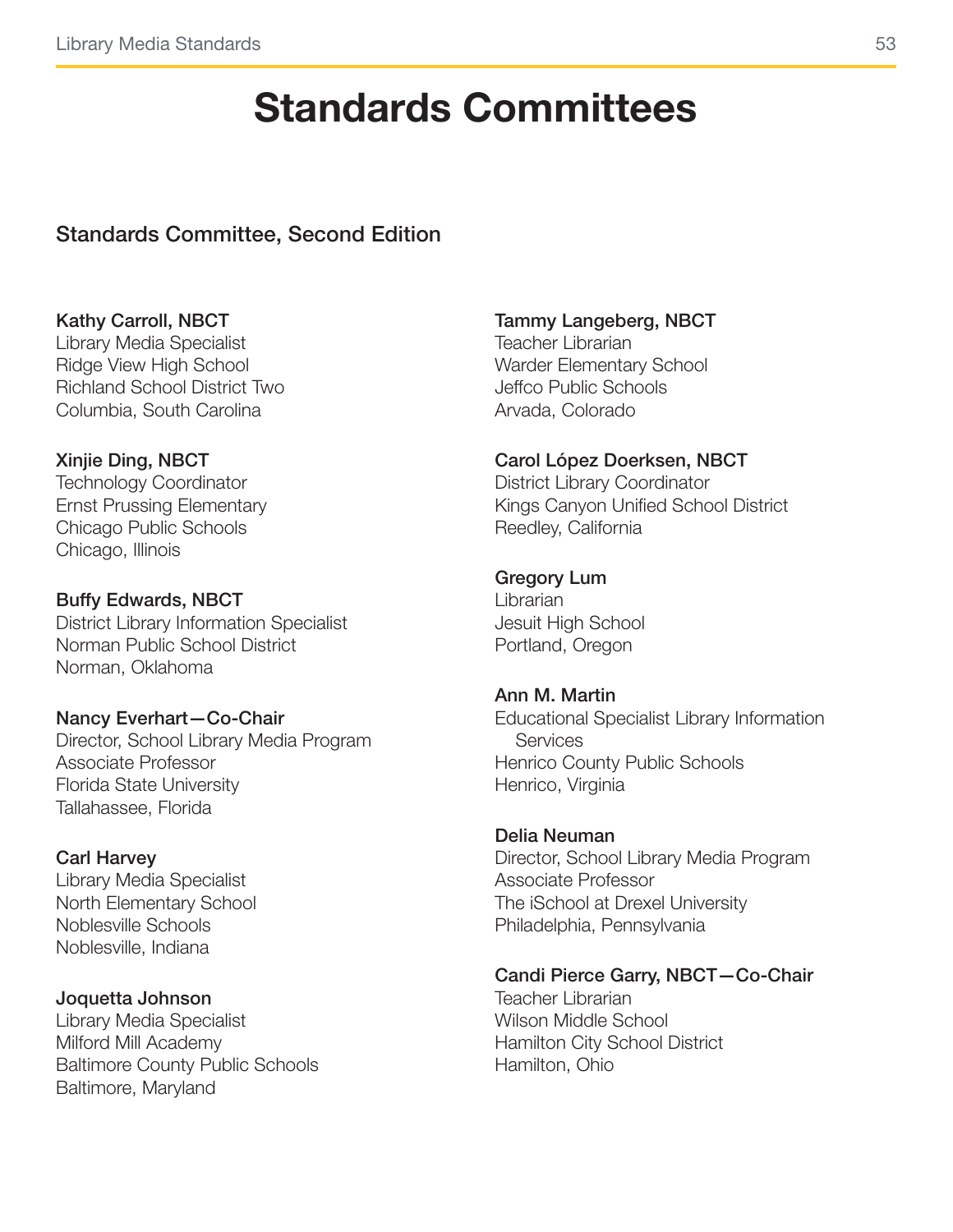#### Standards Committee, First Edition

#### Sharon A. Coatney—Chair

Library Media Specialist Oak Hill School Overland Park, Kansas

Jacquelyn E. Crook Region Librarian Department of Libraries and Information Services Chicago Board of Education Chicago, Illinois

#### Paula Galland

Media Specialist Brunswick High School Brunswick, Georgia

#### Ann Gilreath

Librarian Sul Ross Elementary School Bryan, Texas

#### Robert J. Grover

Professor and Dean School of Library and Information Management Emporia State University Emporia, Kansas

Sara Kelly Johns

Library Media Specialist Lake Placid Middle/Senior High School Lake Placid, New York

Cindy Jolley Library Media Specialist Owasso Eighth-Grade Center Owasso, Oklahoma

Bob Kaplan Library Media Specialist Prodell Middle School Shoreham, New York

#### Erlene Bishop Killeen

District Media Coordinator and IMC Director Stoughton Area Schools Stoughton, Wisconsin

Lena Freeman Murrill

Media Specialist Guilford Middle School Greensboro, North Carolina

#### David Loertscher—Vice Chair

Professor School of Library and Information Science San Jose State University San Jose, California

#### Mary Lou O'Connor

Library Media Specialist Winnacunnet High School Hampton, New Hampshire

#### Karen Whetzel

**Principal** Stonewall Jackson High School Quicksburg, Virginia

### Cynthia Wilson, NBCT

Media Coordinator Southern Middle School Roxboro, North Carolina

#### Nancy Zimmerman

Associate Professor College of Library and Information Science University of South Carolina Columbia, South Carolina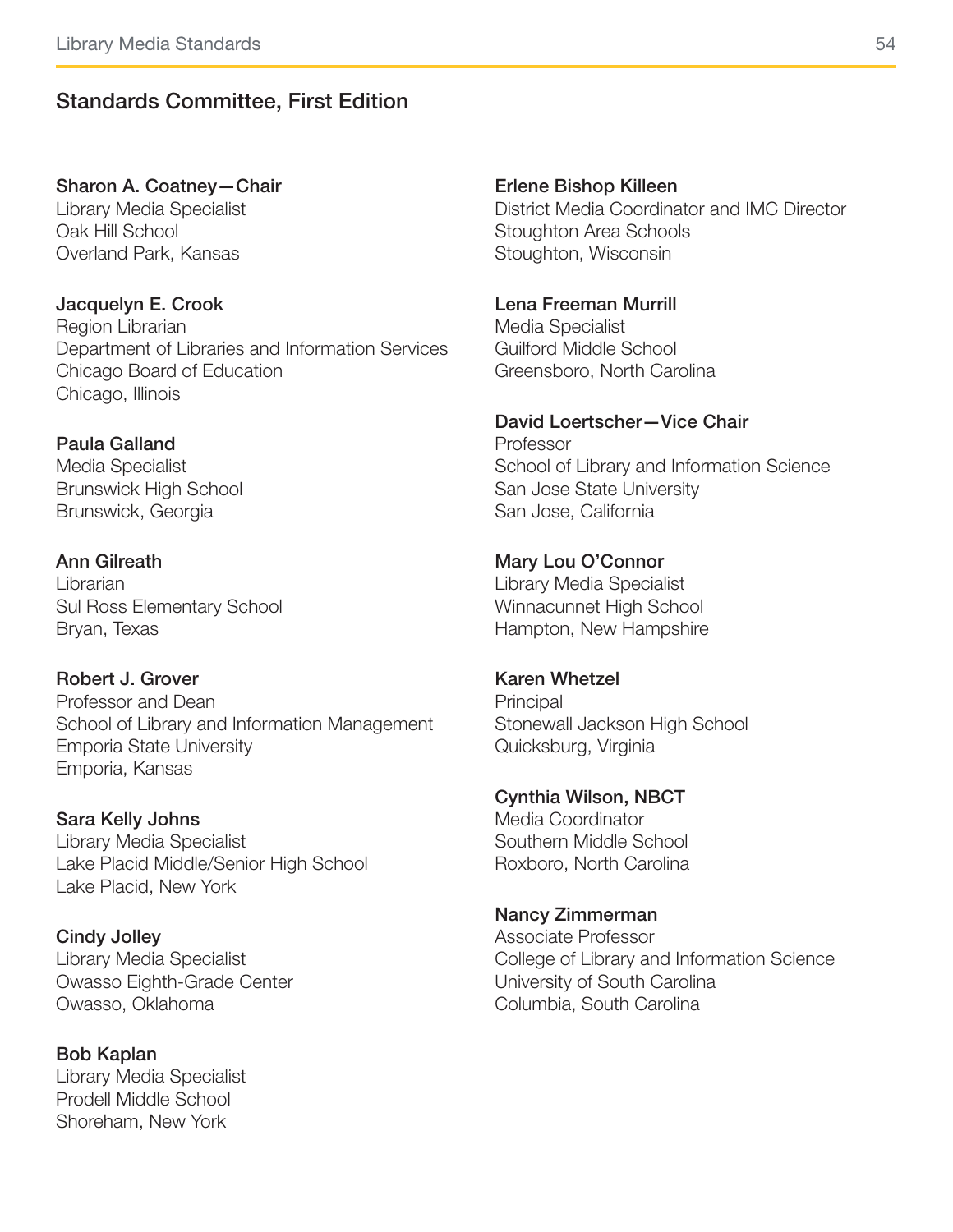### Acknowledgments

<span id="page-54-0"></span>*Library Media Standards, Second Edition*, derives its power to describe accomplished teaching from an amazing degree of collaboration and consensus. Through the expertise and input of two standards committees; numerous reviews by the board of directors; and two periods of public comment by educators, policymakers, parents, and the like, as well as through the intense study of candidates for National Board Certification who have immersed themselves in the first edition, these second-edition standards emerge as a living testament to what accomplished specialists should know and be able to do. *Library Media Standards, Second Edition*, represents the best thinking by teachers and for teachers about advanced teaching practice in the field.

The National Board for Professional Teaching Standards is deeply grateful to all those who contributed their time, wisdom, and professional vision to *Library Media Standards, Second Edition*. Any field grows, shifts, and evolves over time. Standards, too, must remain dynamic and therefore are subject to revision. In 2009, the National Board for Professional Teaching Standards convened a second Library Media Standards Committee. This committee was charged with achieving both continuity and change, using the first edition of the standards as the foundation for its work but modifying the standards to reflect best practices of the early 21st century. The Library Media Standards Committee exemplified the collegiality, expertise, and dedication to the improvement of student learning that are hallmarks of accomplished teachers. Special thanks go to committee co-chairs, Candi Pierce Garry, NBCT, and Nancy Everhart for their invaluable leadership in making the second edition a reality.

A debt of gratitude is owed to the original committee who debated, reflected, and articulated the multiple facets of accomplished practice in library media to advance the field and to provide a rigorous and sound basis for national certification of teachers. In particular, the National Board appreciates the leadership of Sharon A. Coatney, Chair, and David Loertscher, Vice Chair, who skillfully led the effort to weave the National Board's Five Core Propositions into field-specific standards of teaching excellence.

The work of the current Library Media Standards Committee was guided by the NBPTS Board of Directors. The National Board Certification Council was instrumental in selecting the standards committee, reviewing the current edition of the standards, and recommending adoption of the standards to the full board of directors. Stakeholders from disciplinary and policy organizations, teacher associations, and higher education provided insight into the current status of the field and recommended members for the committee. Writer Elizabeth Horowitz and staff members Joan Auchter, Lisa Stooksberry, Mary Lease, NBCT, and Emma Parkerson supported the committee in their task.

In presenting these standards for accomplished library media specialists, NBPTS recognizes that this publication would not have evolved without the considerable contributions of many unnamed institutions and individuals, including the hundreds of people who responded to public comment. On behalf of NBPTS, we extend our thanks to all of them.